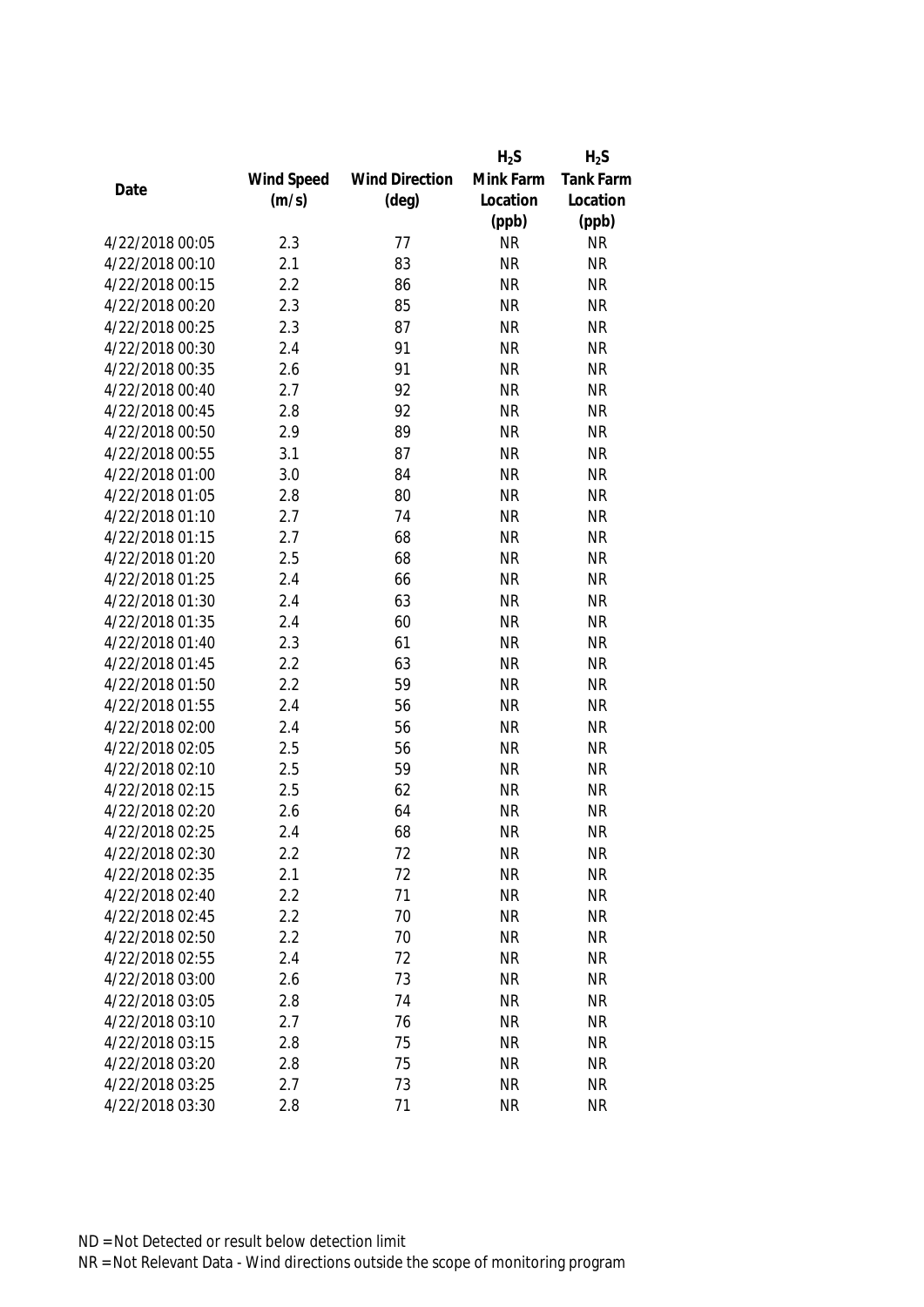|                 |            |                       | $H_2S$    | $H_2S$           |
|-----------------|------------|-----------------------|-----------|------------------|
|                 | Wind Speed | <b>Wind Direction</b> | Mink Farm | <b>Tank Farm</b> |
| Date            | (m/s)      | $(\text{deg})$        | Location  | Location         |
|                 |            |                       | (ppb)     | (ppb)            |
| 4/22/2018 03:35 | 2.8        | 71                    | <b>NR</b> | <b>NR</b>        |
| 4/22/2018 03:40 | 2.8        | 69                    | <b>NR</b> | <b>NR</b>        |
| 4/22/2018 03:45 | 2.8        | 67                    | <b>NR</b> | <b>NR</b>        |
| 4/22/2018 03:50 | 3.0        | 65                    | <b>NR</b> | <b>NR</b>        |
| 4/22/2018 03:55 | 3.0        | 63                    | <b>NR</b> | <b>NR</b>        |
| 4/22/2018 04:00 | 3.0        | 63                    | <b>NR</b> | <b>NR</b>        |
| 4/22/2018 04:05 | 3.1        | 64                    | <b>NR</b> | <b>NR</b>        |
| 4/22/2018 04:10 | 3.2        | 65                    | <b>NR</b> | <b>NR</b>        |
| 4/22/2018 04:15 | 3.3        | 66                    | <b>NR</b> | <b>NR</b>        |
| 4/22/2018 04:20 | 3.3        | 68                    | <b>NR</b> | <b>NR</b>        |
| 4/22/2018 04:25 | 3.4        | 68                    | <b>NR</b> | <b>NR</b>        |
| 4/22/2018 04:30 | 3.4        | 68                    | <b>NR</b> | <b>NR</b>        |
| 4/22/2018 04:35 | 3.3        | 67                    | <b>NR</b> | <b>NR</b>        |
| 4/22/2018 04:40 | 3.2        | 67                    | <b>NR</b> | <b>NR</b>        |
| 4/22/2018 04:45 | 3.3        | 67                    | <b>NR</b> | <b>NR</b>        |
| 4/22/2018 04:50 | 3.2        | 69                    | <b>NR</b> | <b>NR</b>        |
| 4/22/2018 04:55 | 3.1        | 73                    | <b>NR</b> | <b>NR</b>        |
| 4/22/2018 05:00 | 3.1        | 75                    | <b>NR</b> | <b>NR</b>        |
| 4/22/2018 05:05 | 3.0        | 75                    | <b>NR</b> | <b>NR</b>        |
| 4/22/2018 05:10 | 2.8        | 75                    | <b>NR</b> | <b>NR</b>        |
| 4/22/2018 05:15 | 2.6        | 77                    | <b>NR</b> | <b>NR</b>        |
| 4/22/2018 05:20 | 2.4        | 76                    | <b>NR</b> | <b>NR</b>        |
| 4/22/2018 05:25 | 2.2        | 75                    | <b>NR</b> | <b>NR</b>        |
| 4/22/2018 05:30 | 2.1        | 75                    | <b>NR</b> | <b>NR</b>        |
| 4/22/2018 05:35 | 2.0        | 76                    | <b>NR</b> | <b>NR</b>        |
| 4/22/2018 05:40 | 2.0        | 76                    | <b>NR</b> | <b>NR</b>        |
| 4/22/2018 05:45 | 2.0        | 74                    | <b>NR</b> | <b>NR</b>        |
| 4/22/2018 05:50 | 2.1        | 71                    | <b>NR</b> | <b>NR</b>        |
| 4/22/2018 05:55 | 2.2        | 69                    | <b>NR</b> | <b>NR</b>        |
| 4/22/2018 06:00 | 2.1        | 67                    | <b>NR</b> | <b>NR</b>        |
| 4/22/2018 06:05 | 2.0        | 66                    | <b>NR</b> | <b>NR</b>        |
| 4/22/2018 06:10 | 1.9        | 64                    | <b>NR</b> | <b>NR</b>        |
| 4/22/2018 06:15 | 1.9        | 56                    | <b>NR</b> | <b>NR</b>        |
| 4/22/2018 06:20 | 1.8        | 53                    | <b>NR</b> | <b>NR</b>        |
| 4/22/2018 06:25 | 1.8        | 52                    | <b>NR</b> | <b>NR</b>        |
| 4/22/2018 06:30 | 1.8        | 52                    | <b>NR</b> | <b>NR</b>        |
| 4/22/2018 06:35 | 2.0        | 50                    | <b>NR</b> | <b>NR</b>        |
| 4/22/2018 06:40 | 2.1        | 49                    | <b>NR</b> | <b>NR</b>        |
| 4/22/2018 06:45 | 2.3        | 52                    | <b>NR</b> | <b>NR</b>        |
| 4/22/2018 06:50 | 2.4        | 53                    | <b>NR</b> | <b>NR</b>        |
| 4/22/2018 06:55 | 2.6        | 51                    | <b>NR</b> | <b>NR</b>        |
| 4/22/2018 07:00 | 2.8        | 48                    | <b>NR</b> | <b>NR</b>        |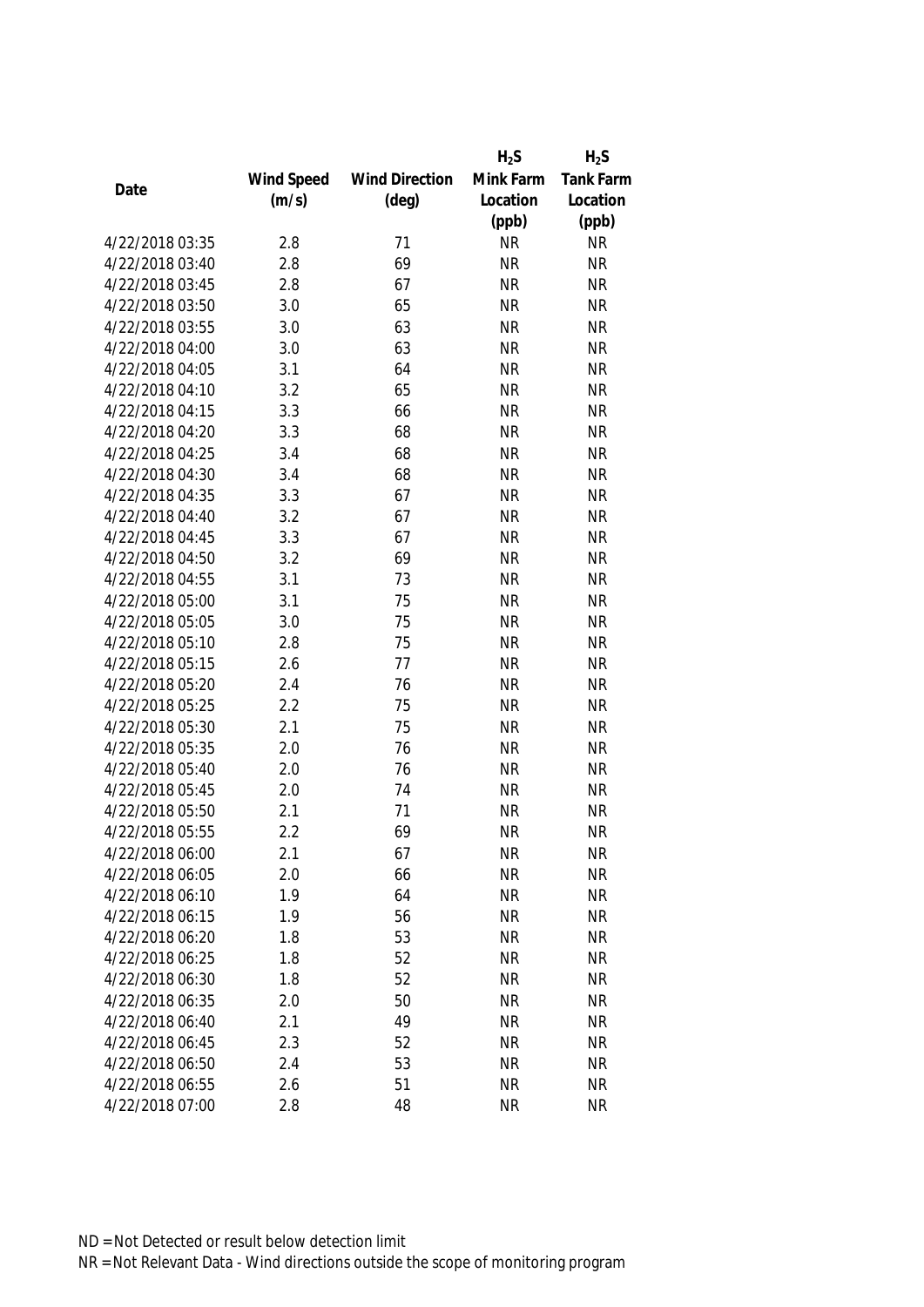|                 |            |                       | $H_2S$    | $H_2S$           |
|-----------------|------------|-----------------------|-----------|------------------|
|                 | Wind Speed | <b>Wind Direction</b> | Mink Farm | <b>Tank Farm</b> |
| Date            | (m/s)      | $(\text{deg})$        | Location  | Location         |
|                 |            |                       | (ppb)     | (ppb)            |
| 4/22/2018 07:05 | 2.9        | 46                    | <b>NR</b> | <b>NR</b>        |
| 4/22/2018 07:10 | 2.9        | 46                    | <b>NR</b> | <b>NR</b>        |
| 4/22/2018 07:15 | 2.8        | 47                    | <b>NR</b> | <b>NR</b>        |
| 4/22/2018 07:20 | 2.7        | 50                    | <b>NR</b> | <b>NR</b>        |
| 4/22/2018 07:25 | 2.5        | 54                    | <b>NR</b> | <b>NR</b>        |
| 4/22/2018 07:30 | 2.3        | 59                    | <b>NR</b> | <b>NR</b>        |
| 4/22/2018 07:35 | 2.2        | 62                    | <b>NR</b> | <b>NR</b>        |
| 4/22/2018 07:40 | 2.1        | 64                    | <b>NR</b> | <b>NR</b>        |
| 4/22/2018 07:45 | 2.0        | 66                    | <b>NR</b> | <b>NR</b>        |
| 4/22/2018 07:50 | 2.0        | 63                    | <b>NR</b> | <b>NR</b>        |
| 4/22/2018 07:55 | 2.1        | 58                    | <b>NR</b> | <b>NR</b>        |
| 4/22/2018 08:00 | 2.2        | 54                    | <b>NR</b> | <b>NR</b>        |
| 4/22/2018 08:05 | 2.2        | 53                    | <b>NR</b> | <b>NR</b>        |
| 4/22/2018 08:10 | 2.2        | 53                    | <b>NR</b> | <b>NR</b>        |
| 4/22/2018 08:15 | 2.1        | 53                    | <b>NR</b> | <b>NR</b>        |
| 4/22/2018 08:20 | 2.2        | 54                    | <b>NR</b> | <b>NR</b>        |
| 4/22/2018 08:25 | 2.1        | 55                    | <b>NR</b> | <b>NR</b>        |
| 4/22/2018 08:30 | 2.1        | 58                    | <b>NR</b> | <b>NR</b>        |
| 4/22/2018 08:35 | 2.1        | 61                    | <b>NR</b> | <b>NR</b>        |
| 4/22/2018 08:40 | 2.1        | 64                    | <b>NR</b> | <b>NR</b>        |
| 4/22/2018 08:45 | 2.3        | 67                    | <b>NR</b> | <b>NR</b>        |
| 4/22/2018 08:50 | 2.5        | 72                    | <b>NR</b> | <b>NR</b>        |
| 4/22/2018 08:55 | 2.7        | 76                    | <b>NR</b> | <b>NR</b>        |
| 4/22/2018 09:00 | 2.9        | 80                    | <b>NR</b> | <b>NR</b>        |
| 4/22/2018 09:05 | 3.1        | 82                    | <b>NR</b> | <b>NR</b>        |
| 4/22/2018 09:10 | 3.3        | 84                    | <b>NR</b> | <b>NR</b>        |
| 4/22/2018 09:15 | 3.4        | 85                    | <b>NR</b> | <b>NR</b>        |
| 4/22/2018 09:20 | 3.5        | 87                    | <b>NR</b> | <b>NR</b>        |
| 4/22/2018 09:25 | 3.5        | 90                    | <b>NR</b> | <b>NR</b>        |
| 4/22/2018 09:30 | 3.4        | 92                    | <b>NR</b> | <b>NR</b>        |
| 4/22/2018 09:35 | 3.3        | 92                    | <b>NR</b> | <b>NR</b>        |
| 4/22/2018 09:40 | 3.3        | 93                    | <b>NR</b> | <b>NR</b>        |
| 4/22/2018 09:45 | 3.3        | 94                    | <b>NR</b> | <b>NR</b>        |
| 4/22/2018 09:50 | 3.4        | 95                    | <b>NR</b> | <b>NR</b>        |
| 4/22/2018 09:55 | 3.7        | 94                    | <b>NR</b> | <b>NR</b>        |
| 4/22/2018 10:00 | 4.1        | 97                    | <b>NR</b> | <b>NR</b>        |
| 4/22/2018 10:05 | 4.3        | 97                    | <b>NR</b> | <b>NR</b>        |
| 4/22/2018 10:10 | 4.3        | 96                    | <b>NR</b> | <b>NR</b>        |
| 4/22/2018 10:15 | 4.4        | 96                    | <b>NR</b> | <b>NR</b>        |
| 4/22/2018 10:20 | 4.4        | 93                    | <b>NR</b> | <b>NR</b>        |
| 4/22/2018 10:25 | 4.2        | 92                    | <b>NR</b> | <b>NR</b>        |
| 4/22/2018 10:30 | 3.9        | 89                    | <b>NR</b> | <b>NR</b>        |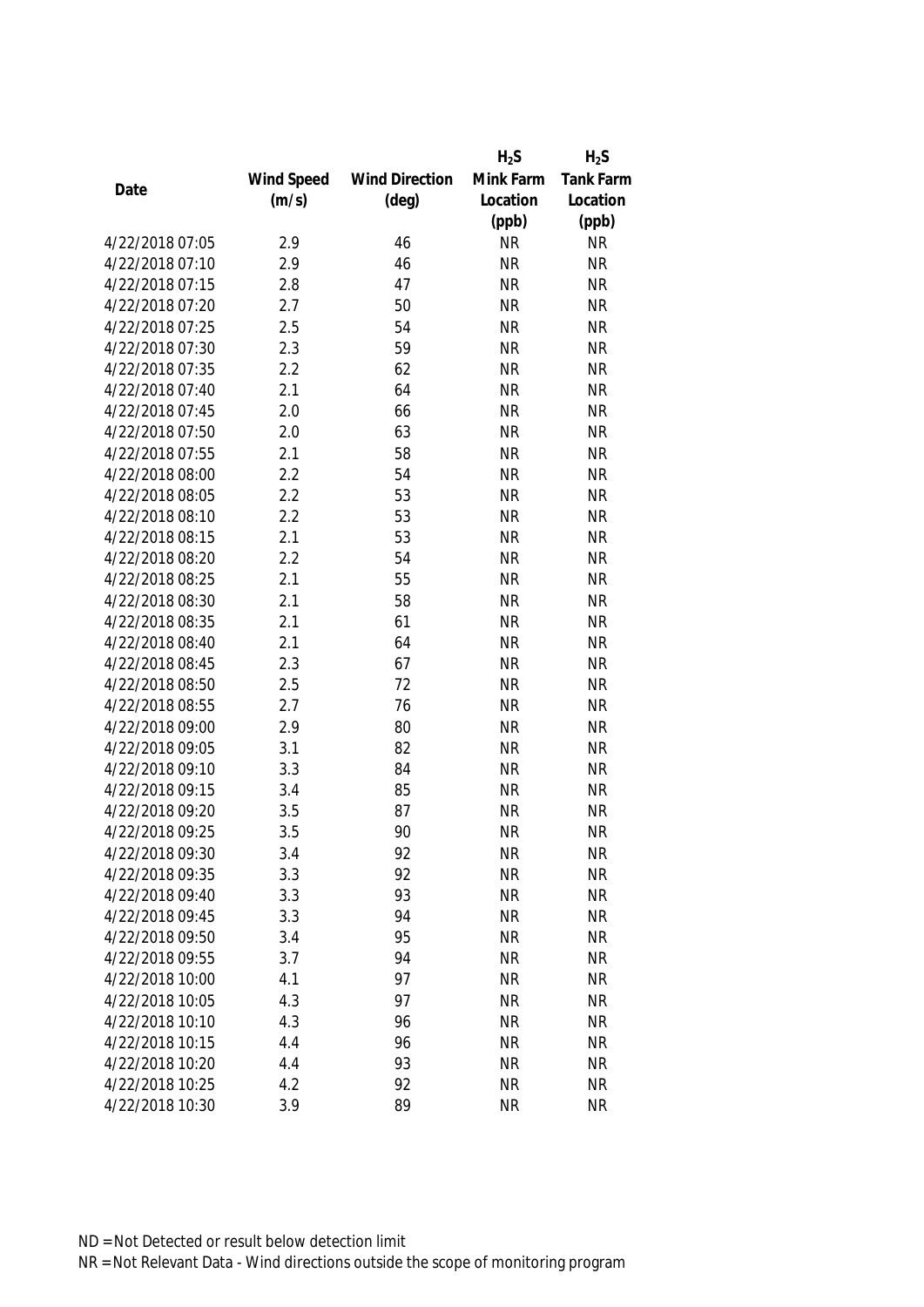|                 |            |                       | $H_2S$    | $H_2S$           |
|-----------------|------------|-----------------------|-----------|------------------|
|                 | Wind Speed | <b>Wind Direction</b> | Mink Farm | <b>Tank Farm</b> |
| Date            | (m/s)      | $(\text{deg})$        | Location  | Location         |
|                 |            |                       | (ppb)     | (ppb)            |
| 4/22/2018 10:35 | 4.1        | 90                    | <b>NR</b> | <b>NR</b>        |
| 4/22/2018 10:40 | 4.3        | 91                    | <b>NR</b> | <b>NR</b>        |
| 4/22/2018 10:45 | 4.2        | 92                    | <b>NR</b> | <b>NR</b>        |
| 4/22/2018 10:50 | 4.2        | 94                    | <b>NR</b> | <b>NR</b>        |
| 4/22/2018 10:55 | 4.2        | 96                    | <b>NR</b> | <b>NR</b>        |
| 4/22/2018 11:00 | 4.3        | 94                    | <b>NR</b> | <b>NR</b>        |
| 4/22/2018 11:05 | 4.3        | 91                    | <b>NR</b> | <b>NR</b>        |
| 4/22/2018 11:10 | 4.2        | 91                    | <b>NR</b> | <b>NR</b>        |
| 4/22/2018 11:15 | 4.2        | 93                    | <b>NR</b> | <b>NR</b>        |
| 4/22/2018 11:20 | 4.2        | 95                    | <b>NR</b> | <b>NR</b>        |
| 4/22/2018 11:25 | 4.1        | 94                    | <b>NR</b> | <b>NR</b>        |
| 4/22/2018 11:30 | 4.0        | 95                    | <b>NR</b> | <b>NR</b>        |
| 4/22/2018 11:35 | 3.9        | 92                    | <b>NR</b> | <b>NR</b>        |
| 4/22/2018 11:40 | 4.0        | 92                    | <b>NR</b> | <b>NR</b>        |
| 4/22/2018 11:45 | 4.2        | 93                    | <b>NR</b> | <b>NR</b>        |
| 4/22/2018 11:50 | 4.2        | 90                    | <b>NR</b> | <b>NR</b>        |
| 4/22/2018 11:55 | 4.3        | 92                    | <b>NR</b> | <b>NR</b>        |
| 4/22/2018 12:00 | 4.5        | 91                    | <b>NR</b> | <b>NR</b>        |
| 4/22/2018 12:05 | 4.6        | 95                    | <b>NR</b> | <b>NR</b>        |
| 4/22/2018 12:10 | 4.5        | 92                    | <b>NR</b> | <b>NR</b>        |
| 4/22/2018 12:15 | 4.4        | 89                    | <b>NR</b> | <b>NR</b>        |
| 4/22/2018 12:20 | 4.5        | 86                    | <b>NR</b> | <b>NR</b>        |
| 4/22/2018 12:25 | 4.6        | 85                    | <b>NR</b> | <b>NR</b>        |
| 4/22/2018 12:30 | 4.7        | 84                    | <b>NR</b> | <b>NR</b>        |
| 4/22/2018 12:35 | 4.8        | 84                    | <b>NR</b> | <b>NR</b>        |
| 4/22/2018 12:40 | 4.9        | 86                    | <b>NR</b> | <b>NR</b>        |
| 4/22/2018 12:45 | 4.8        | 85                    | <b>NR</b> | <b>NR</b>        |
| 4/22/2018 12:50 | 4.8        | 83                    | <b>NR</b> | <b>NR</b>        |
| 4/22/2018 12:55 | 4.7        | 80                    | <b>NR</b> | <b>NR</b>        |
| 4/22/2018 13:00 | 4.6        | 82                    | <b>NR</b> | <b>NR</b>        |
| 4/22/2018 13:05 | 4.7        | 81                    | <b>NR</b> | <b>NR</b>        |
| 4/22/2018 13:10 | 4.5        | 77                    | <b>NR</b> | <b>NR</b>        |
| 4/22/2018 13:15 | 4.7        | 79                    | <b>NR</b> | <b>NR</b>        |
| 4/22/2018 13:20 | 4.7        | 84                    | <b>NR</b> | <b>NR</b>        |
| 4/22/2018 13:25 | 4.8        | 84                    | <b>NR</b> | <b>NR</b>        |
| 4/22/2018 13:30 | 4.6        | 82                    | <b>NR</b> | <b>NR</b>        |
| 4/22/2018 13:35 | 4.5        | 82                    | <b>NR</b> | <b>NR</b>        |
| 4/22/2018 13:40 | 4.8        | 79                    | <b>NR</b> | <b>NR</b>        |
| 4/22/2018 13:45 | 4.7        | 76                    | <b>NR</b> | <b>NR</b>        |
| 4/22/2018 13:50 | 4.7        | 75                    | <b>NR</b> | <b>NR</b>        |
| 4/22/2018 13:55 | 4.9        | 74                    | <b>NR</b> | <b>NR</b>        |
| 4/22/2018 14:00 | 5.0        | 72                    | <b>NR</b> | <b>NR</b>        |
|                 |            |                       |           |                  |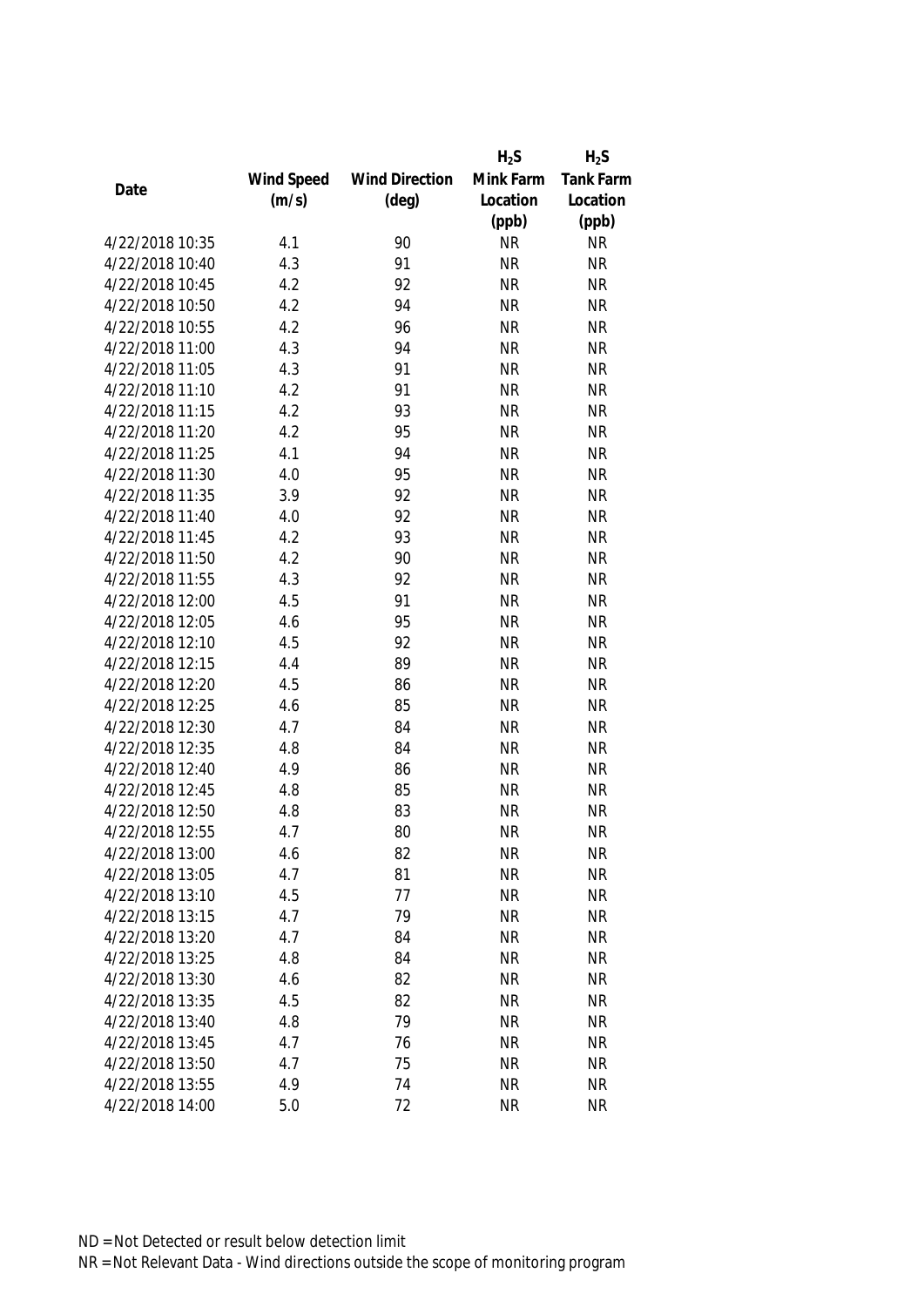|                 |            |                       | $H_2S$    | $H_2S$    |
|-----------------|------------|-----------------------|-----------|-----------|
|                 | Wind Speed | <b>Wind Direction</b> | Mink Farm | Tank Farm |
| Date            | (m/s)      | $(\text{deg})$        | Location  | Location  |
|                 |            |                       | (ppb)     | (ppb)     |
| 4/22/2018 14:05 | 5.0        | 71                    | <b>NR</b> | <b>NR</b> |
| 4/22/2018 14:10 | 4.7        | 76                    | <b>NR</b> | <b>NR</b> |
| 4/22/2018 14:15 | 4.8        | 76                    | <b>NR</b> | <b>NR</b> |
| 4/22/2018 14:20 | 4.6        | 73                    | <b>NR</b> | <b>NR</b> |
| 4/22/2018 14:25 | 4.3        | 75                    | <b>NR</b> | <b>NR</b> |
| 4/22/2018 14:30 | 4.3        | 73                    | <b>NR</b> | <b>NR</b> |
| 4/22/2018 14:35 | 4.4        | 72                    | <b>NR</b> | <b>NR</b> |
| 4/22/2018 14:40 | 4.5        | 69                    | <b>NR</b> | <b>NR</b> |
| 4/22/2018 14:45 | 4.5        | 65                    | <b>NR</b> | <b>NR</b> |
| 4/22/2018 14:50 | 4.7        | 69                    | <b>NR</b> | <b>NR</b> |
| 4/22/2018 14:55 | 4.8        | 65                    | <b>NR</b> | <b>NR</b> |
| 4/22/2018 15:00 | 4.8        | 65                    | <b>NR</b> | <b>NR</b> |
| 4/22/2018 15:05 | 5.0        | 67                    | <b>NR</b> | <b>NR</b> |
| 4/22/2018 15:10 | 4.9        | 67                    | <b>NR</b> | <b>NR</b> |
| 4/22/2018 15:15 | 4.8        | 67                    | <b>NR</b> | <b>NR</b> |
| 4/22/2018 15:20 | 4.8        | 63                    | <b>NR</b> | <b>NR</b> |
| 4/22/2018 15:25 | 4.6        | 64                    | <b>NR</b> | <b>NR</b> |
| 4/22/2018 15:30 | 4.7        | 68                    | <b>NR</b> | <b>NR</b> |
| 4/22/2018 15:35 | 4.6        | 68                    | <b>NR</b> | <b>NR</b> |
| 4/22/2018 15:40 | 4.5        | 69                    | <b>NR</b> | <b>NR</b> |
| 4/22/2018 15:45 | 4.5        | 69                    | <b>NR</b> | <b>NR</b> |
| 4/22/2018 15:50 | 4.4        | 68                    | <b>NR</b> | <b>NR</b> |
| 4/22/2018 15:55 | 4.6        | 69                    | <b>NR</b> | <b>NR</b> |
| 4/22/2018 16:00 | 4.4        | 66                    | <b>NR</b> | <b>NR</b> |
| 4/22/2018 16:05 | 4.2        | 65                    | <b>NR</b> | <b>NR</b> |
| 4/22/2018 16:10 | 4.2        | 66                    | <b>NR</b> | <b>NR</b> |
| 4/22/2018 16:15 | 4.0        | 71                    | <b>NR</b> | <b>NR</b> |
| 4/22/2018 16:20 | 4.0        | 74                    | <b>NR</b> | <b>NR</b> |
| 4/22/2018 16:25 | 4.0        | 77                    | <b>NR</b> | <b>NR</b> |
| 4/22/2018 16:30 | 4.1        | 79                    | <b>NR</b> | <b>NR</b> |
| 4/22/2018 16:35 | 4.3        | 82                    | <b>NR</b> | <b>NR</b> |
| 4/22/2018 16:40 | 4.5        | 84                    | <b>NR</b> | <b>NR</b> |
| 4/22/2018 16:45 | 4.5        | 84                    | <b>NR</b> | <b>NR</b> |
| 4/22/2018 16:50 | 4.5        | 81                    | <b>NR</b> | <b>NR</b> |
| 4/22/2018 16:55 | 4.5        | 77                    | <b>NR</b> | <b>NR</b> |
| 4/22/2018 17:00 | 4.2        | 73                    | <b>NR</b> | <b>NR</b> |
| 4/22/2018 17:05 | 3.9        | 72                    | <b>NR</b> | <b>NR</b> |
| 4/22/2018 17:10 | 3.7        | 68                    | <b>NR</b> | <b>NR</b> |
| 4/22/2018 17:15 | 3.8        | 63                    | <b>NR</b> | <b>NR</b> |
| 4/22/2018 17:20 |            | 60                    | <b>NR</b> | <b>NR</b> |
|                 | 3.8        |                       |           |           |
| 4/22/2018 17:25 | 3.8        | 59                    | <b>NR</b> | <b>NR</b> |
| 4/22/2018 17:30 | 4.0        | 56                    | <b>NR</b> | <b>NR</b> |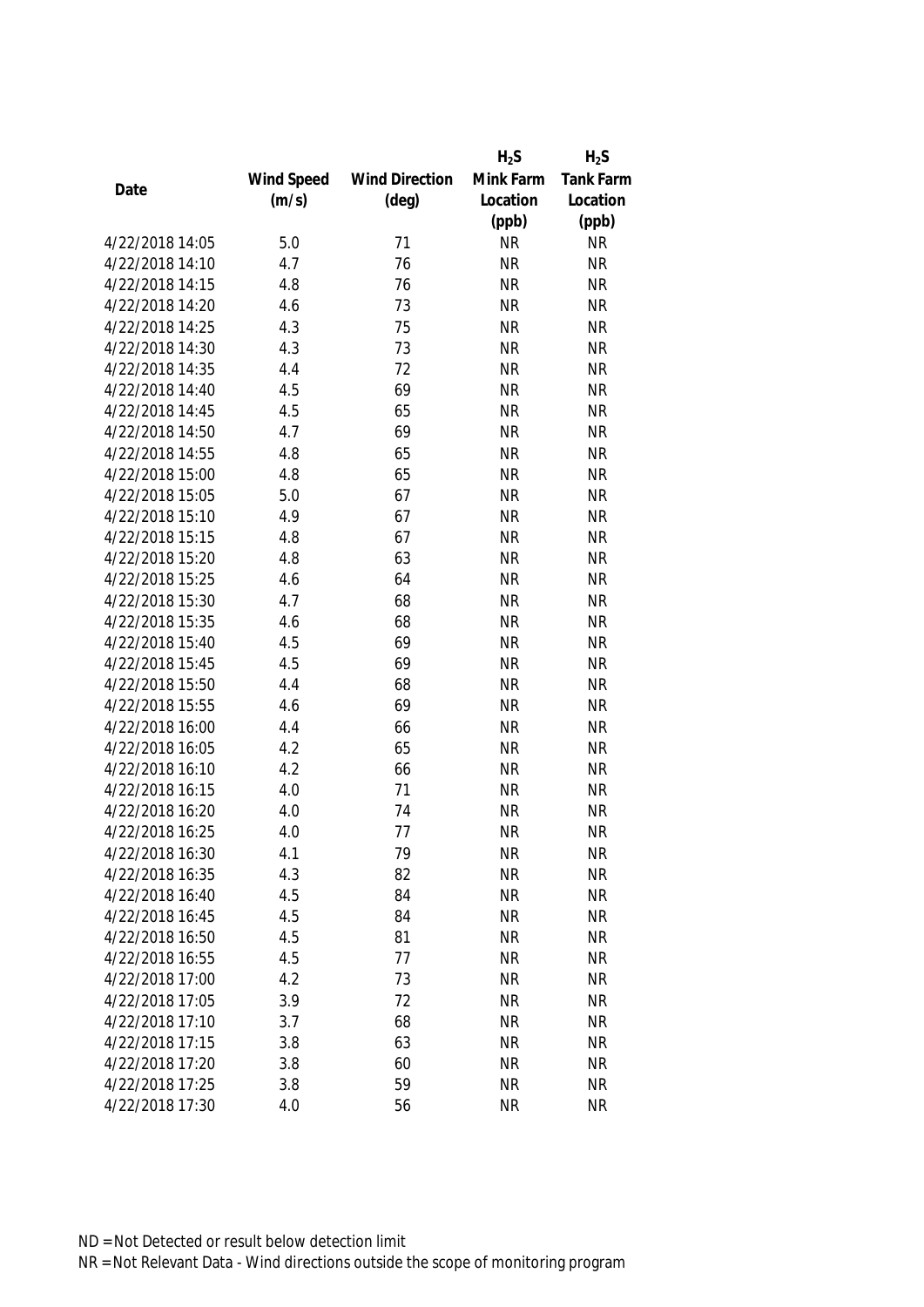|                 |            |                       | $H_2S$    | $H_2S$           |
|-----------------|------------|-----------------------|-----------|------------------|
|                 | Wind Speed | <b>Wind Direction</b> | Mink Farm | <b>Tank Farm</b> |
| Date            | (m/s)      | $(\text{deg})$        | Location  | Location         |
|                 |            |                       | (ppb)     | (ppb)            |
| 4/22/2018 17:35 | 4.3        | 50                    | <b>NR</b> | <b>NR</b>        |
| 4/22/2018 17:40 | 4.4        | 46                    | <b>NR</b> | <b>NR</b>        |
| 4/22/2018 17:45 | 4.3        | 46                    | <b>NR</b> | <b>NR</b>        |
| 4/22/2018 17:50 | 4.3        | 47                    | <b>NR</b> | <b>NR</b>        |
| 4/22/2018 17:55 | 4.3        | 47                    | <b>NR</b> | <b>NR</b>        |
| 4/22/2018 18:00 | 4.1        | 47                    | <b>NR</b> | <b>NR</b>        |
| 4/22/2018 18:05 | 4.0        | 48                    | <b>NR</b> | <b>NR</b>        |
| 4/22/2018 18:10 | 4.2        | 47                    | <b>NR</b> | <b>NR</b>        |
| 4/22/2018 18:15 | 4.2        | 45                    | <b>NR</b> | <b>NR</b>        |
| 4/22/2018 18:20 | 4.3        | 45                    | <b>NR</b> | <b>NR</b>        |
| 4/22/2018 18:25 | 4.3        | 44                    | <b>NR</b> | <b>NR</b>        |
| 4/22/2018 18:30 | 4.5        | 46                    | <b>NR</b> | <b>NR</b>        |
| 4/22/2018 18:35 | 4.5        | 47                    | <b>NR</b> | <b>NR</b>        |
| 4/22/2018 18:40 | 4.3        | 50                    | <b>NR</b> | <b>NR</b>        |
| 4/22/2018 18:45 | 4.3        | 51                    | <b>NR</b> | <b>NR</b>        |
| 4/22/2018 18:50 | 4.1        | 51                    | <b>NR</b> | <b>NR</b>        |
| 4/22/2018 18:55 | 4.2        | 50                    | <b>NR</b> | <b>NR</b>        |
| 4/22/2018 19:00 | 4.0        | 50                    | <b>NR</b> | <b>NR</b>        |
| 4/22/2018 19:05 | 4.1        | 49                    | <b>NR</b> | <b>NR</b>        |
| 4/22/2018 19:10 | 4.0        | 48                    | <b>NR</b> | <b>NR</b>        |
| 4/22/2018 19:15 | 3.9        | 46                    | <b>NR</b> | <b>NR</b>        |
| 4/22/2018 19:20 | 4.0        | 46                    | <b>NR</b> | <b>NR</b>        |
| 4/22/2018 19:25 | 3.8        | 46                    | <b>NR</b> | <b>NR</b>        |
| 4/22/2018 19:30 | 4.0        | 45                    | <b>NR</b> | <b>NR</b>        |
| 4/22/2018 19:35 | 3.9        | 46                    | <b>NR</b> | <b>NR</b>        |
| 4/22/2018 19:40 | 4.0        | 47                    | <b>NR</b> | <b>NR</b>        |
| 4/22/2018 19:45 | 4.0        | 48                    | <b>NR</b> | <b>NR</b>        |
| 4/22/2018 19:50 | 4.0        | 49                    | <b>NR</b> | <b>NR</b>        |
| 4/22/2018 19:55 | 4.1        | 50                    | <b>NR</b> | <b>NR</b>        |
| 4/22/2018 20:00 | 4.1        | 51                    | <b>NR</b> | <b>NR</b>        |
| 4/22/2018 20:05 | 4.1        | 51                    | <b>NR</b> | <b>NR</b>        |
| 4/22/2018 20:10 | 4.1        | 52                    | <b>NR</b> | <b>NR</b>        |
| 4/22/2018 20:15 | 4.1        | 52                    | <b>NR</b> | <b>NR</b>        |
| 4/22/2018 20:20 | 4.1        | 51                    | <b>NR</b> | <b>NR</b>        |
| 4/22/2018 20:25 | 4.1        | 50                    | <b>NR</b> | <b>NR</b>        |
| 4/22/2018 20:30 | 4.0        | 50                    | <b>NR</b> | <b>NR</b>        |
| 4/22/2018 20:35 | 4.0        | 50                    | <b>NR</b> | <b>NR</b>        |
| 4/22/2018 20:40 | 4.0        | 49                    | <b>NR</b> | <b>NR</b>        |
| 4/22/2018 20:45 | 4.1        | 49                    | <b>NR</b> | <b>NR</b>        |
| 4/22/2018 20:50 | 4.2        | 51                    | <b>NR</b> | <b>NR</b>        |
| 4/22/2018 20:55 | 4.2        | 51                    | <b>NR</b> | <b>NR</b>        |
| 4/22/2018 21:00 | 4.1        | 50                    | <b>NR</b> | <b>NR</b>        |
|                 |            |                       |           |                  |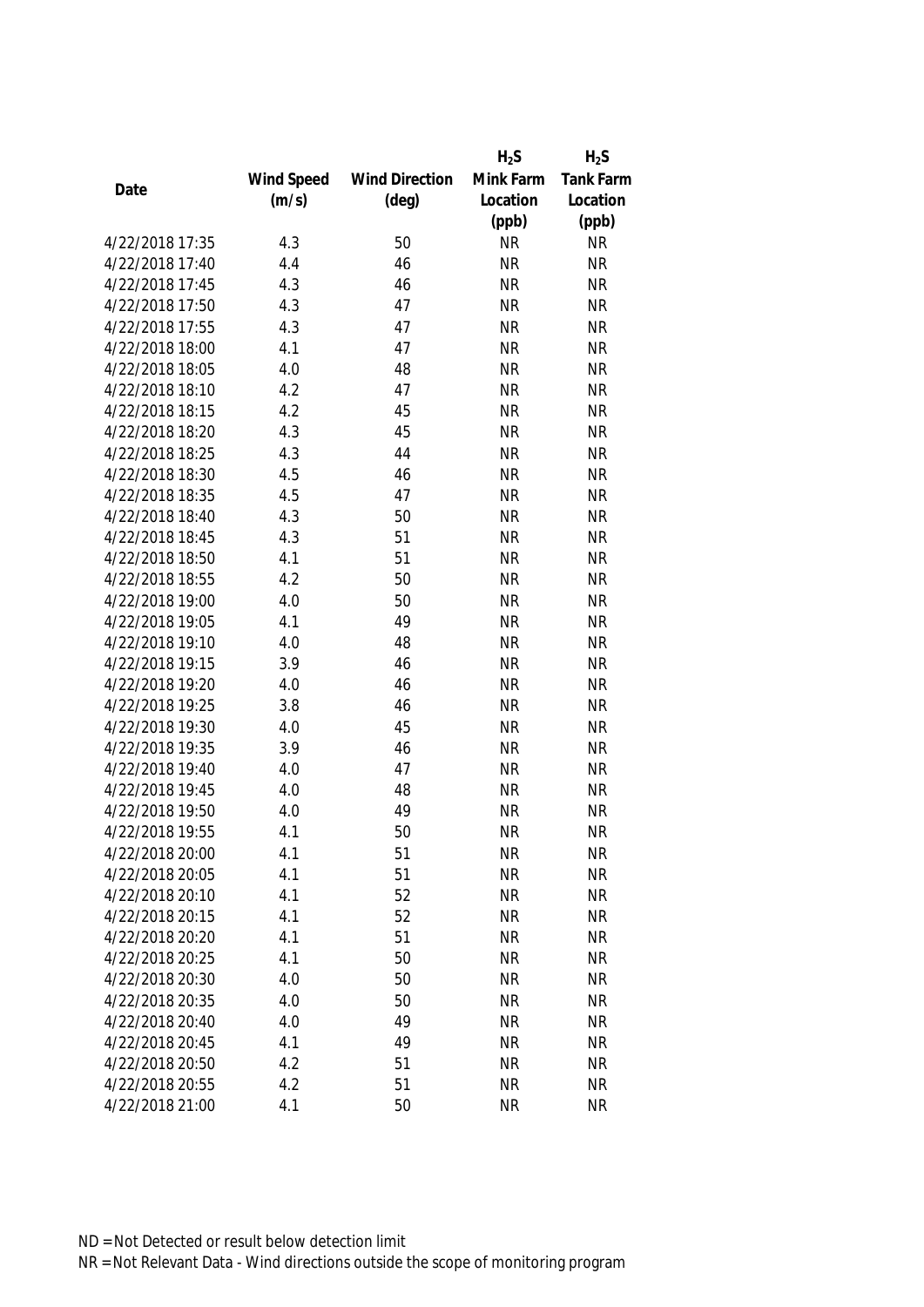|                 |            |                       | $H_2S$    | $H_2S$           |
|-----------------|------------|-----------------------|-----------|------------------|
|                 | Wind Speed | <b>Wind Direction</b> | Mink Farm | <b>Tank Farm</b> |
| Date            | (m/s)      | $(\text{deg})$        | Location  | Location         |
|                 |            |                       | (ppb)     | (ppb)            |
| 4/22/2018 21:05 | 4.0        | 49                    | <b>NR</b> | <b>NR</b>        |
| 4/22/2018 21:10 | 4.0        | 48                    | <b>NR</b> | <b>NR</b>        |
| 4/22/2018 21:15 | 4.1        | 46                    | <b>NR</b> | <b>NR</b>        |
| 4/22/2018 21:20 | 4.3        | 43                    | <b>NR</b> | <b>NR</b>        |
| 4/22/2018 21:25 | 4.4        | 43                    | <b>NR</b> | <b>NR</b>        |
| 4/22/2018 21:30 | 4.4        | 41                    | <b>NR</b> | <b>NR</b>        |
| 4/22/2018 21:35 | 4.7        | 41                    | <b>NR</b> | <b>NR</b>        |
| 4/22/2018 21:40 | 5.0        | 42                    | <b>NR</b> | <b>NR</b>        |
| 4/22/2018 21:45 | 4.9        | 43                    | <b>NR</b> | <b>NR</b>        |
| 4/22/2018 21:50 | 4.9        | 43                    | <b>NR</b> | <b>NR</b>        |
| 4/22/2018 21:55 | 4.8        | 43                    | <b>NR</b> | <b>NR</b>        |
| 4/22/2018 22:00 | 5.0        | 44                    | <b>NR</b> | <b>NR</b>        |
| 4/22/2018 22:05 | 5.1        | 44                    | <b>NR</b> | <b>NR</b>        |
| 4/22/2018 22:10 | 5.0        | 44                    | <b>NR</b> | <b>NR</b>        |
| 4/22/2018 22:15 | 5.1        | 44                    | <b>NR</b> | <b>NR</b>        |
| 4/22/2018 22:20 | 5.0        | 44                    | <b>NR</b> | <b>NR</b>        |
| 4/22/2018 22:25 | 4.9        | 42                    | <b>NR</b> | <b>NR</b>        |
| 4/22/2018 22:30 | 4.7        | 42                    | <b>NR</b> | <b>NR</b>        |
| 4/22/2018 22:35 | 4.5        | 42                    | <b>NR</b> | <b>NR</b>        |
| 4/22/2018 22:40 | 4.2        | 42                    | <b>NR</b> | <b>NR</b>        |
| 4/22/2018 22:45 | 4.0        | 42                    | <b>NR</b> | <b>NR</b>        |
| 4/22/2018 22:50 | 3.9        | 43                    | <b>NR</b> | <b>NR</b>        |
| 4/22/2018 22:55 | 3.8        | 43                    | <b>NR</b> | <b>NR</b>        |
| 4/22/2018 23:00 | 3.6        | 43                    | <b>NR</b> | <b>NR</b>        |
| 4/22/2018 23:05 | 3.5        | 43                    | <b>NR</b> | <b>NR</b>        |
| 4/22/2018 23:10 | 3.5        | 44                    | <b>NR</b> | <b>NR</b>        |
| 4/22/2018 23:15 | 3.3        | 44                    | <b>NR</b> | <b>NR</b>        |
| 4/22/2018 23:20 | 3.1        | 46                    | <b>NR</b> | <b>NR</b>        |
| 4/22/2018 23:25 | 2.9        | 48                    | <b>NR</b> | <b>NR</b>        |
| 4/22/2018 23:30 | 2.7        | 49                    | <b>NR</b> | <b>NR</b>        |
| 4/22/2018 23:35 | 2.4        | 51                    | <b>NR</b> | <b>NR</b>        |
| 4/22/2018 23:40 | 2.2        | 52                    | <b>NR</b> | <b>NR</b>        |
| 4/22/2018 23:45 | 2.0        | 54                    | <b>NR</b> | <b>NR</b>        |
| 4/22/2018 23:50 | 1.8        | 56                    | <b>NR</b> | <b>NR</b>        |
| 4/22/2018 23:55 | 1.8        | 61                    | <b>NR</b> | <b>NR</b>        |
| 4/22/2018 24:00 | 1.7        | 66                    | <b>NR</b> | <b>NR</b>        |
| 4/23/2018 00:05 | 1.7        | 71                    | <b>NR</b> | <b>NR</b>        |
| 4/23/2018 00:10 | 1.7        | 73                    | <b>NR</b> | <b>NR</b>        |
| 4/23/2018 00:15 | 1.7        | 73                    | <b>NR</b> | <b>NR</b>        |
| 4/23/2018 00:20 | 1.8        | 70                    | <b>NR</b> | <b>NR</b>        |
| 4/23/2018 00:25 | 1.9        | 64                    | <b>NR</b> | <b>NR</b>        |
| 4/23/2018 00:30 | 2.0        | 58                    | <b>NR</b> | <b>NR</b>        |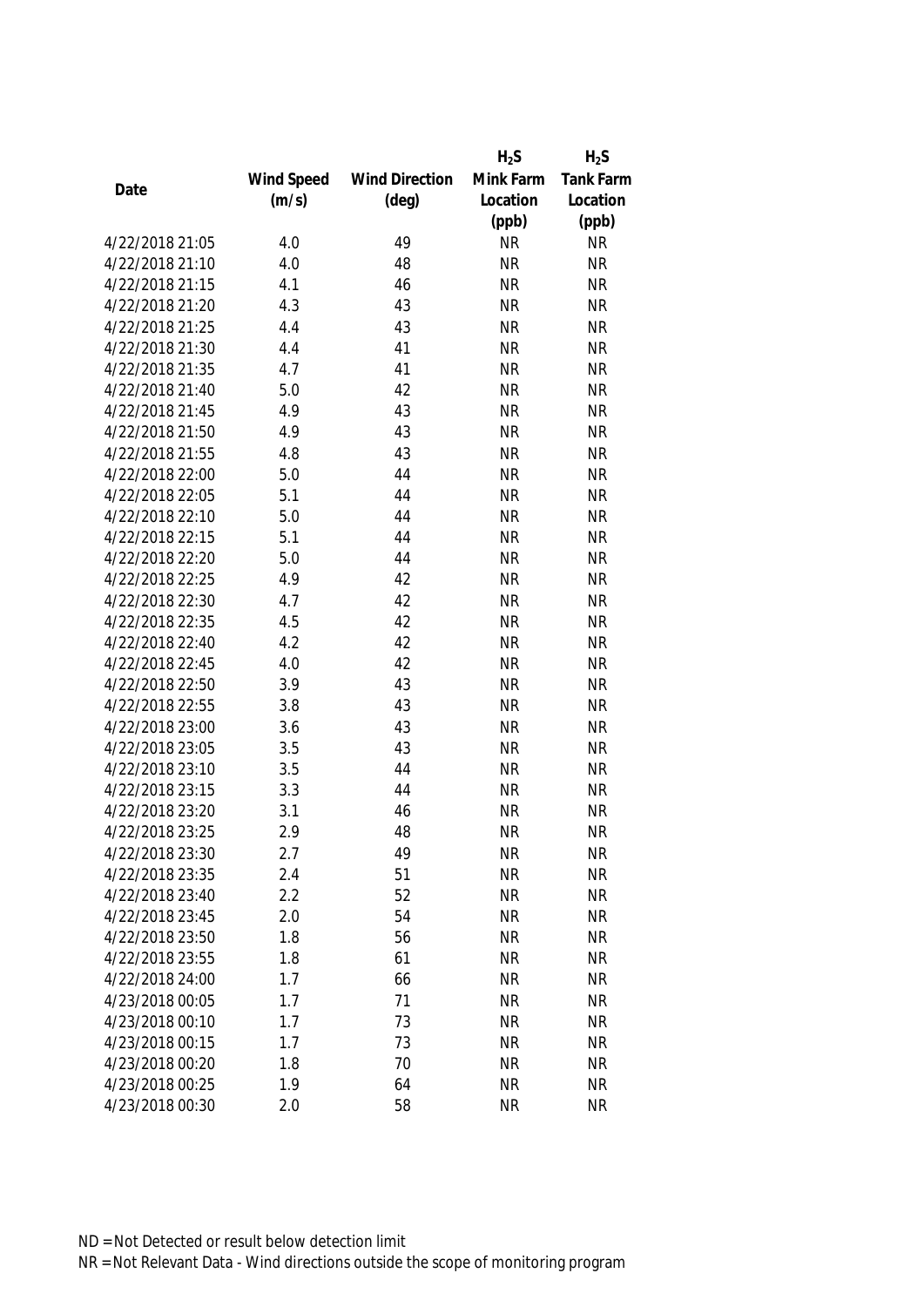|                 |            |                       | $H_2S$    | $H_2S$           |
|-----------------|------------|-----------------------|-----------|------------------|
|                 | Wind Speed | <b>Wind Direction</b> | Mink Farm | <b>Tank Farm</b> |
| Date            | (m/s)      | $(\text{deg})$        | Location  | Location         |
|                 |            |                       | (ppb)     | (ppb)            |
| 4/23/2018 00:35 | 2.1        | 51                    | <b>NR</b> | <b>NR</b>        |
| 4/23/2018 00:40 | 2.2        | 48                    | <b>NR</b> | <b>NR</b>        |
| 4/23/2018 00:45 | 2.3        | 48                    | <b>NR</b> | <b>NR</b>        |
| 4/23/2018 00:50 | 2.3        | 51                    | <b>NR</b> | <b>NR</b>        |
| 4/23/2018 00:55 | 2.2        | 56                    | <b>NR</b> | <b>NR</b>        |
| 4/23/2018 01:00 | 2.2        | 61                    | <b>NR</b> | <b>NR</b>        |
| 4/23/2018 01:05 | 2.2        | 65                    | <b>NR</b> | <b>NR</b>        |
| 4/23/2018 01:10 | 2.2        | 68                    | <b>NR</b> | <b>NR</b>        |
| 4/23/2018 01:15 | 2.2        | 69                    | <b>NR</b> | <b>NR</b>        |
| 4/23/2018 01:20 | 2.2        | 66                    | <b>NR</b> | <b>NR</b>        |
| 4/23/2018 01:25 | 2.3        | 62                    | <b>NR</b> | <b>NR</b>        |
| 4/23/2018 01:30 | 2.3        | 58                    | <b>NR</b> | <b>NR</b>        |
| 4/23/2018 01:35 | 2.2        | 55                    | <b>NR</b> | <b>NR</b>        |
| 4/23/2018 01:40 | 2.3        | 52                    | <b>NR</b> | <b>NR</b>        |
| 4/23/2018 01:45 | 2.3        | 51                    | <b>NR</b> | <b>NR</b>        |
| 4/23/2018 01:50 | 2.2        | 52                    | <b>NR</b> | <b>NR</b>        |
| 4/23/2018 01:55 | 2.2        | 54                    | <b>NR</b> | <b>NR</b>        |
| 4/23/2018 02:00 | 2.1        | 56                    | <b>NR</b> | <b>NR</b>        |
| 4/23/2018 02:05 | 2.1        | 59                    | <b>NR</b> | <b>NR</b>        |
| 4/23/2018 02:10 | 2.2        | 61                    | <b>NR</b> | <b>NR</b>        |
| 4/23/2018 02:15 | 2.2        | 62                    | <b>NR</b> | <b>NR</b>        |
| 4/23/2018 02:20 | 2.2        | 62                    | <b>NR</b> | <b>NR</b>        |
| 4/23/2018 02:25 | 2.3        | 63                    | <b>NR</b> | <b>NR</b>        |
| 4/23/2018 02:30 | 2.3        | 64                    | <b>NR</b> | <b>NR</b>        |
| 4/23/2018 02:35 | 2.3        | 65                    | <b>NR</b> | <b>NR</b>        |
| 4/23/2018 02:40 | 2.3        | 67                    | <b>NR</b> | <b>NR</b>        |
| 4/23/2018 02:45 | 2.2        | 71                    | <b>NR</b> | <b>NR</b>        |
| 4/23/2018 02:50 | 2.2        | 72                    | <b>NR</b> | <b>NR</b>        |
| 4/23/2018 02:55 | 2.2        | 71                    | <b>NR</b> | <b>NR</b>        |
| 4/23/2018 03:00 | 2.2        | 70                    | <b>NR</b> | <b>NR</b>        |
| 4/23/2018 03:05 | 2.2        | 70                    | <b>NR</b> | <b>NR</b>        |
| 4/23/2018 03:10 | 2.2        | 68                    | <b>NR</b> | <b>NR</b>        |
| 4/23/2018 03:15 | 2.3        | 66                    | <b>NR</b> | <b>NR</b>        |
| 4/23/2018 03:20 | 2.3        | 65                    | <b>NR</b> | <b>NR</b>        |
| 4/23/2018 03:25 | 2.3        | 66                    | <b>NR</b> | <b>NR</b>        |
| 4/23/2018 03:30 | 2.4        | 67                    | <b>NR</b> | <b>NR</b>        |
| 4/23/2018 03:35 | 2.4        | 67                    | <b>NR</b> | <b>NR</b>        |
| 4/23/2018 03:40 | 2.5        | 66                    | <b>NR</b> | <b>NR</b>        |
| 4/23/2018 03:45 | 2.5        | 65                    | <b>NR</b> | <b>NR</b>        |
| 4/23/2018 03:50 | 2.5        | 63                    | <b>NR</b> | <b>NR</b>        |
| 4/23/2018 03:55 | 2.5        | 61                    | <b>NR</b> | <b>NR</b>        |
|                 |            |                       |           |                  |
| 4/23/2018 04:00 | 2.5        | 60                    | <b>NR</b> | <b>NR</b>        |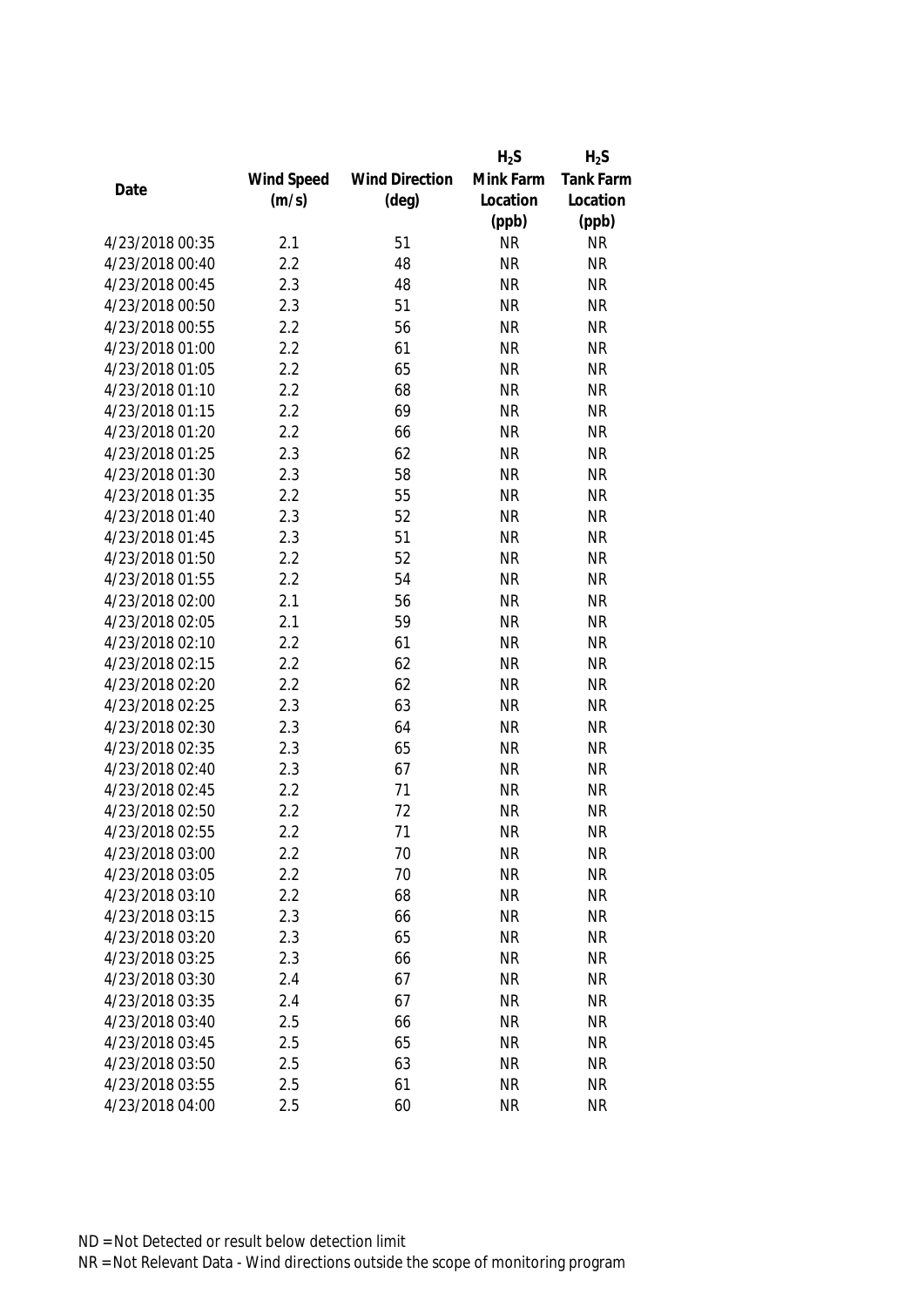|                 |            |                       | $H_2S$    | $H_2S$           |
|-----------------|------------|-----------------------|-----------|------------------|
|                 | Wind Speed | <b>Wind Direction</b> | Mink Farm | <b>Tank Farm</b> |
| Date            | (m/s)      | $(\text{deg})$        | Location  | Location         |
|                 |            |                       | (ppb)     | (ppb)            |
| 4/23/2018 04:05 | 2.7        | 58                    | <b>NR</b> | <b>NR</b>        |
| 4/23/2018 04:10 | 2.8        | 57                    | <b>NR</b> | <b>NR</b>        |
| 4/23/2018 04:15 | 2.9        | 56                    | <b>NR</b> | <b>NR</b>        |
| 4/23/2018 04:20 | 3.0        | 56                    | <b>NR</b> | <b>NR</b>        |
| 4/23/2018 04:25 | 3.0        | 55                    | <b>NR</b> | <b>NR</b>        |
| 4/23/2018 04:30 | 3.0        | 54                    | <b>NR</b> | <b>NR</b>        |
| 4/23/2018 04:35 | 3.0        | 55                    | <b>NR</b> | <b>NR</b>        |
| 4/23/2018 04:40 | 3.0        | 55                    | <b>NR</b> | <b>NR</b>        |
| 4/23/2018 04:45 | 3.0        | 55                    | <b>NR</b> | <b>NR</b>        |
| 4/23/2018 04:50 | 3.0        | 55                    | <b>NR</b> | <b>NR</b>        |
| 4/23/2018 04:55 | 3.1        | 55                    | <b>NR</b> | <b>NR</b>        |
| 4/23/2018 05:00 | 3.3        | 54                    | <b>NR</b> | <b>NR</b>        |
| 4/23/2018 05:05 | 3.3        | 53                    | <b>NR</b> | <b>NR</b>        |
| 4/23/2018 05:10 | 3.4        | 53                    | <b>NR</b> | <b>NR</b>        |
| 4/23/2018 05:15 | 3.4        | 52                    | <b>NR</b> | <b>NR</b>        |
| 4/23/2018 05:20 | 3.4        | 52                    | <b>NR</b> | <b>NR</b>        |
| 4/23/2018 05:25 | 3.4        | 51                    | <b>NR</b> | <b>NR</b>        |
| 4/23/2018 05:30 | 3.5        | 51                    | <b>NR</b> | <b>NR</b>        |
| 4/23/2018 05:35 | 3.5        | 51                    | <b>NR</b> | <b>NR</b>        |
| 4/23/2018 05:40 | 3.5        | 50                    | <b>NR</b> | <b>NR</b>        |
| 4/23/2018 05:45 | 3.6        | 49                    | <b>NR</b> | <b>NR</b>        |
| 4/23/2018 05:50 | 3.7        | 48                    | <b>NR</b> | <b>NR</b>        |
| 4/23/2018 05:55 | 3.7        | 48                    | <b>NR</b> | <b>NR</b>        |
| 4/23/2018 06:00 | 3.7        | 46                    | <b>NR</b> | <b>NR</b>        |
| 4/23/2018 06:05 | 3.8        | 45                    | <b>NR</b> | <b>NR</b>        |
| 4/23/2018 06:10 | 3.8        | 46                    | <b>NR</b> | <b>NR</b>        |
| 4/23/2018 06:15 | 3.8        | 46                    | <b>NR</b> | <b>NR</b>        |
| 4/23/2018 06:20 | 3.8        | 46                    | <b>NR</b> | <b>NR</b>        |
| 4/23/2018 06:25 | 3.9        | 46                    | <b>NR</b> | <b>NR</b>        |
| 4/23/2018 06:30 | 3.9        | 46                    | <b>NR</b> | <b>NR</b>        |
| 4/23/2018 06:35 | 3.9        | 46                    | <b>NR</b> | <b>NR</b>        |
| 4/23/2018 06:40 | 3.9        | 45                    | <b>NR</b> | <b>NR</b>        |
| 4/23/2018 06:45 | 4.0        | 45                    | <b>NR</b> | <b>NR</b>        |
| 4/23/2018 06:50 | 4.0        | 44                    | <b>NR</b> | <b>NR</b>        |
| 4/23/2018 06:55 | 4.1        | 43                    | <b>NR</b> | <b>NR</b>        |
| 4/23/2018 07:00 | 4.1        | 43                    | <b>NR</b> | <b>NR</b>        |
| 4/23/2018 07:05 | 4.2        | 42                    | <b>NR</b> | <b>NR</b>        |
| 4/23/2018 07:10 | 4.2        | 43                    | <b>NR</b> | <b>NR</b>        |
| 4/23/2018 07:15 | 4.3        | 43                    | <b>NR</b> | <b>NR</b>        |
| 4/23/2018 07:20 | 4.1        | 43                    | <b>NR</b> | <b>NR</b>        |
| 4/23/2018 07:25 | 4.1        | 44                    | <b>NR</b> | <b>NR</b>        |
| 4/23/2018 07:30 | 4.1        | 44                    | <b>NR</b> | <b>NR</b>        |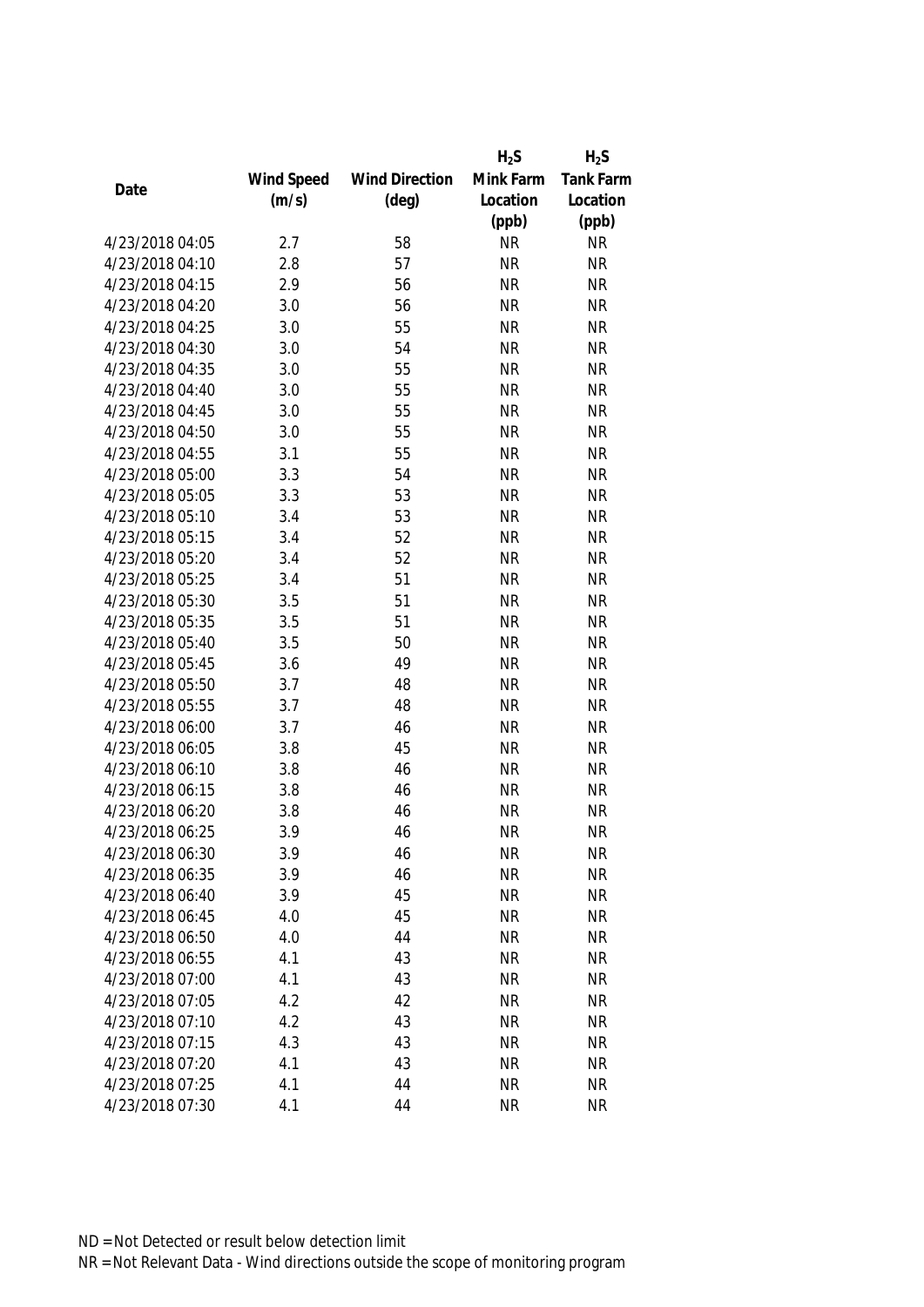|                 |            |                       | $H_2S$       | $H_2S$           |
|-----------------|------------|-----------------------|--------------|------------------|
|                 | Wind Speed | <b>Wind Direction</b> | Mink Farm    | <b>Tank Farm</b> |
| Date            | (m/s)      | $(\text{deg})$        | Location     | Location         |
|                 |            |                       | (ppb)        | (ppb)            |
| 4/23/2018 07:35 | 3.9        | 45                    | <b>NR</b>    | <b>NR</b>        |
| 4/23/2018 07:40 | 3.9        | 44                    | <b>NR</b>    | <b>NR</b>        |
| 4/23/2018 07:45 | 3.8        | 44                    | <b>NR</b>    | <b>NR</b>        |
| 4/23/2018 07:50 | 4.0        | 44                    | <b>NR</b>    | <b>NR</b>        |
| 4/23/2018 07:55 | 4.0        | 44                    | <b>NR</b>    | <b>NR</b>        |
| 4/23/2018 08:00 | 4.1        | 44                    | <b>NR</b>    | <b>NR</b>        |
| 4/23/2018 08:05 | 4.3        | 43                    | <b>NR</b>    | <b>NR</b>        |
| 4/23/2018 08:10 | 4.5        | 42                    | <b>NR</b>    | <b>NR</b>        |
| 4/23/2018 08:15 | 4.7        | 42                    | <b>NR</b>    | <b>NR</b>        |
| 4/23/2018 08:20 | 4.8        | 41                    | <b>NR</b>    | <b>NR</b>        |
| 4/23/2018 08:25 | 4.9        | 41                    | <b>NR</b>    | <b>NR</b>        |
| 4/23/2018 08:30 | 5.0        | 40                    | 1            | <b>NR</b>        |
| 4/23/2018 08:35 | 4.9        | 40                    | 1            | <b>NR</b>        |
| 4/23/2018 08:40 | 4.7        | 40                    | $\mathbf{1}$ | <b>NR</b>        |
| 4/23/2018 08:45 | 4.5        | 41                    | <b>NR</b>    | <b>NR</b>        |
| 4/23/2018 08:50 | 4.5        | 39                    | <b>ND</b>    | <b>NR</b>        |
| 4/23/2018 08:55 | 4.5        | 38                    | <b>ND</b>    | <b>NR</b>        |
| 4/23/2018 09:00 | 4.5        | 38                    | <b>ND</b>    | <b>NR</b>        |
| 4/23/2018 09:05 | 4.6        | 38                    | <b>ND</b>    | <b>NR</b>        |
| 4/23/2018 09:10 | 4.8        | 36                    | 1            | <b>NR</b>        |
| 4/23/2018 09:15 | 5.0        | 35                    | 1            | <b>NR</b>        |
| 4/23/2018 09:20 | 4.9        | 35                    | 1            | <b>NR</b>        |
| 4/23/2018 09:25 | 4.9        | 35                    | 1            | <b>NR</b>        |
| 4/23/2018 09:30 | 4.9        | 37                    | 1            | <b>NR</b>        |
| 4/23/2018 09:35 | 4.9        | 38                    | 1            | <b>NR</b>        |
| 4/23/2018 09:40 | 4.7        | 38                    | 1            | <b>NR</b>        |
| 4/23/2018 09:45 | 4.5        | 40                    | 1            | <b>NR</b>        |
| 4/23/2018 09:50 | 4.5        | 43                    | <b>NR</b>    | <b>NR</b>        |
| 4/23/2018 09:55 | 4.6        | 41                    | <b>NR</b>    | <b>NR</b>        |
| 4/23/2018 10:00 | 4.7        | 41                    | <b>NR</b>    | <b>NR</b>        |
| 4/23/2018 10:05 | 4.5        | 43                    | <b>NR</b>    | <b>NR</b>        |
| 4/23/2018 10:10 | 4.4        | 47                    | <b>NR</b>    | <b>NR</b>        |
| 4/23/2018 10:15 | 4.3        | 48                    | <b>NR</b>    | <b>NR</b>        |
| 4/23/2018 10:20 | 4.3        | 48                    | <b>NR</b>    | <b>NR</b>        |
| 4/23/2018 10:25 | 4.1        | 50                    | <b>NR</b>    | <b>NR</b>        |
| 4/23/2018 10:30 | 4.2        | 50                    | <b>NR</b>    | <b>NR</b>        |
| 4/23/2018 10:35 | 4.5        | 47                    | <b>NR</b>    | <b>NR</b>        |
| 4/23/2018 10:40 | 4.6        | 45                    | <b>NR</b>    | <b>NR</b>        |
| 4/23/2018 10:45 | 4.7        | 45                    | <b>NR</b>    | <b>NR</b>        |
| 4/23/2018 10:50 | 4.7        | 46                    | <b>NR</b>    | <b>NR</b>        |
| 4/23/2018 10:55 | 4.7        | 45                    | <b>NR</b>    | <b>NR</b>        |
|                 |            |                       |              |                  |
| 4/23/2018 11:00 | 4.6        | 44                    | <b>NR</b>    | <b>NR</b>        |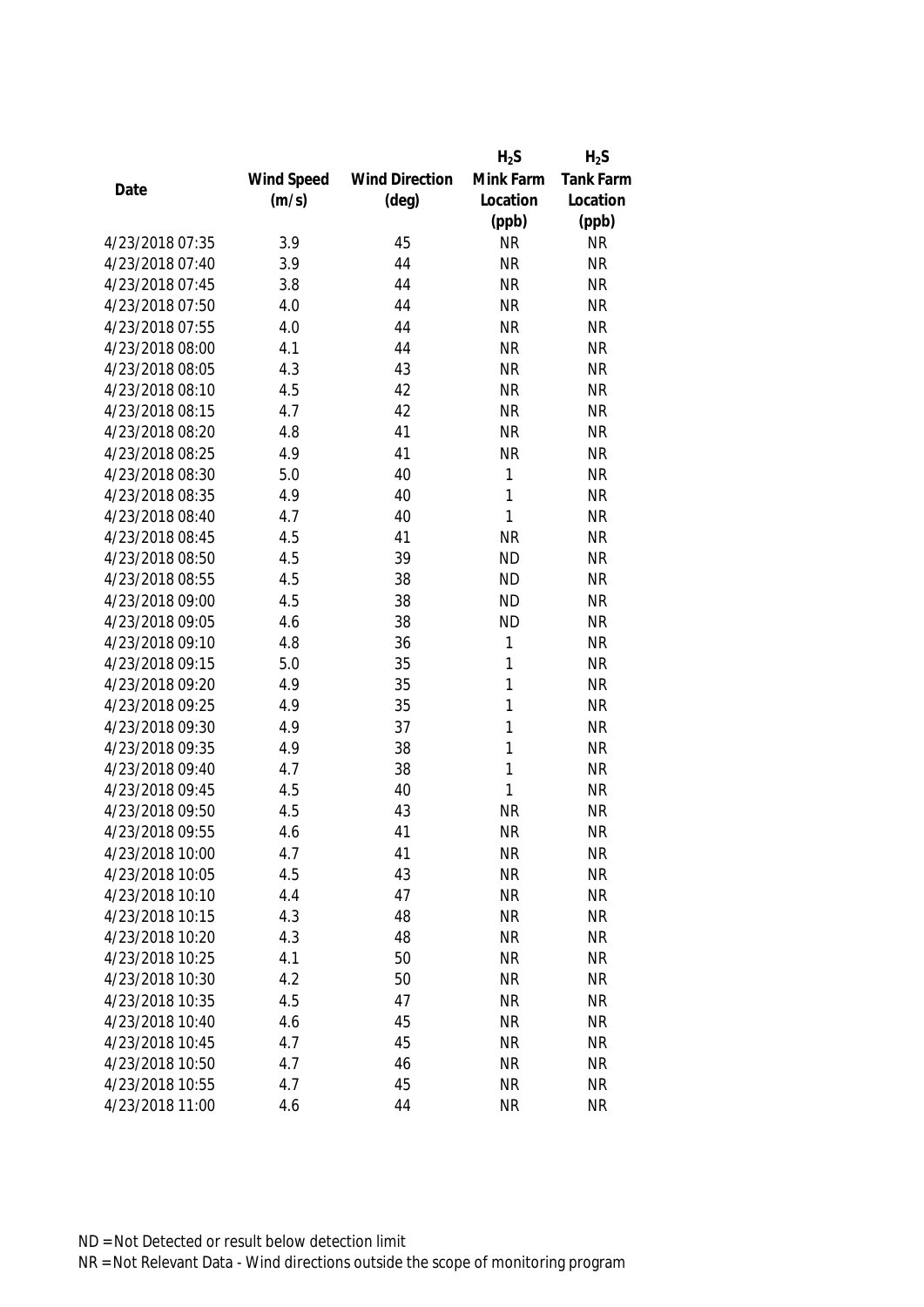|                 |            |                       | $H_2S$       | $H_2S$    |
|-----------------|------------|-----------------------|--------------|-----------|
|                 | Wind Speed | <b>Wind Direction</b> | Mink Farm    | Tank Farm |
| Date            | (m/s)      | $(\text{deg})$        | Location     | Location  |
|                 |            |                       | (ppb)        | (ppb)     |
| 4/23/2018 11:05 | 4.3        | 46                    | <b>NR</b>    | <b>NR</b> |
| 4/23/2018 11:10 | 4.2        | 46                    | <b>NR</b>    | <b>NR</b> |
| 4/23/2018 11:15 | 4.4        | 44                    | <b>NR</b>    | <b>NR</b> |
| 4/23/2018 11:20 | 4.4        | 42                    | <b>NR</b>    | <b>NR</b> |
| 4/23/2018 11:25 | 4.6        | 38                    | 1            | <b>NR</b> |
| 4/23/2018 11:30 | 4.7        | 36                    | 1            | <b>NR</b> |
| 4/23/2018 11:35 | 4.8        | 33                    | 1            | <b>NR</b> |
| 4/23/2018 11:40 | 4.9        | 33                    | 1            | <b>NR</b> |
| 4/23/2018 11:45 | 4.8        | 33                    | $\mathbf{1}$ | <b>NR</b> |
| 4/23/2018 11:50 | 4.9        | 33                    | 1            | <b>NR</b> |
| 4/23/2018 11:55 | 4.7        | 36                    | 1            | <b>NR</b> |
| 4/23/2018 12:00 | 4.8        | 38                    | 1            | <b>NR</b> |
| 4/23/2018 12:05 | 4.8        | 39                    | 1            | <b>NR</b> |
| 4/23/2018 12:10 | 4.8        | 39                    | 1            | <b>NR</b> |
| 4/23/2018 12:15 | 4.9        | 41                    | <b>NR</b>    | <b>NR</b> |
| 4/23/2018 12:20 | 4.9        | 41                    | <b>NR</b>    | <b>NR</b> |
| 4/23/2018 12:25 | 5.0        | 42                    | <b>NR</b>    | <b>NR</b> |
| 4/23/2018 12:30 | 5.0        | 42                    | <b>NR</b>    | <b>NR</b> |
| 4/23/2018 12:35 | 5.0        | 41                    | <b>NR</b>    | <b>NR</b> |
| 4/23/2018 12:40 | 5.1        | 40                    | 1            | <b>NR</b> |
| 4/23/2018 12:45 | 5.2        | 38                    | 1            | <b>NR</b> |
| 4/23/2018 12:50 | 5.3        | 37                    | $\mathbf{1}$ | <b>NR</b> |
| 4/23/2018 12:55 | 5.2        | 38                    | 1            | <b>NR</b> |
| 4/23/2018 13:00 | 5.0        | 41                    | <b>NR</b>    | <b>NR</b> |
| 4/23/2018 13:05 | 5.0        | 45                    | <b>NR</b>    | <b>NR</b> |
| 4/23/2018 13:10 | 4.7        | 46                    | <b>NR</b>    | <b>NR</b> |
| 4/23/2018 13:15 | 4.6        | 48                    | <b>NR</b>    | <b>NR</b> |
| 4/23/2018 13:20 | 4.6        | 50                    | <b>NR</b>    | <b>NR</b> |
| 4/23/2018 13:25 | 4.5        | 51                    | <b>NR</b>    | <b>NR</b> |
| 4/23/2018 13:30 | 4.6        | 48                    | <b>NR</b>    | <b>NR</b> |
| 4/23/2018 13:35 | 4.7        | 46                    | <b>NR</b>    | <b>NR</b> |
| 4/23/2018 13:40 | 4.7        | 49                    | <b>NR</b>    | <b>NR</b> |
| 4/23/2018 13:45 | 4.7        | 48                    | <b>NR</b>    | <b>NR</b> |
| 4/23/2018 13:50 | 4.8        | 47                    | <b>NR</b>    | <b>NR</b> |
| 4/23/2018 13:55 | 4.9        | 44                    | <b>NR</b>    | <b>NR</b> |
| 4/23/2018 14:00 | 5.1        | 42                    | <b>NR</b>    | <b>NR</b> |
| 4/23/2018 14:05 | 5.3        | 41                    | <b>NR</b>    | <b>NR</b> |
| 4/23/2018 14:10 | 5.6        | 36                    | <b>ND</b>    | <b>NR</b> |
| 4/23/2018 14:15 | 5.8        | 36                    | <b>ND</b>    | <b>NR</b> |
| 4/23/2018 14:20 | 5.8        | 35                    | 1            | <b>NR</b> |
| 4/23/2018 14:25 | 6.0        | 36                    | 1            | <b>NR</b> |
| 4/23/2018 14:30 | 6.0        | 37                    | 1            | <b>NR</b> |
|                 |            |                       |              |           |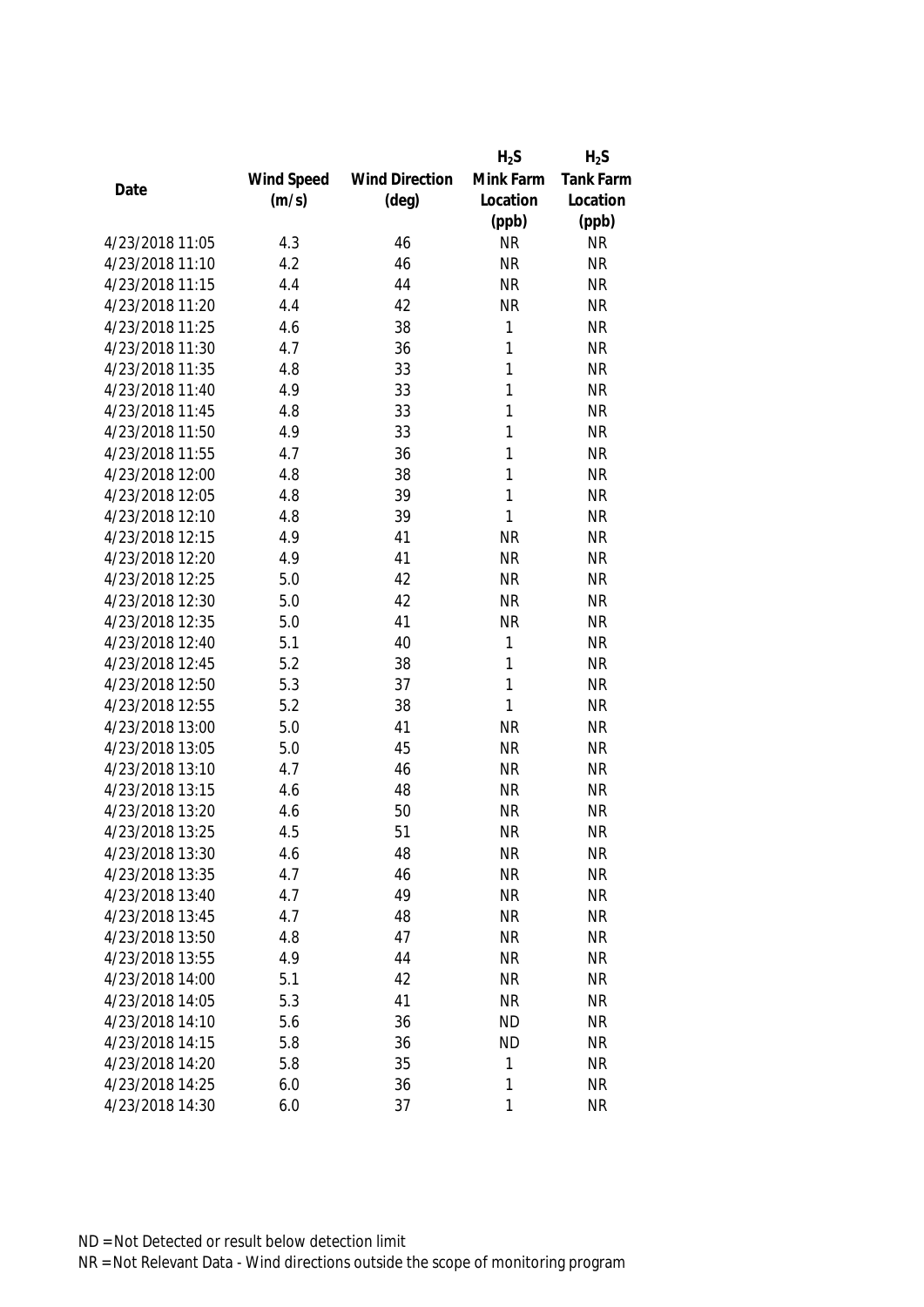|                 |            |                       | $H_2S$    | $H_2S$    |
|-----------------|------------|-----------------------|-----------|-----------|
|                 | Wind Speed | <b>Wind Direction</b> | Mink Farm | Tank Farm |
| Date            | (m/s)      | $(\text{deg})$        | Location  | Location  |
|                 |            |                       | (ppb)     | (ppb)     |
| 4/23/2018 14:35 | 6.0        | 38                    | 1         | <b>NR</b> |
| 4/23/2018 14:40 | 5.9        | 38                    | 1         | <b>NR</b> |
| 4/23/2018 14:45 | 5.6        | 41                    | <b>NR</b> | <b>NR</b> |
| 4/23/2018 14:50 | 5.3        | 42                    | <b>NR</b> | <b>NR</b> |
| 4/23/2018 14:55 | 5.0        | 43                    | <b>NR</b> | <b>NR</b> |
| 4/23/2018 15:00 | 4.7        | 45                    | <b>NR</b> | <b>NR</b> |
| 4/23/2018 15:05 | 4.4        | 47                    | <b>NR</b> | <b>NR</b> |
| 4/23/2018 15:10 | 4.2        | 53                    | <b>NR</b> | <b>NR</b> |
| 4/23/2018 15:15 | 4.2        | 54                    | <b>NR</b> | <b>NR</b> |
| 4/23/2018 15:20 | 4.2        | 57                    | <b>NR</b> | <b>NR</b> |
| 4/23/2018 15:25 | 4.2        | 61                    | <b>NR</b> | <b>NR</b> |
| 4/23/2018 15:30 | 4.2        | 62                    | <b>NR</b> | <b>NR</b> |
| 4/23/2018 15:35 | 4.3        | 60                    | <b>NR</b> | <b>NR</b> |
| 4/23/2018 15:40 | 4.6        | 53                    | <b>NR</b> | <b>NR</b> |
| 4/23/2018 15:45 | 4.6        | 50                    | <b>NR</b> | <b>NR</b> |
| 4/23/2018 15:50 | 4.9        | 45                    | <b>NR</b> | <b>NR</b> |
| 4/23/2018 15:55 | 5.0        | 41                    | <b>NR</b> | <b>NR</b> |
| 4/23/2018 16:00 | 5.1        | 39                    | 1         | <b>NR</b> |
| 4/23/2018 16:05 | 4.9        | 39                    | 1         | <b>NR</b> |
| 4/23/2018 16:10 | 4.7        | 42                    | <b>NR</b> | <b>NR</b> |
| 4/23/2018 16:15 | 4.8        | 41                    | <b>NR</b> | <b>NR</b> |
| 4/23/2018 16:20 | 4.6        | 41                    | <b>NR</b> | <b>NR</b> |
| 4/23/2018 16:25 | 4.6        | 41                    | <b>NR</b> | <b>NR</b> |
| 4/23/2018 16:30 | 4.6        | 42                    | <b>NR</b> | <b>NR</b> |
| 4/23/2018 16:35 | 4.7        | 44                    | <b>NR</b> | <b>NR</b> |
| 4/23/2018 16:40 | 4.7        | 45                    | <b>NR</b> | <b>NR</b> |
| 4/23/2018 16:45 | 4.5        | 49                    | <b>NR</b> | <b>NR</b> |
| 4/23/2018 16:50 | 4.3        | 52                    | <b>NR</b> | <b>NR</b> |
| 4/23/2018 16:55 | 4.3        | 53                    | <b>NR</b> | <b>NR</b> |
| 4/23/2018 17:00 | 4.2        | 54                    | <b>NR</b> | <b>NR</b> |
| 4/23/2018 17:05 | 4.3        | 50                    | <b>NR</b> | <b>NR</b> |
| 4/23/2018 17:10 | 4.3        | 49                    | <b>NR</b> | <b>NR</b> |
| 4/23/2018 17:15 | 4.4        | 47                    | <b>NR</b> | <b>NR</b> |
| 4/23/2018 17:20 | 4.6        | 44                    | <b>NR</b> | <b>NR</b> |
| 4/23/2018 17:25 | 4.5        | 43                    | <b>NR</b> | <b>NR</b> |
| 4/23/2018 17:30 | 4.4        | 45                    | <b>NR</b> | <b>NR</b> |
| 4/23/2018 17:35 | 4.0        | 48                    | <b>NR</b> | <b>NR</b> |
| 4/23/2018 17:40 | 3.7        | 51                    | <b>NR</b> | <b>NR</b> |
| 4/23/2018 17:45 | 3.6        | 52                    | <b>NR</b> | <b>NR</b> |
| 4/23/2018 17:50 | 3.5        | 59                    | <b>NR</b> | <b>NR</b> |
| 4/23/2018 17:55 | 3.4        | 64                    | <b>NR</b> | <b>NR</b> |
| 4/23/2018 18:00 | 3.3        | 65                    | <b>NR</b> | <b>NR</b> |
|                 |            |                       |           |           |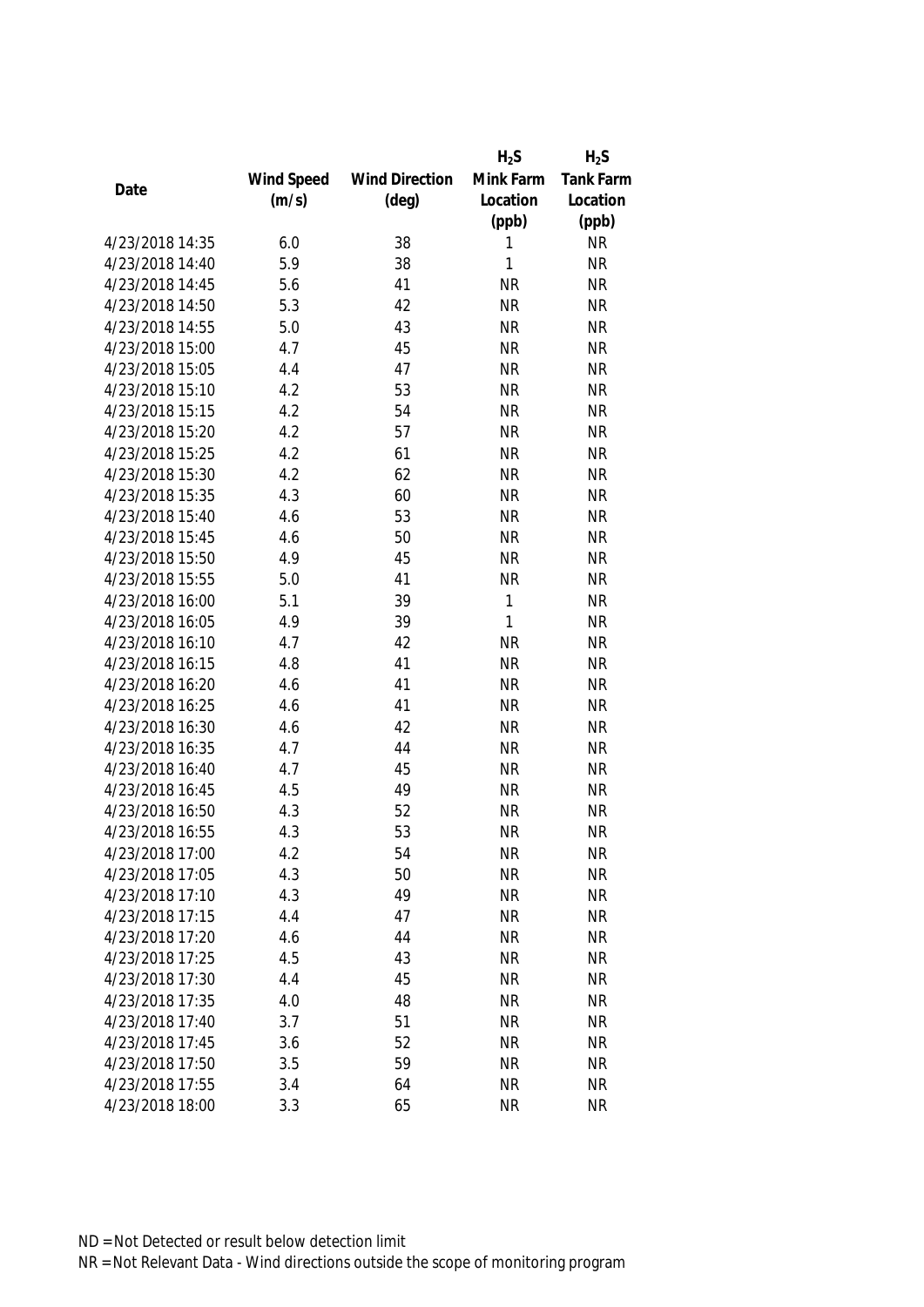|                 |            |                       | $H_2S$    | $H_2S$           |
|-----------------|------------|-----------------------|-----------|------------------|
|                 | Wind Speed | <b>Wind Direction</b> | Mink Farm | <b>Tank Farm</b> |
| Date            | (m/s)      | $(\text{deg})$        | Location  | Location         |
|                 |            |                       | (ppb)     | (ppb)            |
| 4/23/2018 18:05 | 3.5        | 65                    | <b>NR</b> | <b>NR</b>        |
| 4/23/2018 18:10 | 3.5        | 65                    | <b>NR</b> | <b>NR</b>        |
| 4/23/2018 18:15 | 3.5        | 65                    | <b>NR</b> | <b>NR</b>        |
| 4/23/2018 18:20 | 3.2        | 65                    | <b>NR</b> | <b>NR</b>        |
| 4/23/2018 18:25 | 3.2        | 65                    | <b>NR</b> | <b>NR</b>        |
| 4/23/2018 18:30 | 3.3        | 65                    | <b>NR</b> | <b>NR</b>        |
| 4/23/2018 18:35 | 3.4        | 65                    | <b>NR</b> | <b>NR</b>        |
| 4/23/2018 18:40 | 3.5        | 64                    | <b>NR</b> | <b>NR</b>        |
| 4/23/2018 18:45 | 3.6        | 62                    | <b>NR</b> | <b>NR</b>        |
| 4/23/2018 18:50 | 3.9        | 57                    | <b>NR</b> | <b>NR</b>        |
| 4/23/2018 18:55 | 3.8        | 52                    | <b>NR</b> | <b>NR</b>        |
| 4/23/2018 19:00 | 3.9        | 48                    | <b>NR</b> | <b>NR</b>        |
| 4/23/2018 19:05 | 3.9        | 45                    | <b>NR</b> | <b>NR</b>        |
| 4/23/2018 19:10 | 4.1        | 44                    | <b>NR</b> | <b>NR</b>        |
| 4/23/2018 19:15 | 4.0        | 45                    | <b>NR</b> | <b>NR</b>        |
| 4/23/2018 19:20 | 4.1        | 47                    | <b>NR</b> | <b>NR</b>        |
| 4/23/2018 19:25 | 4.2        | 50                    | <b>NR</b> | <b>NR</b>        |
| 4/23/2018 19:30 | 4.2        | 52                    | <b>NR</b> | <b>NR</b>        |
| 4/23/2018 19:35 | 4.0        | 54                    | <b>NR</b> | <b>NR</b>        |
| 4/23/2018 19:40 | 3.7        | 58                    | <b>NR</b> | <b>NR</b>        |
| 4/23/2018 19:45 | 3.4        | 61                    | <b>NR</b> | <b>NR</b>        |
| 4/23/2018 19:50 | 3.3        | 62                    | <b>NR</b> | <b>NR</b>        |
| 4/23/2018 19:55 | 3.1        | 65                    | <b>NR</b> | <b>NR</b>        |
| 4/23/2018 20:00 | 3.0        | 66                    | <b>NR</b> | <b>NR</b>        |
| 4/23/2018 20:05 | 3.0        | 66                    | <b>NR</b> | <b>NR</b>        |
| 4/23/2018 20:10 | 3.2        | 64                    | <b>NR</b> | <b>NR</b>        |
| 4/23/2018 20:15 | 3.4        | 60                    | <b>NR</b> | <b>NR</b>        |
| 4/23/2018 20:20 | 3.4        | 59                    | <b>NR</b> | <b>NR</b>        |
| 4/23/2018 20:25 | 3.5        | 56                    | <b>NR</b> | <b>NR</b>        |
| 4/23/2018 20:30 | 3.6        | 55                    | <b>NR</b> | <b>NR</b>        |
| 4/23/2018 20:35 | 3.6        | 56                    | <b>NR</b> | <b>NR</b>        |
| 4/23/2018 20:40 | 3.3        | 56                    | <b>NR</b> | <b>NR</b>        |
| 4/23/2018 20:45 | 3.4        | 54                    | <b>NR</b> | <b>NR</b>        |
| 4/23/2018 20:50 | 3.6        | 52                    | <b>NR</b> | <b>NR</b>        |
| 4/23/2018 20:55 | 3.6        | 50                    | <b>NR</b> | <b>NR</b>        |
| 4/23/2018 21:00 | 3.7        | 50                    | <b>NR</b> | <b>NR</b>        |
| 4/23/2018 21:05 | 3.8        | 48                    | <b>NR</b> | <b>NR</b>        |
| 4/23/2018 21:10 | 3.9        | 46                    | <b>NR</b> | <b>NR</b>        |
| 4/23/2018 21:15 | 3.9        | 46                    | <b>NR</b> | <b>NR</b>        |
| 4/23/2018 21:20 | 3.9        | 44                    | <b>NR</b> | <b>NR</b>        |
| 4/23/2018 21:25 | 3.9        | 42                    | <b>NR</b> | <b>NR</b>        |
| 4/23/2018 21:30 | 3.9        | 40                    | 1         | <b>NR</b>        |
|                 |            |                       |           |                  |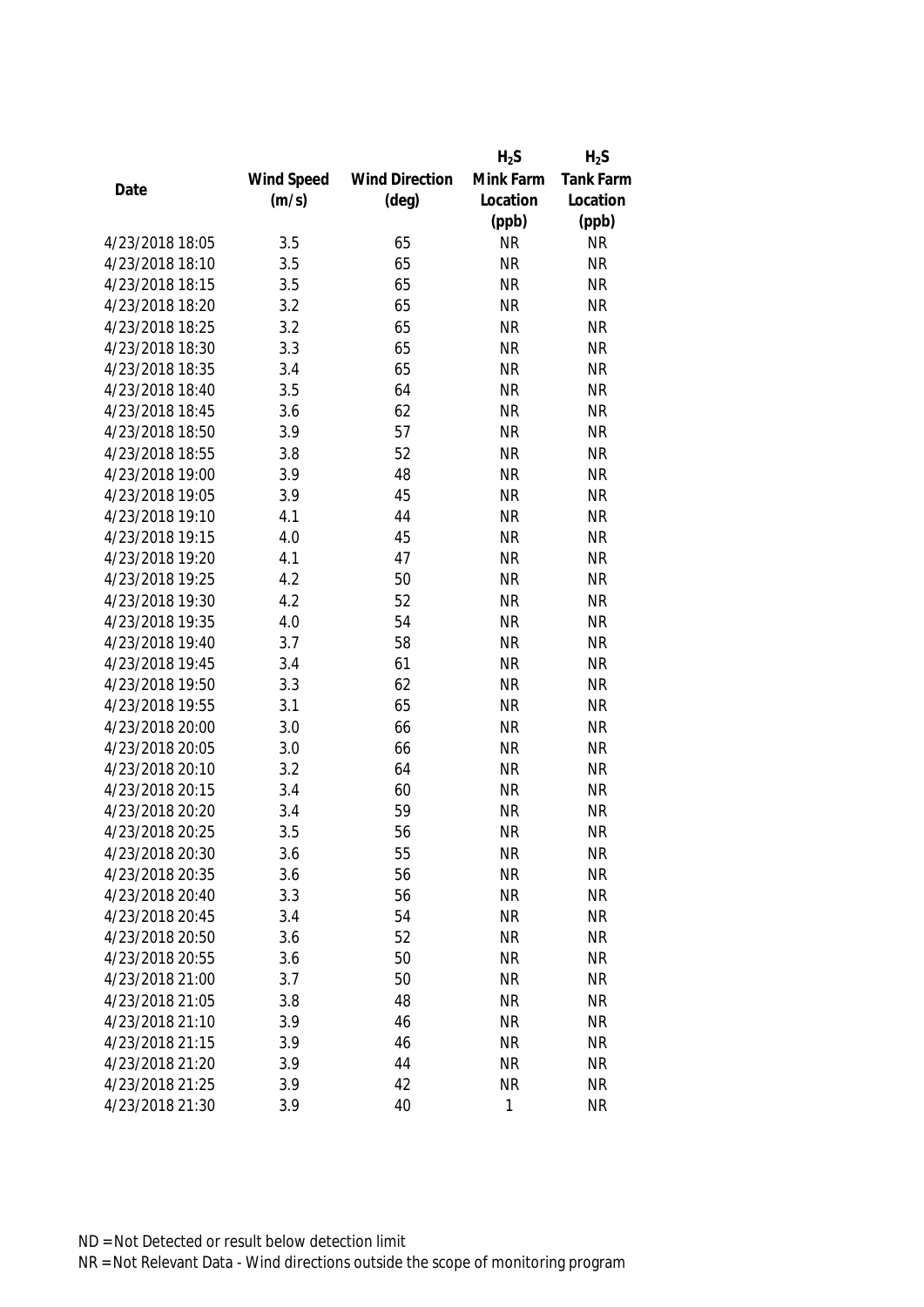|                 |            |                       | $H_2S$    | $H_2S$           |
|-----------------|------------|-----------------------|-----------|------------------|
|                 | Wind Speed | <b>Wind Direction</b> | Mink Farm | <b>Tank Farm</b> |
| Date            | (m/s)      | $(\text{deg})$        | Location  | Location         |
|                 |            |                       | (ppb)     | (ppb)            |
| 4/23/2018 21:35 | 3.8        | 40                    | 1         | <b>NR</b>        |
| 4/23/2018 21:40 | 3.8        | 41                    | <b>NR</b> | <b>NR</b>        |
| 4/23/2018 21:45 | 3.6        | 43                    | <b>NR</b> | <b>NR</b>        |
| 4/23/2018 21:50 | 3.3        | 48                    | <b>NR</b> | <b>NR</b>        |
| 4/23/2018 21:55 | 3.1        | 55                    | <b>NR</b> | <b>NR</b>        |
| 4/23/2018 22:00 | 3.0        | 59                    | <b>NR</b> | <b>NR</b>        |
| 4/23/2018 22:05 | 2.8        | 61                    | <b>NR</b> | <b>NR</b>        |
| 4/23/2018 22:10 | 2.7        | 64                    | <b>NR</b> | <b>NR</b>        |
| 4/23/2018 22:15 | 2.5        | 65                    | <b>NR</b> | <b>NR</b>        |
| 4/23/2018 22:20 | 2.6        | 62                    | <b>NR</b> | <b>NR</b>        |
| 4/23/2018 22:25 | 2.5        | 58                    | <b>NR</b> | <b>NR</b>        |
| 4/23/2018 22:30 | 2.3        | 58                    | <b>NR</b> | <b>NR</b>        |
| 4/23/2018 22:35 | 2.2        | 56                    | <b>NR</b> | <b>NR</b>        |
| 4/23/2018 22:40 | 2.2        | 52                    | <b>NR</b> | <b>NR</b>        |
| 4/23/2018 22:45 | 2.3        | 50                    | <b>NR</b> | <b>NR</b>        |
| 4/23/2018 22:50 | 2.4        | 49                    | <b>NR</b> | <b>NR</b>        |
| 4/23/2018 22:55 | 2.5        | 48                    | <b>NR</b> | <b>NR</b>        |
| 4/23/2018 23:00 | 2.6        | 48                    | <b>NR</b> | <b>NR</b>        |
| 4/23/2018 23:05 | 2.6        | 50                    | <b>NR</b> | <b>NR</b>        |
| 4/23/2018 23:10 | 2.5        | 52                    | <b>NR</b> | <b>NR</b>        |
| 4/23/2018 23:15 | 2.5        | 56                    | <b>NR</b> | <b>NR</b>        |
| 4/23/2018 23:20 | 2.4        | 59                    | <b>NR</b> | <b>NR</b>        |
| 4/23/2018 23:25 | 2.2        | 62                    | <b>NR</b> | <b>NR</b>        |
| 4/23/2018 23:30 | 2.2        | 62                    | <b>NR</b> | <b>NR</b>        |
| 4/23/2018 23:35 | 2.2        | 62                    | <b>NR</b> | <b>NR</b>        |
| 4/23/2018 23:40 | 2.2        | 65                    | <b>NR</b> | <b>NR</b>        |
| 4/23/2018 23:45 | 2.2        | 67                    | <b>NR</b> | <b>NR</b>        |
| 4/23/2018 23:50 | 2.2        | 69                    | <b>NR</b> | <b>NR</b>        |
| 4/23/2018 23:55 | 2.4        | 69                    | <b>NR</b> | <b>NR</b>        |
| 4/23/2018 24:00 | 2.5        | 72                    | <b>NR</b> | <b>NR</b>        |
| 4/24/2018 00:05 | 2.6        | 75                    | <b>NR</b> | <b>NR</b>        |
| 4/24/2018 00:10 | 2.7        | 75                    | <b>NR</b> | <b>NR</b>        |
| 4/24/2018 00:15 | 2.7        | 72                    | <b>NR</b> | <b>NR</b>        |
| 4/24/2018 00:20 | 2.7        | 72                    | <b>NR</b> | <b>NR</b>        |
| 4/24/2018 00:25 | 2.6        | 72                    | <b>NR</b> | <b>NR</b>        |
| 4/24/2018 00:30 | 2.4        | 70                    | <b>NR</b> | <b>NR</b>        |
| 4/24/2018 00:35 | 2.3        | 66                    | <b>NR</b> | <b>NR</b>        |
| 4/24/2018 00:40 | 2.2        | 64                    | <b>NR</b> | <b>NR</b>        |
| 4/24/2018 00:45 | 2.1        | 63                    | <b>NR</b> | <b>NR</b>        |
| 4/24/2018 00:50 | 2.0        | 62                    | <b>NR</b> | <b>NR</b>        |
| 4/24/2018 00:55 | 2.1        | 63                    | <b>NR</b> | <b>NR</b>        |
| 4/24/2018 01:00 | 2.1        | 65                    | <b>NR</b> | <b>NR</b>        |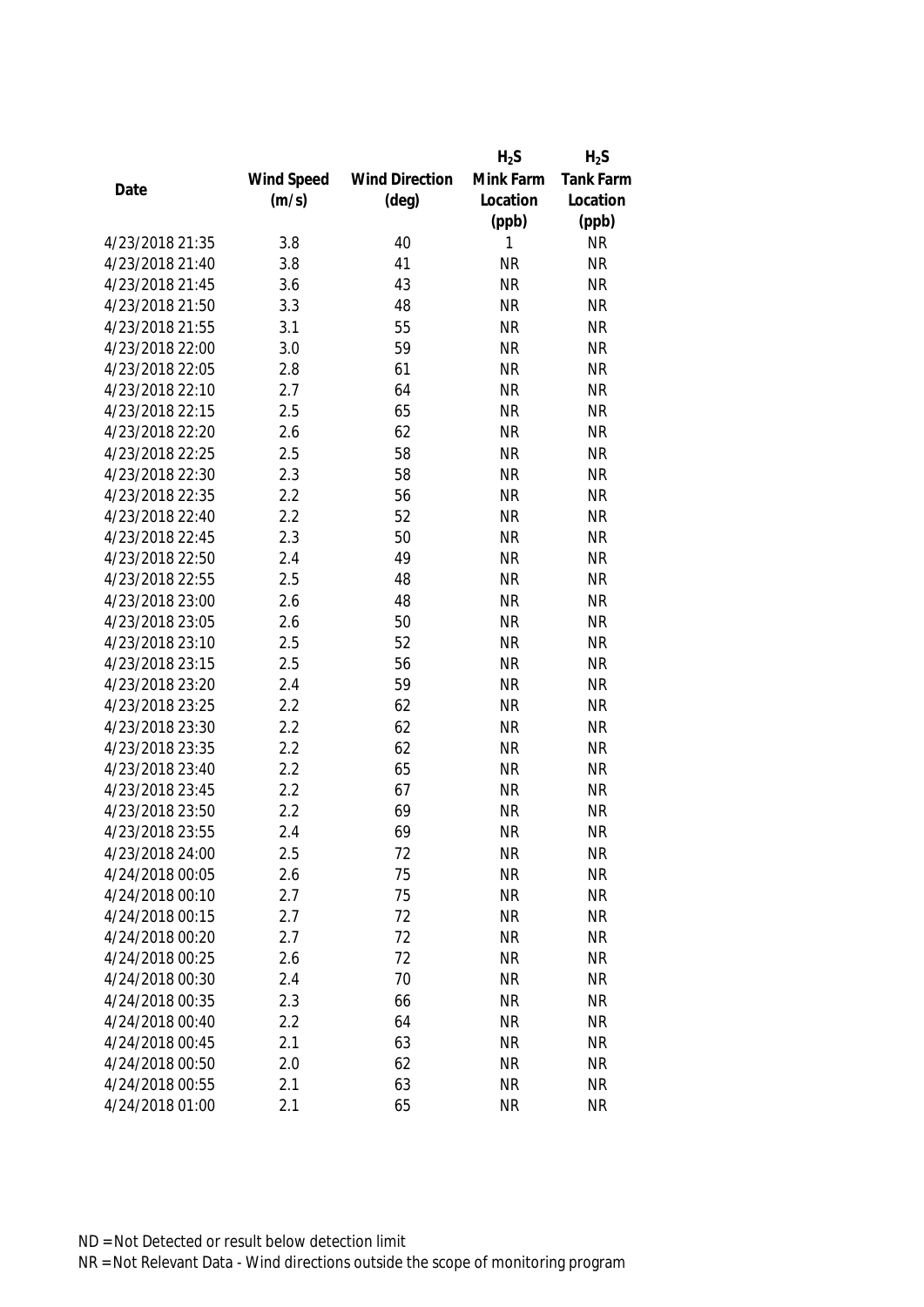|                 |            |                       | $H_2S$    | $H_2S$           |
|-----------------|------------|-----------------------|-----------|------------------|
|                 | Wind Speed | <b>Wind Direction</b> | Mink Farm | <b>Tank Farm</b> |
| Date            | (m/s)      | $(\text{deg})$        | Location  | Location         |
|                 |            |                       | (ppb)     | (ppb)            |
| 4/24/2018 01:05 | 2.2        | 67                    | <b>NR</b> | <b>NR</b>        |
| 4/24/2018 01:10 | 2.2        | 68                    | <b>NR</b> | <b>NR</b>        |
| 4/24/2018 01:15 | 2.3        | 65                    | <b>NR</b> | <b>NR</b>        |
| 4/24/2018 01:20 | 2.3        | 61                    | <b>NR</b> | <b>NR</b>        |
| 4/24/2018 01:25 | 2.2        | 56                    | <b>NR</b> | <b>NR</b>        |
| 4/24/2018 01:30 | 2.2        | 52                    | <b>NR</b> | <b>NR</b>        |
| 4/24/2018 01:35 | 2.2        | 47                    | <b>NR</b> | <b>NR</b>        |
| 4/24/2018 01:40 | 2.3        | 43                    | <b>NR</b> | <b>NR</b>        |
| 4/24/2018 01:45 | 2.3        | 44                    | <b>NR</b> | <b>NR</b>        |
| 4/24/2018 01:50 | 2.2        | 48                    | <b>NR</b> | <b>NR</b>        |
| 4/24/2018 01:55 | 2.2        | 52                    | <b>NR</b> | <b>NR</b>        |
| 4/24/2018 02:00 | 2.1        | 56                    | <b>NR</b> | <b>NR</b>        |
| 4/24/2018 02:05 | 2.1        | 61                    | <b>NR</b> | <b>NR</b>        |
| 4/24/2018 02:10 | 2.0        | 61                    | <b>NR</b> | <b>NR</b>        |
| 4/24/2018 02:15 | 1.9        | 59                    | <b>NR</b> | <b>NR</b>        |
| 4/24/2018 02:20 | 1.9        | 55                    | <b>NR</b> | <b>NR</b>        |
| 4/24/2018 02:25 | 1.9        | 51                    | <b>NR</b> | <b>NR</b>        |
| 4/24/2018 02:30 | 2.0        | 42                    | <b>NR</b> | <b>NR</b>        |
| 4/24/2018 02:35 | 2.0        | 33                    | 1         | <b>NR</b>        |
| 4/24/2018 02:40 | 2.0        | 29                    | 1         | <b>NR</b>        |
| 4/24/2018 02:45 | 2.1        | 24                    | 2         | <b>NR</b>        |
| 4/24/2018 02:50 | 2.2        | 21                    | 1         | <b>NR</b>        |
| 4/24/2018 02:55 | 2.2        | 19                    | 1         | <b>NR</b>        |
| 4/24/2018 03:00 | 2.2        | 18                    | 1         | <b>NR</b>        |
| 4/24/2018 03:05 | 2.1        | 22                    | 1         | <b>NR</b>        |
| 4/24/2018 03:10 | 2.0        | 26                    | 1         | <b>NR</b>        |
| 4/24/2018 03:15 | 1.9        | 33                    | 1         | <b>NR</b>        |
| 4/24/2018 03:20 | 1.8        | 41                    | <b>NR</b> | <b>NR</b>        |
| 4/24/2018 03:25 | 1.7        | 48                    | <b>NR</b> | <b>NR</b>        |
| 4/24/2018 03:30 | 1.6        | 54                    | <b>NR</b> | <b>NR</b>        |
| 4/24/2018 03:35 | 1.5        | 59                    | <b>NR</b> | <b>NR</b>        |
| 4/24/2018 03:40 | 1.5        | 63                    | <b>NR</b> | <b>NR</b>        |
| 4/24/2018 03:45 | 1.6        | 64                    | <b>NR</b> | <b>NR</b>        |
| 4/24/2018 03:50 | 1.7        | 62                    | <b>NR</b> | <b>NR</b>        |
| 4/24/2018 03:55 | 1.7        | 61                    | <b>NR</b> | <b>NR</b>        |
| 4/24/2018 04:00 | 1.7        | 61                    | <b>NR</b> | <b>NR</b>        |
| 4/24/2018 04:05 | 1.8        | 61                    | <b>NR</b> | <b>NR</b>        |
| 4/24/2018 04:10 | 1.9        | 60                    | <b>NR</b> | <b>NR</b>        |
| 4/24/2018 04:15 | 1.9        | 60                    | <b>NR</b> | <b>NR</b>        |
| 4/24/2018 04:20 | 1.9        | 60                    | <b>NR</b> | <b>NR</b>        |
| 4/24/2018 04:25 | 1.9        | 59                    | <b>NR</b> | <b>NR</b>        |
| 4/24/2018 04:30 | 1.9        | 59                    | <b>NR</b> | <b>NR</b>        |
|                 |            |                       |           |                  |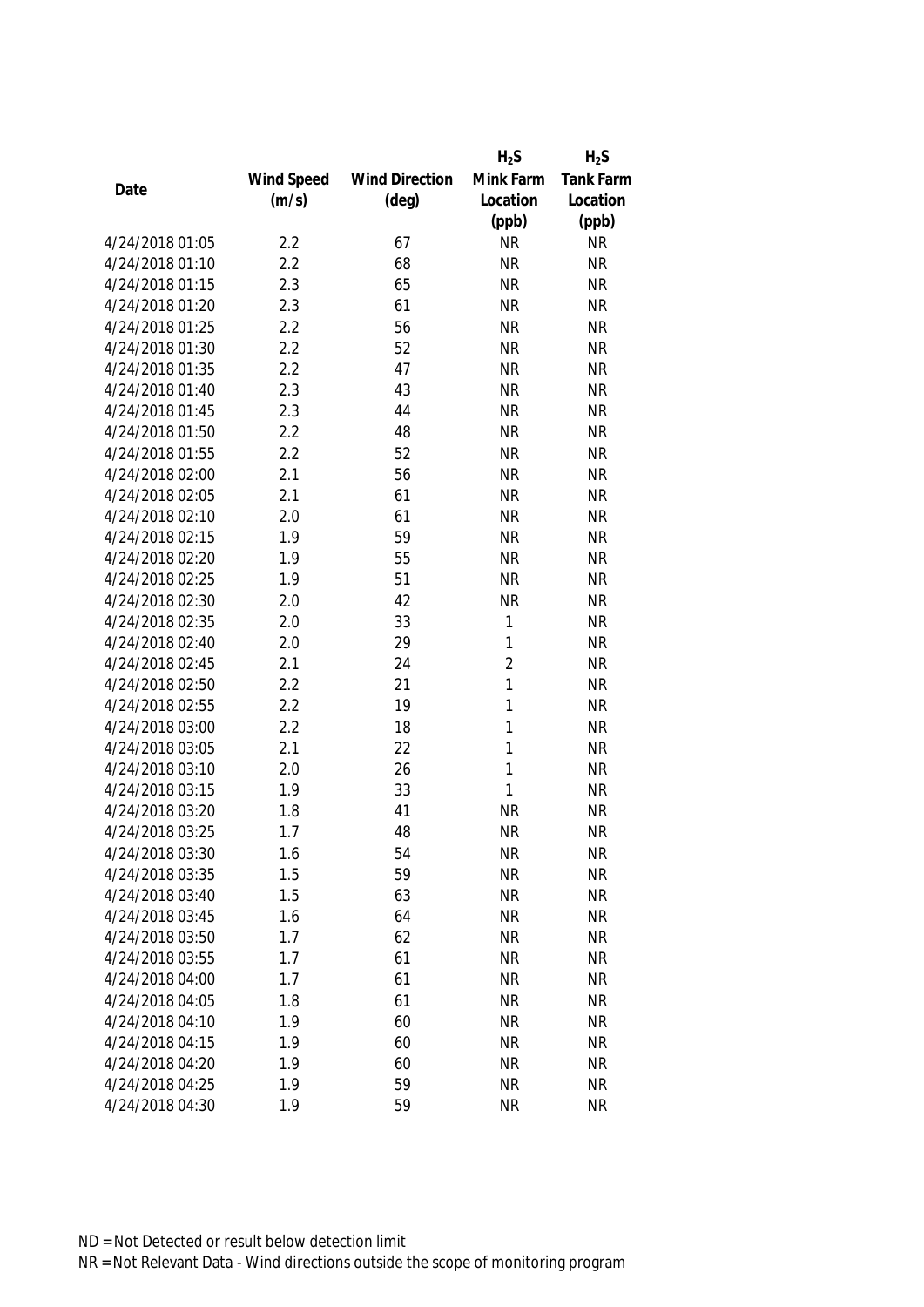|                 |            |                       | $H_2S$         | $H_2S$    |
|-----------------|------------|-----------------------|----------------|-----------|
|                 | Wind Speed | <b>Wind Direction</b> | Mink Farm      | Tank Farm |
| Date            | (m/s)      | $(\text{deg})$        | Location       | Location  |
|                 |            |                       | (ppb)          | (ppb)     |
| 4/24/2018 04:35 | 1.9        | 59                    | <b>NR</b>      | <b>NR</b> |
| 4/24/2018 04:40 | 1.8        | 58                    | <b>NR</b>      | <b>NR</b> |
| 4/24/2018 04:45 | 1.8        | 57                    | <b>NR</b>      | <b>NR</b> |
| 4/24/2018 04:50 | 1.9        | 56                    | <b>NR</b>      | <b>NR</b> |
| 4/24/2018 04:55 | 2.0        | 52                    | <b>NR</b>      | <b>NR</b> |
| 4/24/2018 05:00 | 2.0        | 48                    | <b>NR</b>      | <b>NR</b> |
| 4/24/2018 05:05 | 2.1        | 44                    | <b>NR</b>      | <b>NR</b> |
| 4/24/2018 05:10 | 2.2        | 41                    | <b>NR</b>      | <b>NR</b> |
| 4/24/2018 05:15 | 2.2        | 37                    | 1              | <b>NR</b> |
| 4/24/2018 05:20 | 2.2        | 34                    | $\mathbf{1}$   | <b>NR</b> |
| 4/24/2018 05:25 | 2.3        | 34                    | 1              | <b>NR</b> |
| 4/24/2018 05:30 | 2.4        | 34                    | 1              | <b>NR</b> |
| 4/24/2018 05:35 | 2.5        | 35                    | 1              | <b>NR</b> |
| 4/24/2018 05:40 | 2.4        | 36                    | $\mathbf{1}$   | <b>NR</b> |
| 4/24/2018 05:45 | 2.4        | 39                    | 1              | <b>NR</b> |
| 4/24/2018 05:50 | 2.5        | 42                    | <b>NR</b>      | <b>NR</b> |
| 4/24/2018 05:55 | 2.4        | 45                    | <b>NR</b>      | <b>NR</b> |
| 4/24/2018 06:00 | 2.3        | 50                    | <b>NR</b>      | <b>NR</b> |
| 4/24/2018 06:05 | 2.2        | 54                    | <b>NR</b>      | <b>NR</b> |
| 4/24/2018 06:10 | 2.1        | 57                    | <b>NR</b>      | <b>NR</b> |
| 4/24/2018 06:15 | 2.1        | 57                    | <b>NR</b>      | <b>NR</b> |
| 4/24/2018 06:20 | 2.0        | 59                    | <b>NR</b>      | <b>NR</b> |
| 4/24/2018 06:25 | 1.9        | 60                    | <b>NR</b>      | <b>NR</b> |
| 4/24/2018 06:30 | 1.9        | 57                    | <b>NR</b>      | <b>NR</b> |
| 4/24/2018 06:35 | 2.0        | 52                    | <b>NR</b>      | <b>NR</b> |
| 4/24/2018 06:40 | 2.0        | 47                    | <b>NR</b>      | <b>NR</b> |
| 4/24/2018 06:45 | 1.9        | 45                    | <b>NR</b>      | <b>NR</b> |
| 4/24/2018 06:50 | 2.0        | 40                    | 1              | <b>NR</b> |
| 4/24/2018 06:55 | 2.1        | 38                    | $\overline{2}$ | <b>NR</b> |
| 4/24/2018 07:00 | 2.1        | 36                    | 1              | <b>NR</b> |
| 4/24/2018 07:05 | 2.1        | 37                    | 1              | <b>NR</b> |
| 4/24/2018 07:10 | 2.2        | 37                    | 1              | <b>NR</b> |
| 4/24/2018 07:15 | 2.3        | 35                    | 1              | <b>NR</b> |
| 4/24/2018 07:20 | 2.4        | 34                    | 1              | <b>NR</b> |
| 4/24/2018 07:25 | 2.5        | 30                    | 1              | <b>NR</b> |
| 4/24/2018 07:30 | 2.6        | 28                    | 1              | <b>NR</b> |
| 4/24/2018 07:35 | 2.6        | 24                    | 1              | <b>NR</b> |
| 4/24/2018 07:40 | 2.6        | 20                    | 1              | <b>NR</b> |
| 4/24/2018 07:45 | 2.6        | 19                    | 1              | <b>NR</b> |
| 4/24/2018 07:50 | 2.5        | 19                    | 1              | <b>NR</b> |
| 4/24/2018 07:55 | 2.6        | 20                    | 1              | <b>NR</b> |
| 4/24/2018 08:00 | 2.7        | 19                    | 1              | <b>NR</b> |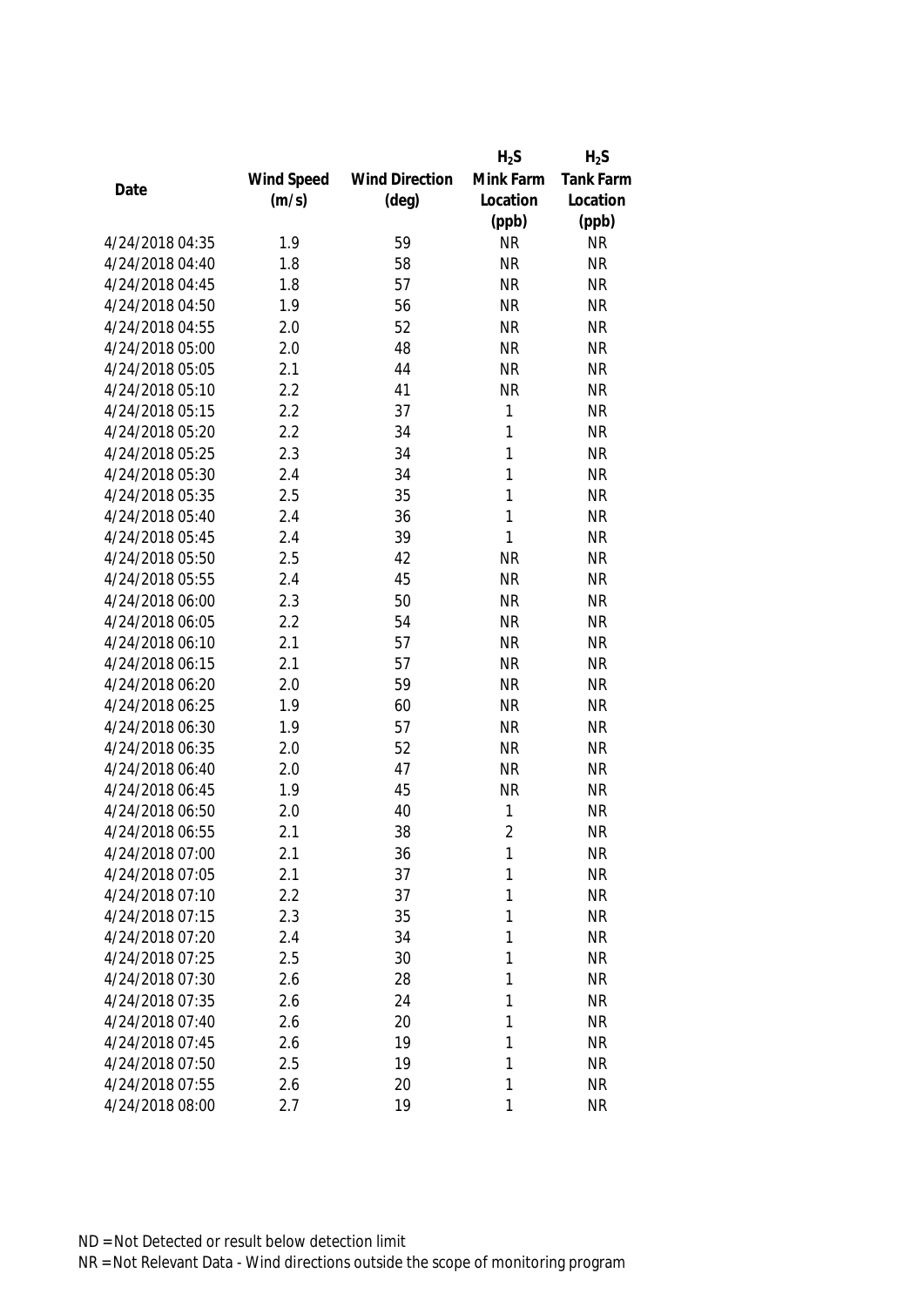|                 |            |                       | $H_2S$    | $H_2S$           |
|-----------------|------------|-----------------------|-----------|------------------|
|                 | Wind Speed | <b>Wind Direction</b> | Mink Farm | <b>Tank Farm</b> |
| Date            | (m/s)      | $(\text{deg})$        | Location  | Location         |
|                 |            |                       | (ppb)     | (ppb)            |
| 4/24/2018 08:05 | 2.7        | 20                    | 1         | <b>NR</b>        |
| 4/24/2018 08:10 | 2.7        | 19                    | 1         | <b>NR</b>        |
| 4/24/2018 08:15 | 2.7        | 20                    | 1         | <b>NR</b>        |
| 4/24/2018 08:20 | 2.8        | 22                    | 1         | <b>NR</b>        |
| 4/24/2018 08:25 | 2.7        | 23                    | 1         | <b>NR</b>        |
| 4/24/2018 08:30 | 2.7        | 26                    | 1         | <b>NR</b>        |
| 4/24/2018 08:35 | 2.5        | 29                    | 1         | <b>NR</b>        |
| 4/24/2018 08:40 | 2.4        | 33                    | 1         | <b>NR</b>        |
| 4/24/2018 08:45 | 2.4        | 36                    | 1         | <b>NR</b>        |
| 4/24/2018 08:50 | 2.5        | 36                    | 1         | <b>NR</b>        |
| 4/24/2018 08:55 | 2.5        | 43                    | <b>NR</b> | <b>NR</b>        |
| 4/24/2018 09:00 | 2.5        | 44                    | <b>NR</b> | <b>NR</b>        |
| 4/24/2018 09:05 | 2.8        | 43                    | <b>NR</b> | <b>NR</b>        |
| 4/24/2018 09:10 | 2.9        | 46                    | <b>NR</b> | <b>NR</b>        |
| 4/24/2018 09:15 | 2.9        | 47                    | <b>NR</b> | <b>NR</b>        |
| 4/24/2018 09:20 | 2.8        | 49                    | <b>NR</b> | <b>NR</b>        |
| 4/24/2018 09:25 | 2.8        | 47                    | <b>NR</b> | <b>NR</b>        |
| 4/24/2018 09:30 | 2.8        | 51                    | <b>NR</b> | <b>NR</b>        |
| 4/24/2018 09:35 | 2.7        | 59                    | <b>NR</b> | <b>NR</b>        |
| 4/24/2018 09:40 | 2.7        | 65                    | <b>NR</b> | <b>NR</b>        |
| 4/24/2018 09:45 | 2.8        | 68                    | <b>NR</b> | <b>NR</b>        |
| 4/24/2018 09:50 | 2.8        | 74                    | <b>NR</b> | <b>NR</b>        |
| 4/24/2018 09:55 | 2.8        | 77                    | <b>NR</b> | <b>NR</b>        |
| 4/24/2018 10:00 | 2.8        | 76                    | <b>NR</b> | <b>NR</b>        |
| 4/24/2018 10:05 | 3.0        | 73                    | <b>NR</b> | <b>NR</b>        |
| 4/24/2018 10:10 | 3.1        | 66                    | <b>NR</b> | <b>NR</b>        |
| 4/24/2018 10:15 | 3.3        | 65                    | <b>NR</b> | <b>NR</b>        |
| 4/24/2018 10:20 | 3.5        | 61                    | <b>NR</b> | <b>NR</b>        |
| 4/24/2018 10:25 | 3.6        | 58                    | <b>NR</b> | <b>NR</b>        |
| 4/24/2018 10:30 | 3.6        | 58                    | <b>NR</b> | <b>NR</b>        |
| 4/24/2018 10:35 | 3.6        | 62                    | <b>NR</b> | <b>NR</b>        |
| 4/24/2018 10:40 | 3.6        | 68                    | <b>NR</b> | <b>NR</b>        |
| 4/24/2018 10:45 | 3.5        | 67                    | <b>NR</b> | <b>NR</b>        |
| 4/24/2018 10:50 | 3.5        | 61                    | <b>NR</b> | <b>NR</b>        |
| 4/24/2018 10:55 | 3.4        | 61                    | <b>NR</b> | <b>NR</b>        |
| 4/24/2018 11:00 | 3.3        | 56                    | <b>NR</b> | <b>NR</b>        |
| 4/24/2018 11:05 | 3.3        | 55                    | <b>NR</b> | <b>NR</b>        |
| 4/24/2018 11:10 | 3.2        | 48                    | <b>NR</b> | <b>NR</b>        |
| 4/24/2018 11:15 | 3.2        | 43                    | <b>NR</b> | <b>NR</b>        |
| 4/24/2018 11:20 | 3.3        | 44                    | <b>NR</b> | <b>NR</b>        |
| 4/24/2018 11:25 | 3.6        | 41                    | <b>NR</b> | <b>NR</b>        |
| 4/24/2018 11:30 | 3.6        | 46                    | <b>NR</b> | <b>NR</b>        |
|                 |            |                       |           |                  |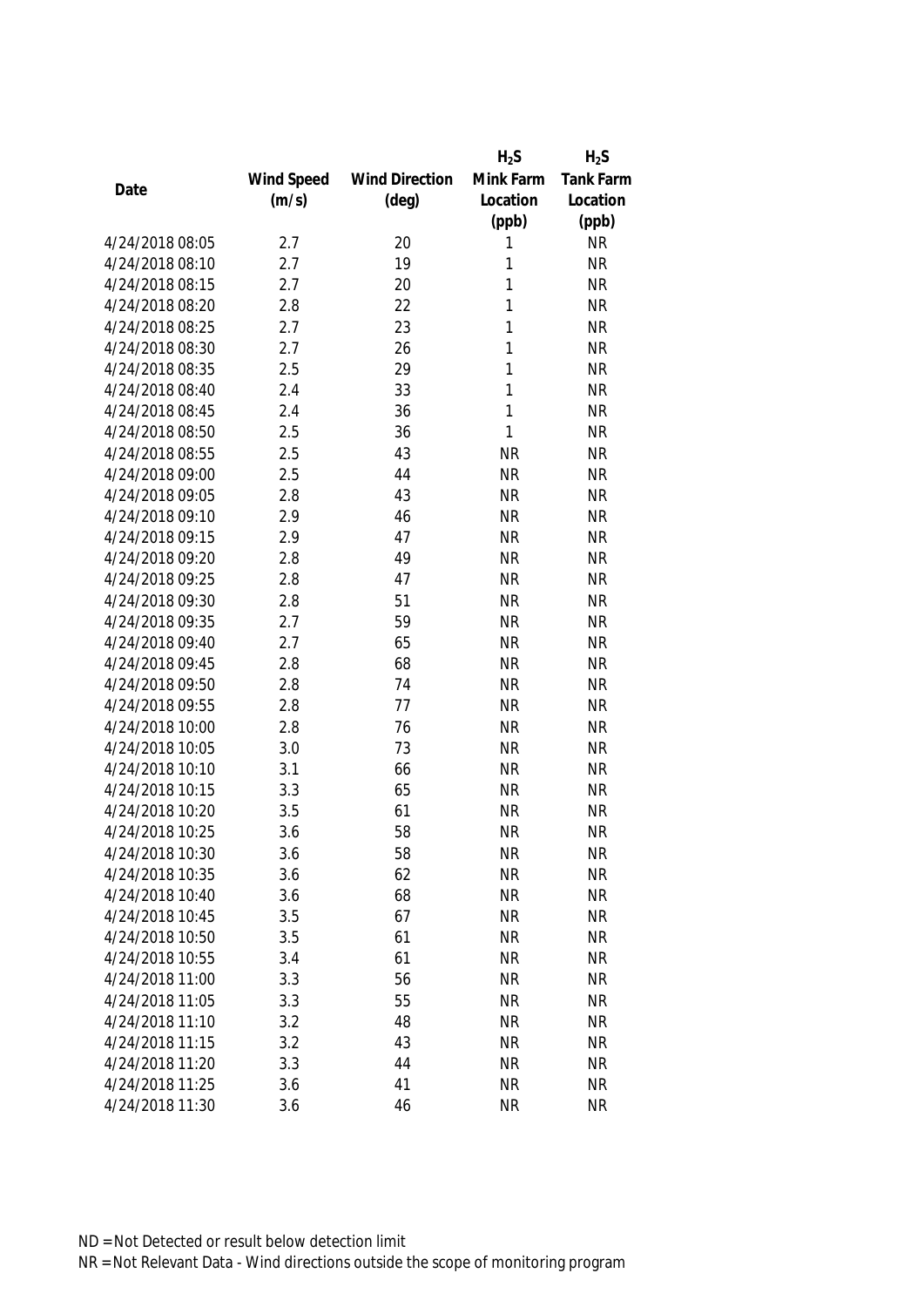|                 |            |                       | $H_2S$    | $H_2S$           |
|-----------------|------------|-----------------------|-----------|------------------|
|                 | Wind Speed | <b>Wind Direction</b> | Mink Farm | <b>Tank Farm</b> |
| Date            | (m/s)      | $(\text{deg})$        | Location  | Location         |
|                 |            |                       | (ppb)     | (ppb)            |
| 4/24/2018 11:35 | 3.6        | 46                    | <b>NR</b> | <b>NR</b>        |
| 4/24/2018 11:40 | 3.7        | 46                    | <b>NR</b> | <b>NR</b>        |
| 4/24/2018 11:45 | 3.6        | 46                    | <b>NR</b> | <b>NR</b>        |
| 4/24/2018 11:50 | 3.5        | 50                    | <b>NR</b> | <b>NR</b>        |
| 4/24/2018 11:55 | 3.5        | 49                    | <b>NR</b> | <b>NR</b>        |
| 4/24/2018 12:00 | 3.6        | 46                    | <b>NR</b> | <b>NR</b>        |
| 4/24/2018 12:05 | 3.7        | 43                    | <b>NR</b> | <b>NR</b>        |
| 4/24/2018 12:10 | 3.7        | 43                    | <b>NR</b> | <b>NR</b>        |
| 4/24/2018 12:15 | 3.8        | 49                    | <b>NR</b> | <b>NR</b>        |
| 4/24/2018 12:20 | 3.9        | 49                    | <b>NR</b> | <b>NR</b>        |
| 4/24/2018 12:25 | 3.8        | 57                    | <b>NR</b> | <b>NR</b>        |
| 4/24/2018 12:30 | 3.8        | 62                    | <b>NR</b> | <b>NR</b>        |
| 4/24/2018 12:35 | 3.7        | 69                    | <b>NR</b> | <b>NR</b>        |
| 4/24/2018 12:40 | 3.4        | 71                    | <b>NR</b> | <b>NR</b>        |
| 4/24/2018 12:45 | 3.3        | 73                    | <b>NR</b> | <b>NR</b>        |
| 4/24/2018 12:50 | 3.1        | 76                    | <b>NR</b> | <b>NR</b>        |
| 4/24/2018 12:55 | 3.0        | 72                    | <b>NR</b> | <b>NR</b>        |
| 4/24/2018 13:00 | 3.1        | 73                    | <b>NR</b> | <b>NR</b>        |
| 4/24/2018 13:05 | 3.1        | 68                    | <b>NR</b> | <b>NR</b>        |
| 4/24/2018 13:10 | 3.3        | 68                    | <b>NR</b> | <b>NR</b>        |
| 4/24/2018 13:15 | 3.4        | 68                    | <b>NR</b> | <b>NR</b>        |
| 4/24/2018 13:20 | 3.5        | 66                    | <b>NR</b> | <b>NR</b>        |
| 4/24/2018 13:25 | 3.7        | 66                    | <b>NR</b> | <b>NR</b>        |
| 4/24/2018 13:30 | 3.6        | 59                    | <b>NR</b> | <b>NR</b>        |
| 4/24/2018 13:35 | 3.6        | 58                    | <b>NR</b> | <b>NR</b>        |
| 4/24/2018 13:40 | 3.6        | 58                    | <b>NR</b> | <b>NR</b>        |
| 4/24/2018 13:45 | 3.4        | 49                    | <b>NR</b> | <b>NR</b>        |
| 4/24/2018 13:50 | 3.4        | 43                    | <b>NR</b> | <b>NR</b>        |
| 4/24/2018 13:55 | 3.3        | 48                    | <b>NR</b> | <b>NR</b>        |
| 4/24/2018 14:00 | 3.5        | 48                    | <b>NR</b> | <b>NR</b>        |
| 4/24/2018 14:05 | 3.4        | 45                    | <b>NR</b> | <b>NR</b>        |
| 4/24/2018 14:10 | 3.4        | 48                    | <b>NR</b> | <b>NR</b>        |
| 4/24/2018 14:15 | 3.5        | 53                    | <b>NR</b> | <b>NR</b>        |
| 4/24/2018 14:20 | 3.4        | 48                    | <b>NR</b> | <b>NR</b>        |
| 4/24/2018 14:25 | 3.6        | 42                    | <b>NR</b> | <b>NR</b>        |
| 4/24/2018 14:30 | 3.5        | 42                    | <b>NR</b> | <b>NR</b>        |
| 4/24/2018 14:35 | 3.6        | 48                    | <b>NR</b> | <b>NR</b>        |
| 4/24/2018 14:40 | 3.6        | 50                    | <b>NR</b> | <b>NR</b>        |
| 4/24/2018 14:45 | 3.5        | 48                    | <b>NR</b> | <b>NR</b>        |
| 4/24/2018 14:50 | 3.7        | 51                    | <b>NR</b> | <b>NR</b>        |
| 4/24/2018 14:55 | 3.4        | 58                    | <b>NR</b> | <b>NR</b>        |
| 4/24/2018 15:00 | 3.3        | 60                    | <b>NR</b> | <b>NR</b>        |
|                 |            |                       |           |                  |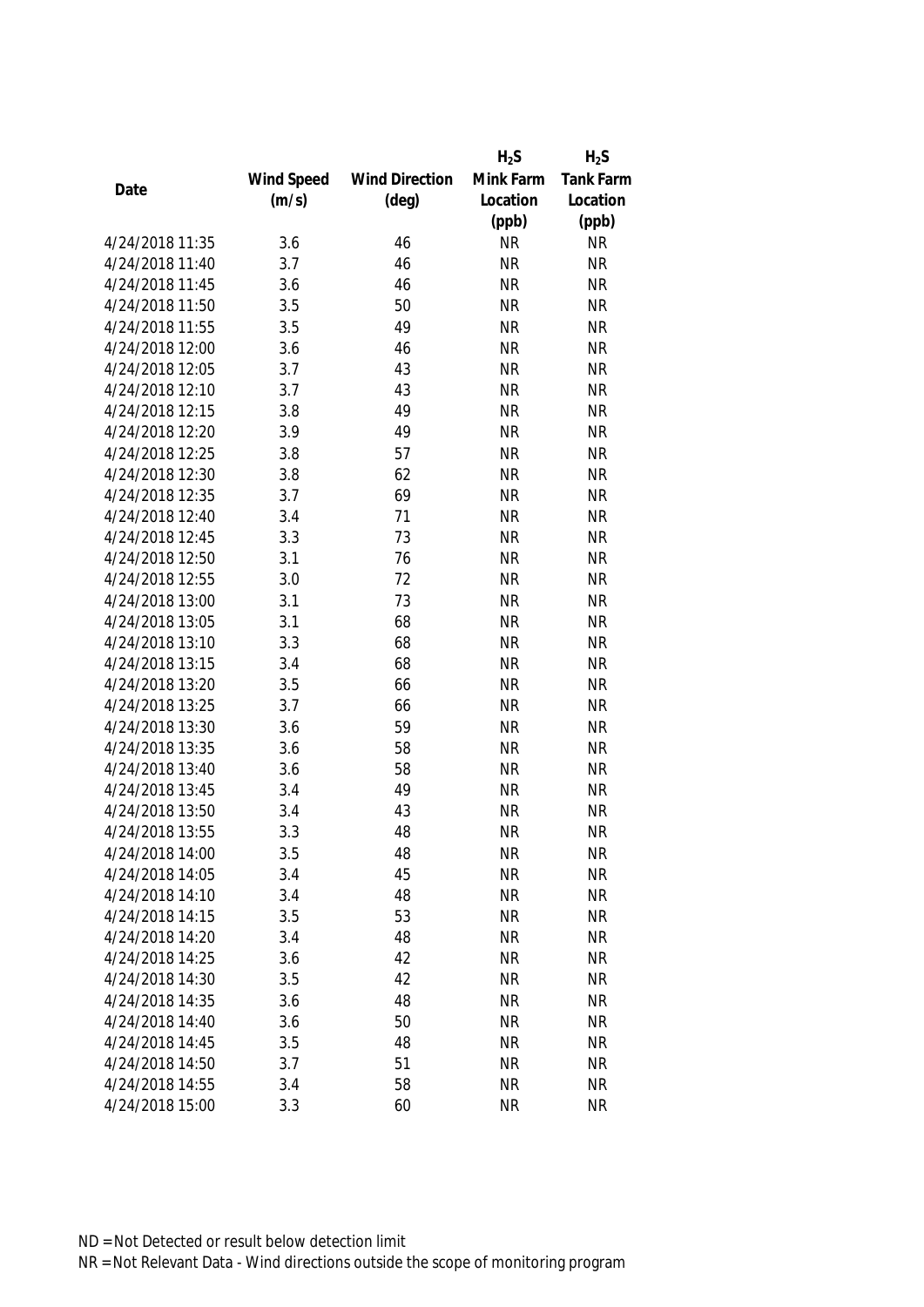|                 |            |                       | $H_2S$       | $H_2S$           |
|-----------------|------------|-----------------------|--------------|------------------|
|                 | Wind Speed | <b>Wind Direction</b> | Mink Farm    | <b>Tank Farm</b> |
| Date            | (m/s)      | $(\text{deg})$        | Location     | Location         |
|                 |            |                       | (ppb)        | (ppb)            |
| 4/24/2018 15:05 | 3.4        | 50                    | <b>NR</b>    | <b>NR</b>        |
| 4/24/2018 15:10 | 3.4        | 37                    | 1            | <b>NR</b>        |
| 4/24/2018 15:15 | 3.6        | 30                    | 1            | <b>NR</b>        |
| 4/24/2018 15:20 | 3.6        | 28                    | 1            | <b>NR</b>        |
| 4/24/2018 15:25 | 3.8        | 19                    | 1            | <b>NR</b>        |
| 4/24/2018 15:30 | 4.1        | 18                    | $\mathbf{1}$ | <b>NR</b>        |
| 4/24/2018 15:35 | 4.2        | 22                    | <b>ND</b>    | <b>NR</b>        |
| 4/24/2018 15:40 | 4.4        | 24                    | <b>ND</b>    | <b>NR</b>        |
| 4/24/2018 15:45 | 4.5        | 29                    | <b>ND</b>    | <b>NR</b>        |
| 4/24/2018 15:50 | 4.4        | 35                    | <b>ND</b>    | <b>NR</b>        |
| 4/24/2018 15:55 | 4.3        | 38                    | <b>ND</b>    | <b>NR</b>        |
| 4/24/2018 16:00 | 4.2        | 36                    | <b>ND</b>    | <b>NR</b>        |
| 4/24/2018 16:05 | 4.0        | 38                    | <b>ND</b>    | <b>NR</b>        |
| 4/24/2018 16:10 | 3.9        | 41                    | <b>NR</b>    | <b>NR</b>        |
| 4/24/2018 16:15 | 3.6        | 41                    | <b>NR</b>    | <b>NR</b>        |
| 4/24/2018 16:20 | 3.6        | 43                    | <b>NR</b>    | <b>NR</b>        |
| 4/24/2018 16:25 | 3.6        | 46                    | <b>NR</b>    | <b>NR</b>        |
| 4/24/2018 16:30 | 3.6        | 48                    | <b>NR</b>    | <b>NR</b>        |
| 4/24/2018 16:35 | 3.6        | 50                    | <b>NR</b>    | <b>NR</b>        |
| 4/24/2018 16:40 | 3.4        | 55                    | <b>NR</b>    | <b>NR</b>        |
| 4/24/2018 16:45 | 3.5        | 53                    | <b>NR</b>    | <b>NR</b>        |
| 4/24/2018 16:50 | 3.5        | 47                    | <b>NR</b>    | <b>NR</b>        |
| 4/24/2018 16:55 | 3.5        | 47                    | <b>NR</b>    | <b>NR</b>        |
| 4/24/2018 17:00 | 3.5        | 47                    | <b>NR</b>    | <b>NR</b>        |
| 4/24/2018 17:05 | 3.5        | 45                    | <b>NR</b>    | <b>NR</b>        |
| 4/24/2018 17:10 | 3.8        | 39                    | <b>ND</b>    | <b>NR</b>        |
| 4/24/2018 17:15 | 3.8        | 35                    | <b>ND</b>    | <b>NR</b>        |
| 4/24/2018 17:20 | 3.8        | 33                    | <b>ND</b>    | <b>NR</b>        |
| 4/24/2018 17:25 | 3.9        | 28                    | <b>ND</b>    | <b>NR</b>        |
| 4/24/2018 17:30 | 3.9        | 24                    | <b>ND</b>    | <b>NR</b>        |
| 4/24/2018 17:35 | 4.0        | 24                    | <b>ND</b>    | <b>NR</b>        |
| 4/24/2018 17:40 | 3.9        | 25                    | <b>ND</b>    | <b>NR</b>        |
| 4/24/2018 17:45 | 4.0        | 30                    | <b>ND</b>    | <b>NR</b>        |
| 4/24/2018 17:50 | 4.0        | 32                    | 1            | <b>NR</b>        |
| 4/24/2018 17:55 | 4.1        | 31                    | 1            | <b>NR</b>        |
| 4/24/2018 18:00 | 4.2        | 35                    | 1            | <b>NR</b>        |
| 4/24/2018 18:05 | 4.1        | 36                    | 1            | <b>NR</b>        |
| 4/24/2018 18:10 | 4.0        | 38                    | 1            | <b>NR</b>        |
| 4/24/2018 18:15 | 4.0        | 35                    | 1            | <b>NR</b>        |
| 4/24/2018 18:20 | 3.9        | 37                    | 1            | <b>NR</b>        |
|                 |            |                       |              |                  |
| 4/24/2018 18:25 | 3.7        | 42                    | <b>NR</b>    | <b>NR</b>        |
| 4/24/2018 18:30 | 3.6        | 43                    | <b>NR</b>    | <b>NR</b>        |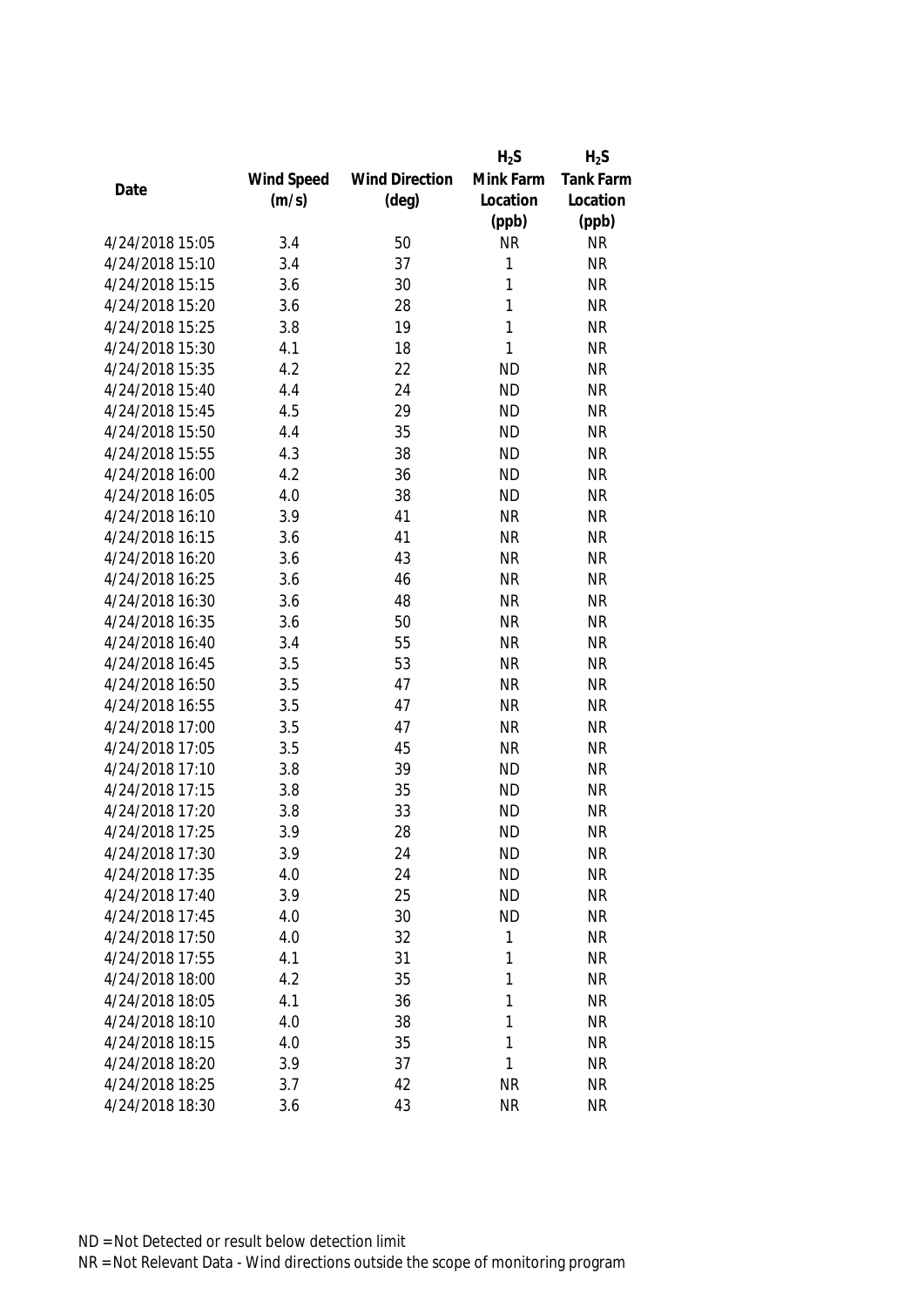|                 |            |                       | $H_2S$    | $H_2S$           |
|-----------------|------------|-----------------------|-----------|------------------|
|                 | Wind Speed | <b>Wind Direction</b> | Mink Farm | <b>Tank Farm</b> |
| Date            | (m/s)      | $(\text{deg})$        | Location  | Location         |
|                 |            |                       | (ppb)     | (ppb)            |
| 4/24/2018 18:35 | 3.7        | 44                    | <b>NR</b> | <b>NR</b>        |
| 4/24/2018 18:40 | 3.6        | 45                    | <b>NR</b> | <b>NR</b>        |
| 4/24/2018 18:45 | 3.5        | 51                    | <b>NR</b> | <b>NR</b>        |
| 4/24/2018 18:50 | 3.4        | 52                    | <b>NR</b> | <b>NR</b>        |
| 4/24/2018 18:55 | 3.3        | 54                    | <b>NR</b> | <b>NR</b>        |
| 4/24/2018 19:00 | 3.0        | 55                    | <b>NR</b> | <b>NR</b>        |
| 4/24/2018 19:05 | 3.0        | 59                    | <b>NR</b> | <b>NR</b>        |
| 4/24/2018 19:10 | 2.9        | 59                    | <b>NR</b> | <b>NR</b>        |
| 4/24/2018 19:15 | 2.9        | 59                    | <b>NR</b> | <b>NR</b>        |
| 4/24/2018 19:20 | 2.8        | 62                    | <b>NR</b> | <b>NR</b>        |
| 4/24/2018 19:25 | 2.8        | 62                    | <b>NR</b> | <b>NR</b>        |
| 4/24/2018 19:30 | 2.9        | 64                    | <b>NR</b> | <b>NR</b>        |
| 4/24/2018 19:35 | 2.6        | 66                    | <b>NR</b> | <b>NR</b>        |
| 4/24/2018 19:40 | 2.5        | 66                    | <b>NR</b> | <b>NR</b>        |
| 4/24/2018 19:45 | 2.3        | 67                    | <b>NR</b> | <b>NR</b>        |
| 4/24/2018 19:50 | 2.3        | 67                    | <b>NR</b> | <b>NR</b>        |
| 4/24/2018 19:55 | 2.2        | 67                    | <b>NR</b> | <b>NR</b>        |
| 4/24/2018 20:00 | 2.3        | 69                    | <b>NR</b> | <b>NR</b>        |
| 4/24/2018 20:05 | 2.5        | 72                    | <b>NR</b> | <b>NR</b>        |
| 4/24/2018 20:10 | 2.6        | 76                    | <b>NR</b> | <b>NR</b>        |
| 4/24/2018 20:15 | 2.7        | 82                    | <b>NR</b> | <b>NR</b>        |
| 4/24/2018 20:20 | 2.8        | 86                    | <b>NR</b> | <b>NR</b>        |
| 4/24/2018 20:25 | 2.9        | 89                    | <b>NR</b> | <b>NR</b>        |
| 4/24/2018 20:30 | 2.8        | 89                    | <b>NR</b> | <b>NR</b>        |
| 4/24/2018 20:35 | 2.6        | 89                    | <b>NR</b> | <b>NR</b>        |
| 4/24/2018 20:40 | 2.5        | 88                    | <b>NR</b> | <b>NR</b>        |
| 4/24/2018 20:45 | 2.5        | 86                    | <b>NR</b> | <b>NR</b>        |
| 4/24/2018 20:50 | 2.5        | 85                    | <b>NR</b> | <b>NR</b>        |
| 4/24/2018 20:55 | 2.4        | 84                    | <b>NR</b> | <b>NR</b>        |
| 4/24/2018 21:00 | 2.4        | 84                    | <b>NR</b> | <b>NR</b>        |
| 4/24/2018 21:05 | 2.3        | 81                    | <b>NR</b> | <b>NR</b>        |
| 4/24/2018 21:10 | 2.3        | 79                    | <b>NR</b> | <b>NR</b>        |
| 4/24/2018 21:15 | 2.1        | 74                    | <b>NR</b> | <b>NR</b>        |
| 4/24/2018 21:20 | 2.0        | 69                    | <b>NR</b> | <b>NR</b>        |
| 4/24/2018 21:25 | 1.8        | 65                    | <b>NR</b> | <b>NR</b>        |
| 4/24/2018 21:30 | 1.7        | 62                    | <b>NR</b> | <b>NR</b>        |
| 4/24/2018 21:35 | 1.7        | 62                    | <b>NR</b> | <b>NR</b>        |
| 4/24/2018 21:40 | 1.6        | 63                    | <b>NR</b> | <b>NR</b>        |
| 4/24/2018 21:45 | 1.5        | 65                    | <b>NR</b> | <b>NR</b>        |
| 4/24/2018 21:50 | 1.5        | 69                    | <b>NR</b> | <b>NR</b>        |
| 4/24/2018 21:55 | 1.5        | 69                    | <b>NR</b> | <b>NR</b>        |
| 4/24/2018 22:00 | 1.5        | 69                    | <b>NR</b> | <b>NR</b>        |
|                 |            |                       |           |                  |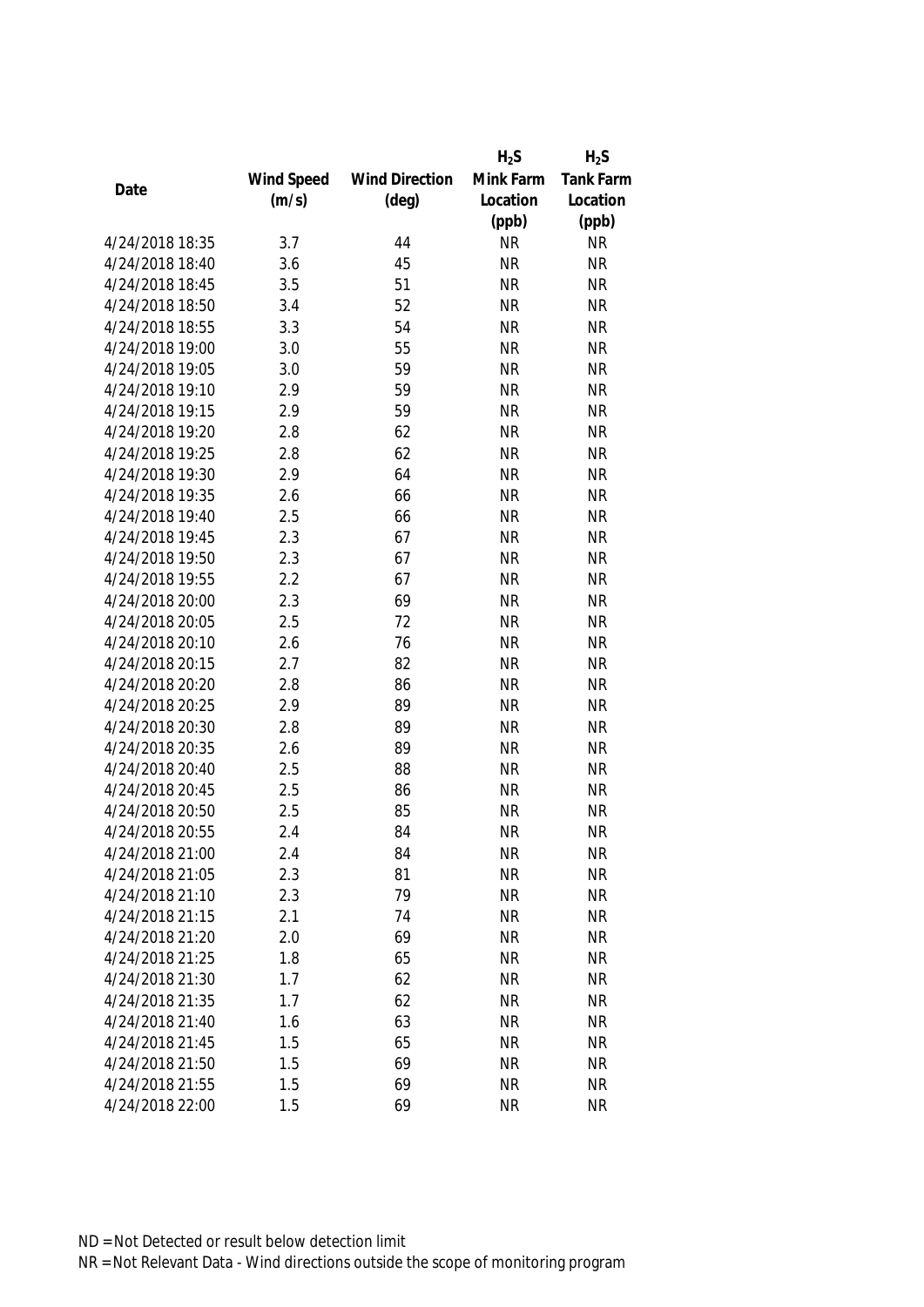|                 |            |                       | $H_2S$       | $H_2S$    |
|-----------------|------------|-----------------------|--------------|-----------|
|                 | Wind Speed | <b>Wind Direction</b> | Mink Farm    | Tank Farm |
| Date            | (m/s)      | $(\text{deg})$        | Location     | Location  |
|                 |            |                       | (ppb)        | (ppb)     |
| 4/24/2018 22:05 | 1.6        | 66                    | <b>NR</b>    | <b>NR</b> |
| 4/24/2018 22:10 | 1.8        | 63                    | <b>NR</b>    | <b>NR</b> |
| 4/24/2018 22:15 | 1.9        | 60                    | <b>NR</b>    | <b>NR</b> |
| 4/24/2018 22:20 | 2.1        | 56                    | <b>NR</b>    | <b>NR</b> |
| 4/24/2018 22:25 | 2.3        | 54                    | <b>NR</b>    | <b>NR</b> |
| 4/24/2018 22:30 | 2.3        | 52                    | <b>NR</b>    | <b>NR</b> |
| 4/24/2018 22:35 | 2.3        | 50                    | <b>NR</b>    | <b>NR</b> |
| 4/24/2018 22:40 | 2.2        | 48                    | <b>NR</b>    | <b>NR</b> |
| 4/24/2018 22:45 | 2.1        | 48                    | <b>NR</b>    | <b>NR</b> |
| 4/24/2018 22:50 | 2.0        | 48                    | <b>NR</b>    | <b>NR</b> |
| 4/24/2018 22:55 | 2.0        | 48                    | <b>NR</b>    | <b>NR</b> |
| 4/24/2018 23:00 | 2.1        | 47                    | <b>NR</b>    | <b>NR</b> |
| 4/24/2018 23:05 | 2.3        | 47                    | <b>NR</b>    | <b>NR</b> |
| 4/24/2018 23:10 | 2.3        | 45                    | <b>NR</b>    | <b>NR</b> |
| 4/24/2018 23:15 | 2.4        | 44                    | <b>NR</b>    | <b>NR</b> |
| 4/24/2018 23:20 | 2.4        | 41                    | <b>NR</b>    | <b>NR</b> |
| 4/24/2018 23:25 | 2.5        | 39                    | $\mathbf 1$  | <b>NR</b> |
| 4/24/2018 23:30 | 2.6        | 36                    | 1            | <b>NR</b> |
| 4/24/2018 23:35 | 2.8        | 34                    | 1            | <b>NR</b> |
| 4/24/2018 23:40 | 3.0        | 32                    | 1            | <b>NR</b> |
| 4/24/2018 23:45 | 3.2        | 30                    | 1            | <b>NR</b> |
| 4/24/2018 23:50 | 3.4        | 28                    | 1            | <b>NR</b> |
| 4/24/2018 23:55 | 3.4        | 25                    | 1            | <b>NR</b> |
| 4/24/2018 24:00 | 3.4        | 22                    | 1            | <b>NR</b> |
| 4/25/2018 00:05 | 3.3        | 20                    | 1            | <b>NR</b> |
| 4/25/2018 00:10 | 3.3        | 18                    | 1            | <b>NR</b> |
| 4/25/2018 00:15 | 3.6        | 17                    | 1            | <b>NR</b> |
| 4/25/2018 00:20 | 3.7        | 17                    | 1            | <b>NR</b> |
| 4/25/2018 00:25 | 3.9        | 18                    | 1            | <b>NR</b> |
| 4/25/2018 00:30 | 3.9        | 18                    | 1            | <b>NR</b> |
| 4/25/2018 00:35 | 4.1        | 18                    | <b>ND</b>    | <b>NR</b> |
| 4/25/2018 00:40 | 4.1        | 19                    | <b>ND</b>    | <b>NR</b> |
| 4/25/2018 00:45 | 3.9        | 18                    | <b>ND</b>    | <b>NR</b> |
| 4/25/2018 00:50 | 3.7        | 18                    | $\mathbf{1}$ | <b>NR</b> |
| 4/25/2018 00:55 | 3.5        | 17                    | <b>ND</b>    | <b>NR</b> |
| 4/25/2018 01:00 | 3.6        | 16                    | <b>ND</b>    | <b>NR</b> |
| 4/25/2018 01:05 | 3.5        | 17                    | 1            | <b>NR</b> |
| 4/25/2018 01:10 | 3.6        | 18                    | <b>ND</b>    | <b>NR</b> |
| 4/25/2018 01:15 | 3.6        | 17                    | <b>ND</b>    | <b>NR</b> |
| 4/25/2018 01:20 | 4.0        | 16                    | <b>ND</b>    | <b>NR</b> |
| 4/25/2018 01:25 | 4.2        | 18                    | <b>ND</b>    | <b>NR</b> |
| 4/25/2018 01:30 | 4.4        | 21                    | <b>ND</b>    | <b>NR</b> |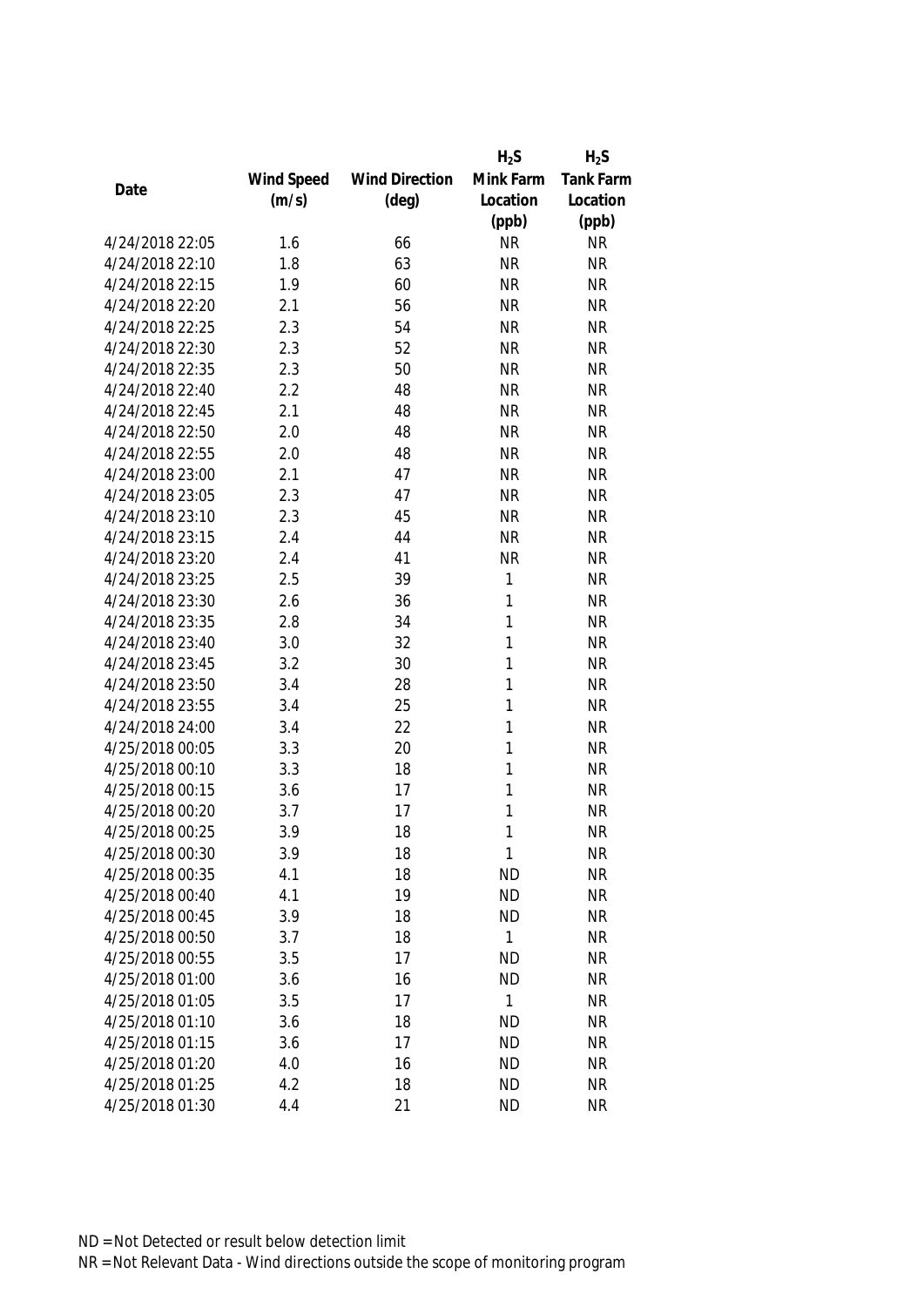|                                    |            |                       | $H_2S$       | $H_2S$    |
|------------------------------------|------------|-----------------------|--------------|-----------|
|                                    | Wind Speed | <b>Wind Direction</b> | Mink Farm    | Tank Farm |
| Date                               | (m/s)      | $(\text{deg})$        | Location     | Location  |
|                                    |            |                       | (ppb)        | (ppb)     |
| 4/25/2018 01:35                    | 4.7        | 23                    | <b>ND</b>    | <b>NR</b> |
| 4/25/2018 01:40                    | 4.9        | 24                    | <b>ND</b>    | <b>NR</b> |
| 4/25/2018 01:45                    | 5.1        | 27                    | <b>ND</b>    | <b>NR</b> |
| 4/25/2018 01:50                    | 5.1        | 29                    | <b>ND</b>    | <b>NR</b> |
| 4/25/2018 01:55                    | 5.4        | 28                    | <b>ND</b>    | <b>NR</b> |
| 4/25/2018 02:00                    | 5.7        | 26                    | <b>ND</b>    | <b>NR</b> |
| 4/25/2018 02:05                    | 5.9        | 24                    | <b>ND</b>    | <b>NR</b> |
| 4/25/2018 02:10                    | 6.0        | 22                    | <b>ND</b>    | <b>NR</b> |
| 4/25/2018 02:15                    | 6.1        | 20                    | 1            | <b>NR</b> |
| 4/25/2018 02:20                    | 6.3        | 18                    | <b>ND</b>    | <b>NR</b> |
| 4/25/2018 02:25                    | 6.1        | 18                    | 1            | <b>NR</b> |
| 4/25/2018 02:30                    | 6.0        | 18                    | 1            | <b>NR</b> |
| 4/25/2018 02:35                    | 5.7        | 18                    | 1            | <b>NR</b> |
| 4/25/2018 02:40                    | 5.7        | 18                    | 1            | <b>NR</b> |
| 4/25/2018 02:45                    | 5.9        | 19                    | 1            | <b>NR</b> |
| 4/25/2018 02:50                    | 6.1        | 20                    | $\mathbf{1}$ | <b>NR</b> |
| 4/25/2018 02:55                    | 6.5        | 22                    | 1            | <b>NR</b> |
| 4/25/2018 03:00                    | 6.6        | 24                    | 1            | <b>NR</b> |
| 4/25/2018 03:05                    | 6.7        | 26                    | <b>ND</b>    | <b>NR</b> |
| 4/25/2018 03:10                    | 6.9        | 28                    | <b>ND</b>    | <b>NR</b> |
| 4/25/2018 03:15                    | 7.1        | 28                    | <b>ND</b>    | <b>NR</b> |
| 4/25/2018 03:20                    | 7.3        | 28                    | 1            | <b>NR</b> |
| 4/25/2018 03:25                    | 7.3        | 27                    | 1            | <b>NR</b> |
| 4/25/2018 03:30                    | 7.3        | 26                    | $\mathbf{1}$ | <b>NR</b> |
| 4/25/2018 03:35                    | 7.3        | 25                    | 1            | <b>NR</b> |
| 4/25/2018 03:40                    | 7.4        | 26                    | <b>ND</b>    | <b>NR</b> |
| 4/25/2018 03:45                    | 7.1        | 25                    | <b>ND</b>    | <b>NR</b> |
| 4/25/2018 03:50                    | 7.0        | 25                    | <b>ND</b>    | <b>NR</b> |
| 4/25/2018 03:55                    | 7.3        | 24                    | <b>ND</b>    | <b>NR</b> |
| 4/25/2018 04:00                    | 7.3        | 25                    | <b>ND</b>    | <b>NR</b> |
| 4/25/2018 04:05                    | 7.3        | 25                    | <b>ND</b>    | <b>NR</b> |
| 4/25/2018 04:10                    | 7.4        | 24                    | <b>ND</b>    | <b>NR</b> |
| 4/25/2018 04:15                    | 7.5        | 25                    | <b>ND</b>    | <b>NR</b> |
| 4/25/2018 04:20                    | 7.4        | 25                    | 1            | <b>NR</b> |
| 4/25/2018 04:25                    | 7.0        | 25                    | 1            | <b>NR</b> |
| 4/25/2018 04:30                    | 7.1        | 25                    | 1            | <b>NR</b> |
| 4/25/2018 04:35                    | 6.9        | 26                    |              | <b>NR</b> |
|                                    |            |                       | 1            |           |
| 4/25/2018 04:40<br>4/25/2018 04:45 | 6.5        | 27                    | 1<br>1       | <b>NR</b> |
|                                    | 6.3        | 26                    |              | <b>NR</b> |
| 4/25/2018 04:50                    | 6.1        | 26                    | 1            | <b>NR</b> |
| 4/25/2018 04:55                    | 6.0        | 26                    | <b>ND</b>    | <b>NR</b> |
| 4/25/2018 05:00                    | 6.0        | 25                    | <b>ND</b>    | <b>NR</b> |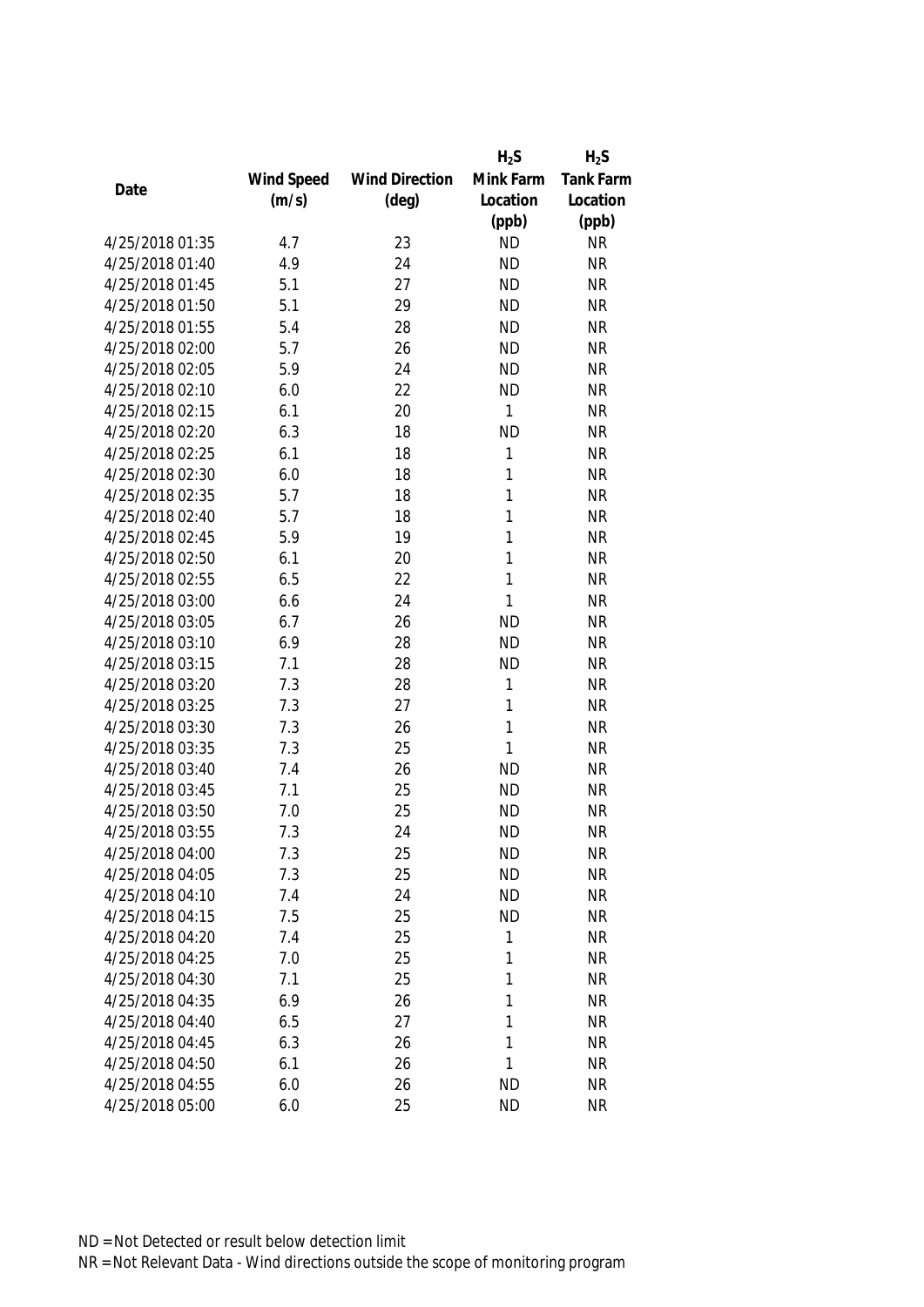|                 |            |                       | $H_2S$      | $H_2S$           |
|-----------------|------------|-----------------------|-------------|------------------|
|                 | Wind Speed | <b>Wind Direction</b> | Mink Farm   | <b>Tank Farm</b> |
| Date            | (m/s)      | $(\text{deg})$        | Location    | Location         |
|                 |            |                       | (ppb)       | (ppb)            |
| 4/25/2018 05:05 | 6.3        | 24                    | <b>ND</b>   | <b>NR</b>        |
| 4/25/2018 05:10 | 6.2        | 23                    | <b>ND</b>   | <b>NR</b>        |
| 4/25/2018 05:15 | 6.2        | 23                    | <b>ND</b>   | <b>NR</b>        |
| 4/25/2018 05:20 | 6.2        | 22                    | <b>ND</b>   | <b>NR</b>        |
| 4/25/2018 05:25 | 6.1        | 23                    | <b>ND</b>   | <b>NR</b>        |
| 4/25/2018 05:30 | 5.9        | 24                    | <b>ND</b>   | <b>NR</b>        |
| 4/25/2018 05:35 | 5.6        | 25                    | <b>ND</b>   | <b>NR</b>        |
| 4/25/2018 05:40 | 5.6        | 26                    | <b>ND</b>   | <b>NR</b>        |
| 4/25/2018 05:45 | 5.6        | 28                    | 1           | <b>NR</b>        |
| 4/25/2018 05:50 | 5.4        | 29                    | 1           | <b>NR</b>        |
| 4/25/2018 05:55 | 5.4        | 30                    | 1           | <b>NR</b>        |
| 4/25/2018 06:00 | 5.3        | 30                    | <b>ND</b>   | <b>NR</b>        |
| 4/25/2018 06:05 | 5.3        | 30                    | <b>ND</b>   | <b>NR</b>        |
| 4/25/2018 06:10 | 5.3        | 30                    | <b>ND</b>   | <b>NR</b>        |
| 4/25/2018 06:15 | 5.2        | 30                    | <b>ND</b>   | <b>NR</b>        |
| 4/25/2018 06:20 | 5.2        | 28                    | <b>ND</b>   | <b>NR</b>        |
| 4/25/2018 06:25 | 5.1        | 27                    | <b>ND</b>   | <b>NR</b>        |
| 4/25/2018 06:30 | 5.2        | 27                    | <b>ND</b>   | <b>NR</b>        |
| 4/25/2018 06:35 | 5.3        | 27                    | <b>ND</b>   | <b>NR</b>        |
| 4/25/2018 06:40 | 5.3        | 27                    | <b>ND</b>   | <b>NR</b>        |
| 4/25/2018 06:45 | 5.4        | 27                    | <b>ND</b>   | <b>NR</b>        |
| 4/25/2018 06:50 | 5.4        | 27                    | <b>ND</b>   | <b>NR</b>        |
| 4/25/2018 06:55 | 5.4        | 28                    | <b>ND</b>   | <b>NR</b>        |
| 4/25/2018 07:00 | 5.5        | 29                    | <b>ND</b>   | <b>NR</b>        |
| 4/25/2018 07:05 | 5.3        | 28                    | $\mathbf 1$ | <b>NR</b>        |
| 4/25/2018 07:10 | 5.4        | 28                    | 1           | <b>NR</b>        |
| 4/25/2018 07:15 | 5.4        | 29                    | 1           | <b>NR</b>        |
| 4/25/2018 07:20 | 5.6        | 29                    | 1           | <b>NR</b>        |
| 4/25/2018 07:25 | 5.9        | 29                    | 1           | <b>NR</b>        |
| 4/25/2018 07:30 | 6.0        | 28                    | 1           | <b>NR</b>        |
| 4/25/2018 07:35 | 6.3        | 29                    | 1           | <b>NR</b>        |
| 4/25/2018 07:40 | 6.4        | 28                    | 1           | <b>NR</b>        |
| 4/25/2018 07:45 | 6.3        | 27                    | 1           | <b>NR</b>        |
| 4/25/2018 07:50 | 6.5        | 27                    | 1           | <b>NR</b>        |
| 4/25/2018 07:55 | 6.4        | 28                    | 1           | <b>NR</b>        |
| 4/25/2018 08:00 | 6.2        | 29                    | 1           | <b>NR</b>        |
| 4/25/2018 08:05 | 6.3        | 28                    | 1           | <b>NR</b>        |
| 4/25/2018 08:10 | 6.3        | 28                    | 1           | <b>NR</b>        |
| 4/25/2018 08:15 | 6.4        | 29                    | <b>ND</b>   | <b>NR</b>        |
| 4/25/2018 08:20 | 6.5        | 30                    | <b>ND</b>   | <b>NR</b>        |
| 4/25/2018 08:25 | 6.5        | 30                    | <b>ND</b>   | <b>NR</b>        |
| 4/25/2018 08:30 | 6.8        | 29                    | <b>ND</b>   | <b>NR</b>        |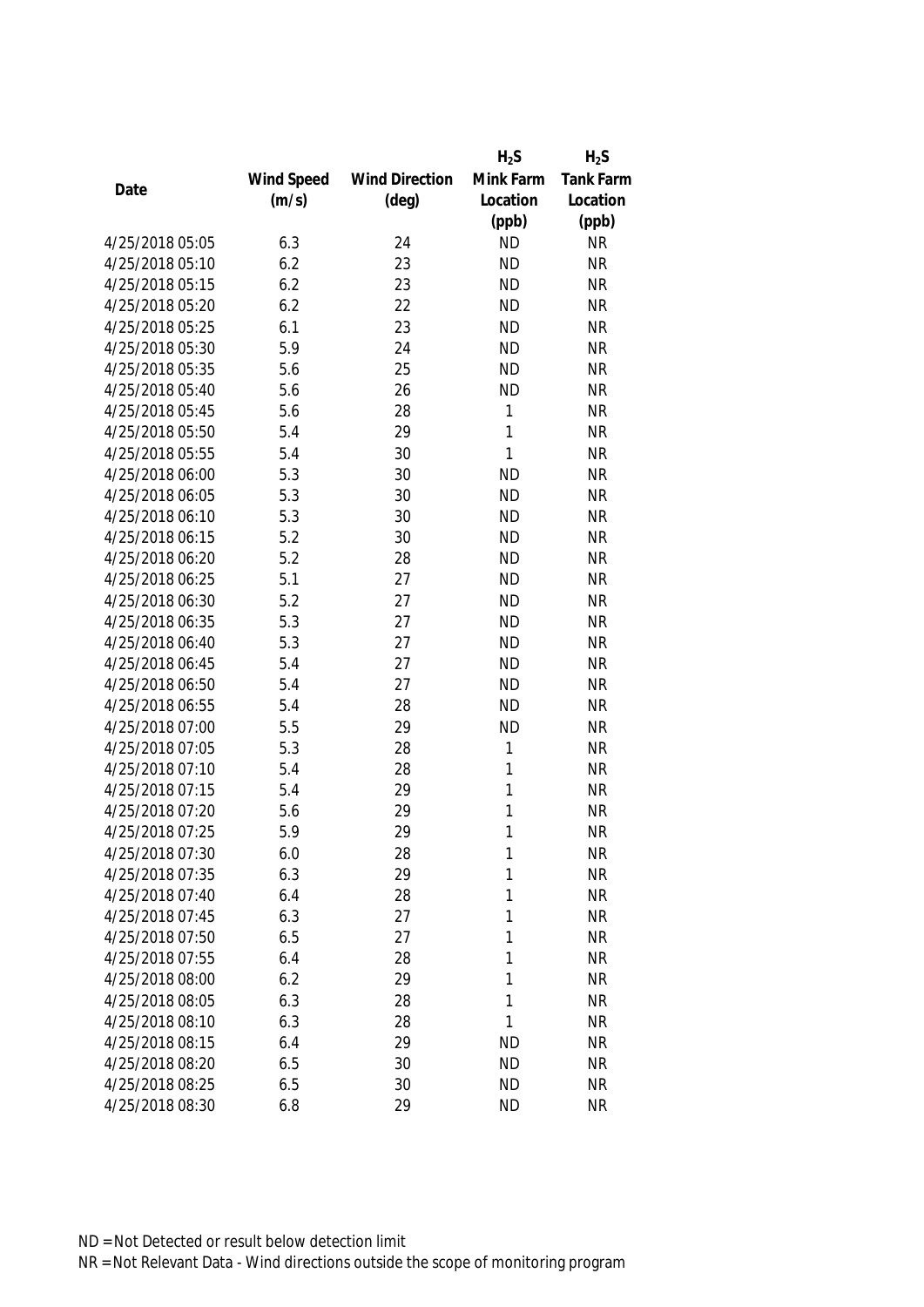|                 |            |                       | $H_2S$    | $H_2S$    |
|-----------------|------------|-----------------------|-----------|-----------|
|                 | Wind Speed | <b>Wind Direction</b> | Mink Farm | Tank Farm |
| Date            | (m/s)      | $(\text{deg})$        | Location  | Location  |
|                 |            |                       | (ppb)     | (ppb)     |
| 4/25/2018 08:35 | 6.7        | 28                    | <b>ND</b> | <b>NR</b> |
| 4/25/2018 08:40 | 6.5        | 28                    | 1         | <b>NR</b> |
| 4/25/2018 08:45 | 6.9        | 29                    | 1         | <b>NR</b> |
| 4/25/2018 08:50 | 6.8        | 27                    | 1         | <b>NR</b> |
| 4/25/2018 08:55 | 6.7        | 26                    | 1         | <b>NR</b> |
| 4/25/2018 09:00 | 6.7        | 25                    | 1         | <b>NR</b> |
| 4/25/2018 09:05 | 6.8        | 26                    | 1         | <b>NR</b> |
| 4/25/2018 09:10 | 6.9        | 24                    | 1         | <b>NR</b> |
| 4/25/2018 09:15 | 6.6        | 24                    | <b>ND</b> | <b>NR</b> |
| 4/25/2018 09:20 | 6.5        | 27                    | <b>ND</b> | <b>NR</b> |
| 4/25/2018 09:25 | 6.5        | 31                    | <b>ND</b> | <b>NR</b> |
| 4/25/2018 09:30 | 6.4        | 33                    | <b>ND</b> | <b>NR</b> |
| 4/25/2018 09:35 | 6.5        | 34                    | <b>ND</b> | <b>NR</b> |
| 4/25/2018 09:40 | 6.2        | 37                    | <b>ND</b> | <b>NR</b> |
| 4/25/2018 09:45 | 6.2        | 38                    | <b>ND</b> | <b>NR</b> |
| 4/25/2018 09:50 | 6.1        | 38                    | <b>ND</b> | <b>NR</b> |
| 4/25/2018 09:55 | 5.8        | 37                    | <b>ND</b> | <b>NR</b> |
| 4/25/2018 10:00 | 5.7        | 36                    | <b>ND</b> | <b>NR</b> |
| 4/25/2018 10:05 | 5.5        | 34                    | <b>ND</b> | <b>NR</b> |
| 4/25/2018 10:10 | 5.7        | 31                    | <b>ND</b> | <b>NR</b> |
| 4/25/2018 10:15 | 5.8        | 31                    | <b>ND</b> | <b>NR</b> |
| 4/25/2018 10:20 | 5.8        | 30                    | 1         | <b>NR</b> |
| 4/25/2018 10:25 | 5.8        | 32                    | 1         | <b>NR</b> |
| 4/25/2018 10:30 | 5.8        | 34                    | 1         | <b>NR</b> |
| 4/25/2018 10:35 | 5.7        | 37                    | 1         | <b>NR</b> |
| 4/25/2018 10:40 | 5.3        | 42                    | <b>NR</b> | <b>NR</b> |
| 4/25/2018 10:45 | 5.2        | 44                    | <b>NR</b> | <b>NR</b> |
| 4/25/2018 10:50 | 5.3        | 41                    | <b>NR</b> | <b>NR</b> |
| 4/25/2018 10:55 | 5.1        | 39                    | <b>ND</b> | <b>NR</b> |
| 4/25/2018 11:00 | 5.2        | 38                    | <b>ND</b> | <b>NR</b> |
| 4/25/2018 11:05 | 5.2        | 36                    | <b>ND</b> | <b>NR</b> |
| 4/25/2018 11:10 | 5.5        | 34                    | 1         | <b>NR</b> |
| 4/25/2018 11:15 | 5.4        | 31                    | 1         | <b>NR</b> |
| 4/25/2018 11:20 | 5.6        | 33                    | 1         | <b>NR</b> |
| 4/25/2018 11:25 | 5.8        | 35                    | <b>ND</b> | <b>NR</b> |
| 4/25/2018 11:30 | 5.8        | 35                    | <b>ND</b> | <b>NR</b> |
| 4/25/2018 11:35 | 6.0        | 34                    | <b>ND</b> | <b>NR</b> |
| 4/25/2018 11:40 | 5.9        | 30                    | <b>ND</b> | <b>NR</b> |
| 4/25/2018 11:45 | 5.8        | 29                    | <b>ND</b> | <b>NR</b> |
| 4/25/2018 11:50 | 5.7        | 26                    | <b>ND</b> | <b>NR</b> |
| 4/25/2018 11:55 | 5.5        | 22                    | <b>ND</b> | <b>NR</b> |
| 4/25/2018 12:00 | 5.5        | 20                    | 1         | <b>NR</b> |
|                 |            |                       |           |           |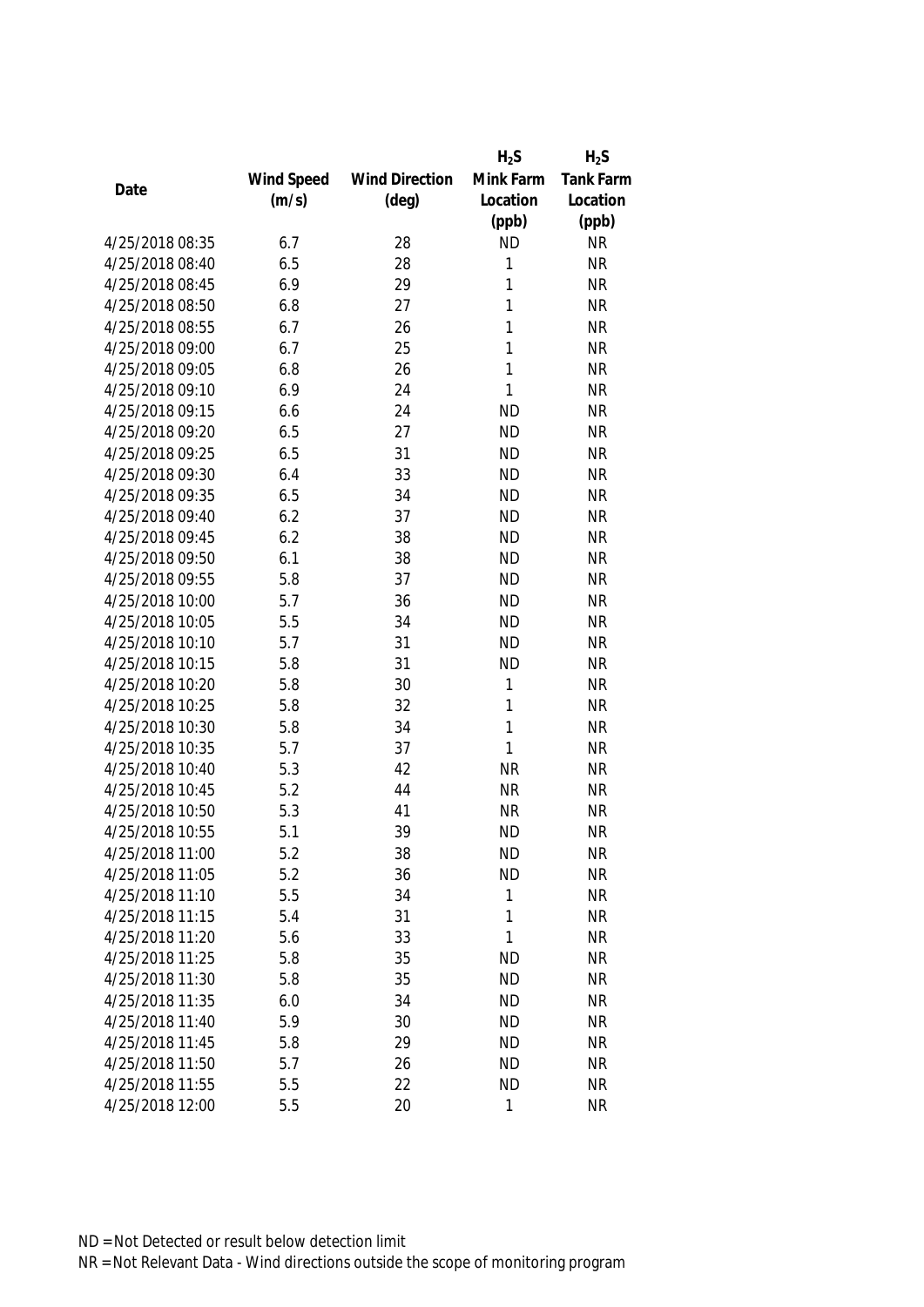|                 |            |                       | $H_2S$    | $H_2S$    |
|-----------------|------------|-----------------------|-----------|-----------|
|                 | Wind Speed | <b>Wind Direction</b> | Mink Farm | Tank Farm |
| Date            | (m/s)      | $(\text{deg})$        | Location  | Location  |
|                 |            |                       | (ppb)     | (ppb)     |
| 4/25/2018 12:05 | 5.6        | 22                    | <b>ND</b> | <b>NR</b> |
| 4/25/2018 12:10 | 5.8        | 22                    | <b>ND</b> | <b>NR</b> |
| 4/25/2018 12:15 | 5.8        | 20                    | <b>ND</b> | <b>NR</b> |
| 4/25/2018 12:20 | 5.6        | 20                    | <b>ND</b> | <b>NR</b> |
| 4/25/2018 12:25 | 5.5        | 24                    | <b>ND</b> | <b>NR</b> |
| 4/25/2018 12:30 | 5.4        | 27                    | <b>ND</b> | <b>NR</b> |
| 4/25/2018 12:35 | 5.3        | 29                    | <b>ND</b> | <b>NR</b> |
| 4/25/2018 12:40 | 5.3        | 33                    | 1         | <b>NR</b> |
| 4/25/2018 12:45 | 5.2        | 39                    | 1         | <b>NR</b> |
| 4/25/2018 12:50 | 5.2        | 43                    | <b>NR</b> | <b>NR</b> |
| 4/25/2018 12:55 | 5.2        | 43                    | <b>NR</b> | <b>NR</b> |
| 4/25/2018 13:00 | 5.2        | 37                    | 1         | <b>NR</b> |
| 4/25/2018 13:05 | 4.9        | 37                    | 1         | <b>NR</b> |
| 4/25/2018 13:10 | 4.4        | 42                    | <b>NR</b> | <b>NR</b> |
| 4/25/2018 13:15 | 4.4        | 40                    | 1         | <b>NR</b> |
| 4/25/2018 13:20 | 4.5        | 37                    | 1         | <b>NR</b> |
| 4/25/2018 13:25 | 4.4        | 35                    | 1         | <b>NR</b> |
| 4/25/2018 13:30 | 4.1        | 39                    | 1         | <b>NR</b> |
| 4/25/2018 13:35 | 4.0        | 39                    | 1         | <b>NR</b> |
| 4/25/2018 13:40 | 4.0        | 36                    | 1         | <b>NR</b> |
| 4/25/2018 13:45 | 3.8        | 35                    | 1         | <b>NR</b> |
| 4/25/2018 13:50 | 3.6        | 38                    | 1         | <b>NR</b> |
| 4/25/2018 13:55 | 3.6        | 41                    | <b>NR</b> | <b>NR</b> |
| 4/25/2018 14:00 | 3.6        | 44                    | <b>NR</b> | <b>NR</b> |
| 4/25/2018 14:05 | 3.6        | 52                    | <b>NR</b> | <b>NR</b> |
| 4/25/2018 14:10 | 3.7        | 55                    | <b>NR</b> | <b>NR</b> |
| 4/25/2018 14:15 | 3.8        | 60                    | <b>NR</b> | <b>NR</b> |
| 4/25/2018 14:20 | 3.8        | 60                    | <b>NR</b> | <b>NR</b> |
| 4/25/2018 14:25 | 3.6        | 65                    | <b>NR</b> | <b>NR</b> |
| 4/25/2018 14:30 | 3.7        | 65                    | <b>NR</b> | <b>NR</b> |
| 4/25/2018 14:35 | 3.6        | 60                    | <b>NR</b> | <b>NR</b> |
| 4/25/2018 14:40 | 3.5        | 64                    | <b>NR</b> | <b>NR</b> |
| 4/25/2018 14:45 | 3.5        | 67                    | <b>NR</b> | <b>NR</b> |
| 4/25/2018 14:50 | 3.3        | 67                    | <b>NR</b> | <b>NR</b> |
| 4/25/2018 14:55 | 3.2        | 61                    | <b>NR</b> | <b>NR</b> |
| 4/25/2018 15:00 | 3.2        | 60                    | <b>NR</b> | <b>NR</b> |
| 4/25/2018 15:05 | 3.2        | 60                    | <b>NR</b> | <b>NR</b> |
| 4/25/2018 15:10 | 3.2        | 55                    | <b>NR</b> | <b>NR</b> |
| 4/25/2018 15:15 | 3.3        | 55                    | <b>NR</b> | <b>NR</b> |
| 4/25/2018 15:20 | 3.5        | 58                    | <b>NR</b> | <b>NR</b> |
| 4/25/2018 15:25 | 3.7        | 66                    | <b>NR</b> | <b>NR</b> |
| 4/25/2018 15:30 | 3.7        | 67                    | <b>NR</b> | <b>NR</b> |
|                 |            |                       |           |           |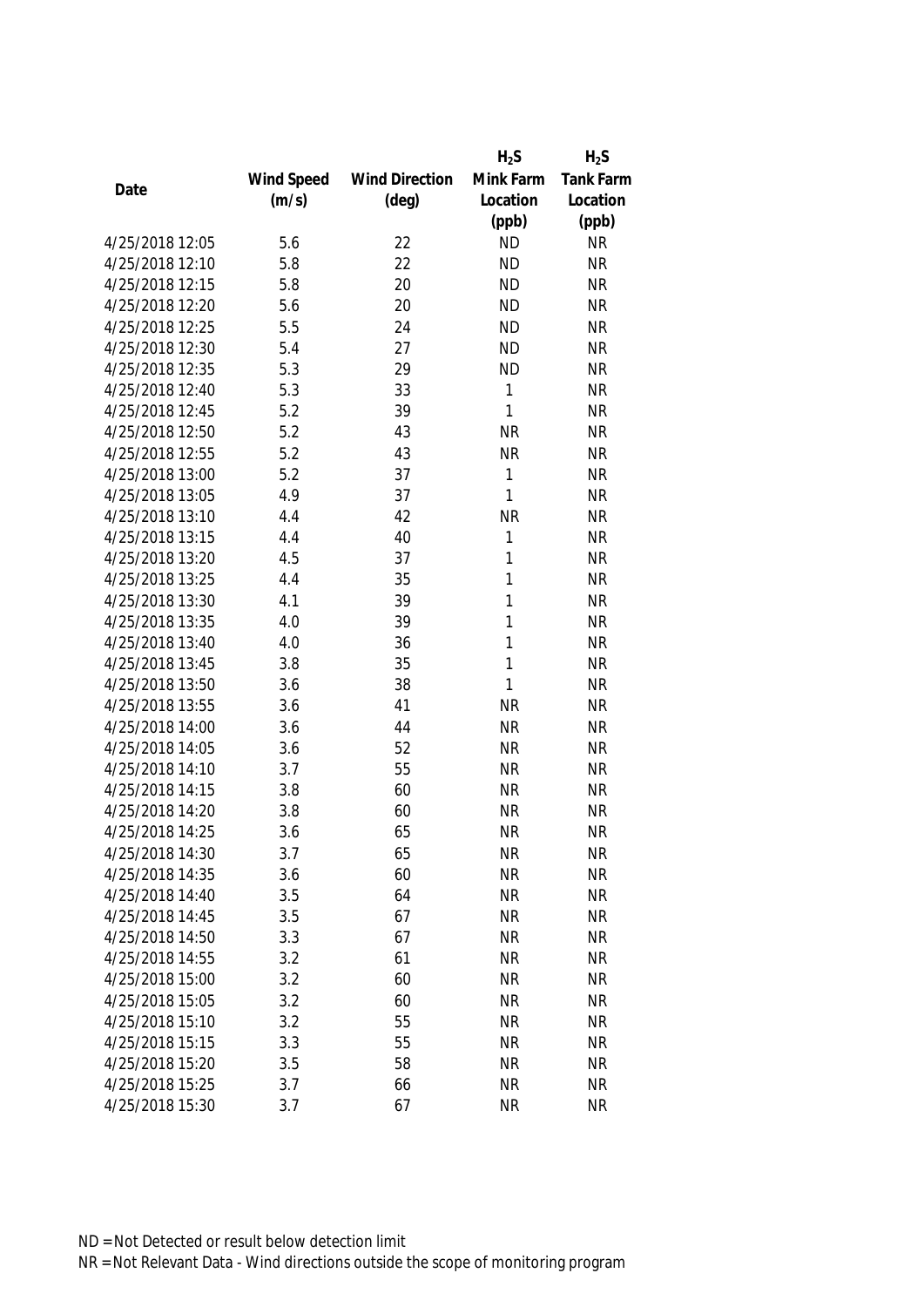|                 |            |                       | $H_2S$    | $H_2S$           |
|-----------------|------------|-----------------------|-----------|------------------|
|                 | Wind Speed | <b>Wind Direction</b> | Mink Farm | <b>Tank Farm</b> |
| Date            | (m/s)      | $(\text{deg})$        | Location  | Location         |
|                 |            |                       | (ppb)     | (ppb)            |
| 4/25/2018 15:35 | 3.7        | 67                    | <b>NR</b> | <b>NR</b>        |
| 4/25/2018 15:40 | 3.7        | 64                    | <b>NR</b> | <b>NR</b>        |
| 4/25/2018 15:45 | 3.6        | 63                    | <b>NR</b> | <b>NR</b>        |
| 4/25/2018 15:50 | 3.6        | 63                    | <b>NR</b> | <b>NR</b>        |
| 4/25/2018 15:55 | 3.5        | 65                    | <b>NR</b> | <b>NR</b>        |
| 4/25/2018 16:00 | 3.6        | 62                    | <b>NR</b> | <b>NR</b>        |
| 4/25/2018 16:05 | 3.6        | 64                    | <b>NR</b> | <b>NR</b>        |
| 4/25/2018 16:10 | 3.6        | 70                    | <b>NR</b> | <b>NR</b>        |
| 4/25/2018 16:15 | 3.7        | 70                    | <b>NR</b> | <b>NR</b>        |
| 4/25/2018 16:20 | 3.6        | 70                    | <b>NR</b> | <b>NR</b>        |
| 4/25/2018 16:25 | 3.8        | 66                    | <b>NR</b> | <b>NR</b>        |
| 4/25/2018 16:30 | 3.7        | 72                    | <b>NR</b> | <b>NR</b>        |
| 4/25/2018 16:35 | 3.8        | 74                    | <b>NR</b> | <b>NR</b>        |
| 4/25/2018 16:40 | 3.7        | 70                    | <b>NR</b> | <b>NR</b>        |
| 4/25/2018 16:45 | 3.9        | 71                    | <b>NR</b> | <b>NR</b>        |
| 4/25/2018 16:50 | 3.7        | 72                    | <b>NR</b> | <b>NR</b>        |
| 4/25/2018 16:55 | 3.8        | 71                    | <b>NR</b> | <b>NR</b>        |
| 4/25/2018 17:00 | 3.9        | 68                    | <b>NR</b> | <b>NR</b>        |
| 4/25/2018 17:05 | 3.8        | 64                    | <b>NR</b> | <b>NR</b>        |
| 4/25/2018 17:10 | 3.9        | 62                    | <b>NR</b> | <b>NR</b>        |
| 4/25/2018 17:15 | 3.8        | 56                    | <b>NR</b> | <b>NR</b>        |
| 4/25/2018 17:20 | 4.0        | 52                    | <b>NR</b> | <b>NR</b>        |
| 4/25/2018 17:25 | 3.7        | 53                    | <b>NR</b> | <b>NR</b>        |
| 4/25/2018 17:30 | 3.6        | 54                    | <b>NR</b> | <b>NR</b>        |
| 4/25/2018 17:35 | 3.6        | 52                    | <b>NR</b> | <b>NR</b>        |
| 4/25/2018 17:40 | 3.7        | 56                    | <b>NR</b> | <b>NR</b>        |
| 4/25/2018 17:45 | 3.7        | 60                    | <b>NR</b> | <b>NR</b>        |
| 4/25/2018 17:50 | 3.7        | 65                    | <b>NR</b> | <b>NR</b>        |
| 4/25/2018 17:55 | 3.8        | 65                    | <b>NR</b> | <b>NR</b>        |
| 4/25/2018 18:00 | 4.0        | 62                    | <b>NR</b> | <b>NR</b>        |
| 4/25/2018 18:05 | 4.0        | 66                    | <b>NR</b> | <b>NR</b>        |
| 4/25/2018 18:10 | 3.9        | 63                    | <b>NR</b> | <b>NR</b>        |
| 4/25/2018 18:15 | 3.9        | 63                    | <b>NR</b> | <b>NR</b>        |
| 4/25/2018 18:20 | 3.8        | 63                    | <b>NR</b> | <b>NR</b>        |
| 4/25/2018 18:25 | 3.8        | 60                    | <b>NR</b> | <b>NR</b>        |
| 4/25/2018 18:30 | 3.8        | 61                    | <b>NR</b> | <b>NR</b>        |
| 4/25/2018 18:35 | 3.9        | 59                    | <b>NR</b> | <b>NR</b>        |
| 4/25/2018 18:40 | 3.9        | 54                    | <b>NR</b> | <b>NR</b>        |
| 4/25/2018 18:45 | 4.0        | 53                    | <b>NR</b> | <b>NR</b>        |
| 4/25/2018 18:50 | 4.0        | 50                    | <b>NR</b> | <b>NR</b>        |
| 4/25/2018 18:55 | 4.0        | 51                    | <b>NR</b> | <b>NR</b>        |
|                 |            |                       |           |                  |
| 4/25/2018 19:00 | 4.0        | 52                    | <b>NR</b> | <b>NR</b>        |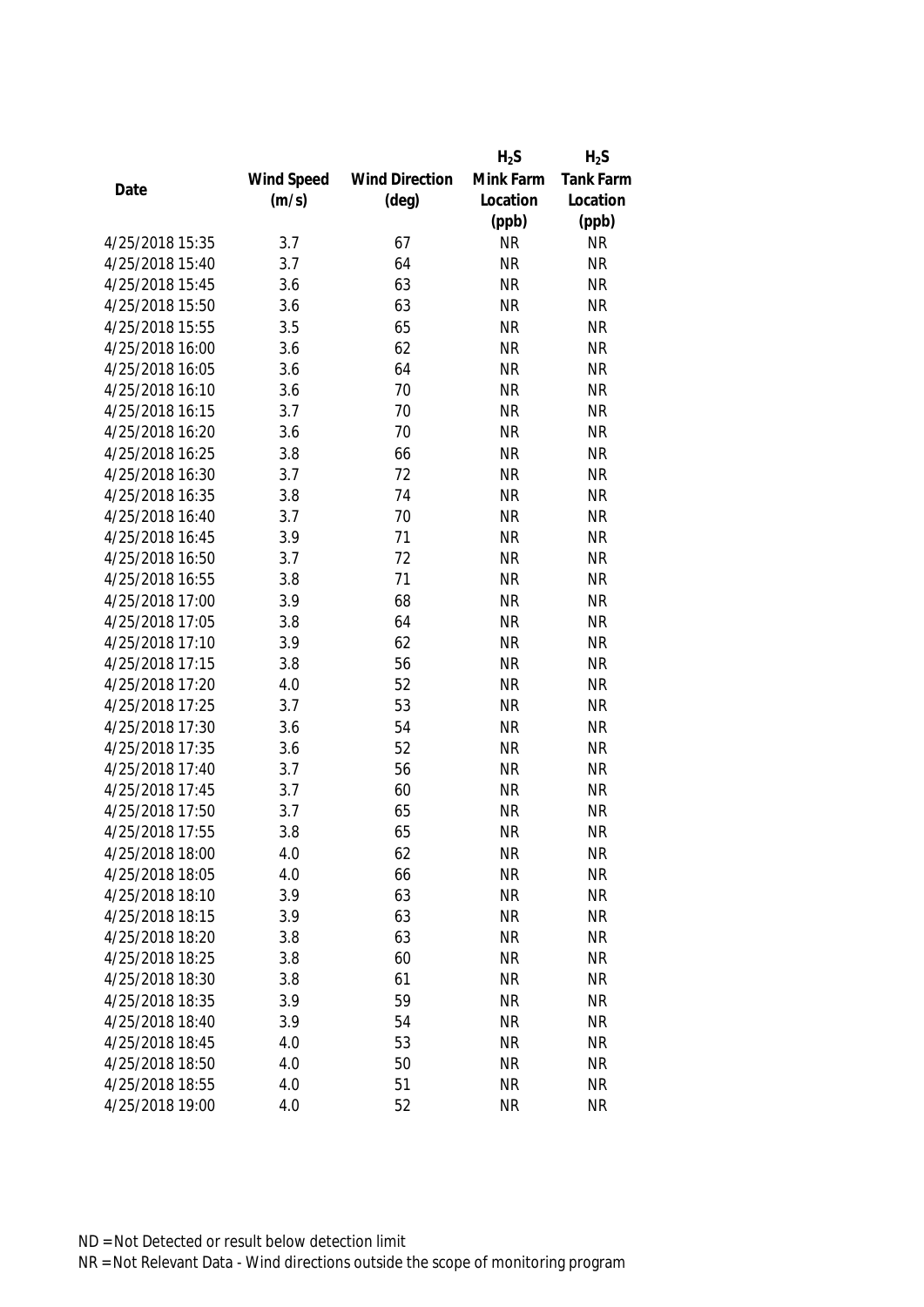|                 |            |                       | $H_2S$    | $H_2S$           |
|-----------------|------------|-----------------------|-----------|------------------|
|                 | Wind Speed | <b>Wind Direction</b> | Mink Farm | <b>Tank Farm</b> |
| Date            | (m/s)      | $(\text{deg})$        | Location  | Location         |
|                 |            |                       | (ppb)     | (ppb)            |
| 4/25/2018 19:05 | 3.9        | 54                    | <b>NR</b> | <b>NR</b>        |
| 4/25/2018 19:10 | 3.8        | 58                    | <b>NR</b> | <b>NR</b>        |
| 4/25/2018 19:15 | 3.8        | 61                    | <b>NR</b> | <b>NR</b>        |
| 4/25/2018 19:20 | 3.7        | 63                    | <b>NR</b> | <b>NR</b>        |
| 4/25/2018 19:25 | 3.8        | 64                    | <b>NR</b> | <b>NR</b>        |
| 4/25/2018 19:30 | 3.7        | 64                    | <b>NR</b> | <b>NR</b>        |
| 4/25/2018 19:35 | 3.6        | 64                    | <b>NR</b> | <b>NR</b>        |
| 4/25/2018 19:40 | 3.5        | 61                    | <b>NR</b> | <b>NR</b>        |
| 4/25/2018 19:45 | 3.5        | 57                    | <b>NR</b> | <b>NR</b>        |
| 4/25/2018 19:50 | 3.5        | 57                    | <b>NR</b> | <b>NR</b>        |
| 4/25/2018 19:55 | 3.3        | 56                    | <b>NR</b> | <b>NR</b>        |
| 4/25/2018 20:00 | 3.4        | 53                    | <b>NR</b> | <b>NR</b>        |
| 4/25/2018 20:05 | 3.5        | 52                    | <b>NR</b> | <b>NR</b>        |
| 4/25/2018 20:10 | 3.4        | 52                    | <b>NR</b> | <b>NR</b>        |
| 4/25/2018 20:15 | 3.4        | 52                    | <b>NR</b> | <b>NR</b>        |
| 4/25/2018 20:20 | 3.5        | 50                    | <b>NR</b> | <b>NR</b>        |
| 4/25/2018 20:25 | 3.6        | 49                    | <b>NR</b> | <b>NR</b>        |
| 4/25/2018 20:30 | 3.5        | 50                    | <b>NR</b> | <b>NR</b>        |
| 4/25/2018 20:35 | 3.5        | 49                    | <b>NR</b> | <b>NR</b>        |
| 4/25/2018 20:40 | 3.7        | 48                    | <b>NR</b> | <b>NR</b>        |
| 4/25/2018 20:45 | 3.7        | 47                    | <b>NR</b> | <b>NR</b>        |
| 4/25/2018 20:50 | 3.7        | 47                    | <b>NR</b> | <b>NR</b>        |
| 4/25/2018 20:55 | 3.5        | 48                    | <b>NR</b> | <b>NR</b>        |
| 4/25/2018 21:00 | 3.2        | 50                    | <b>NR</b> | <b>NR</b>        |
| 4/25/2018 21:05 | 2.9        | 51                    | <b>NR</b> | <b>NR</b>        |
| 4/25/2018 21:10 | 2.7        | 51                    | <b>NR</b> | <b>NR</b>        |
| 4/25/2018 21:15 | 2.5        | 52                    | <b>NR</b> | <b>NR</b>        |
| 4/25/2018 21:20 | 2.4        | 53                    | <b>NR</b> | <b>NR</b>        |
| 4/25/2018 21:25 | 2.5        | 52                    | <b>NR</b> | <b>NR</b>        |
| 4/25/2018 21:30 | 2.7        | 51                    | <b>NR</b> | <b>NR</b>        |
| 4/25/2018 21:35 | 2.7        | 51                    | <b>NR</b> | <b>NR</b>        |
| 4/25/2018 21:40 | 2.9        | 53                    | <b>NR</b> | <b>NR</b>        |
| 4/25/2018 21:45 | 3.0        | 54                    | <b>NR</b> | <b>NR</b>        |
| 4/25/2018 21:50 | 3.0        | 55                    | <b>NR</b> | <b>NR</b>        |
| 4/25/2018 21:55 | 2.9        | 56                    | <b>NR</b> | <b>NR</b>        |
| 4/25/2018 22:00 | 2.8        | 56                    | <b>NR</b> | <b>NR</b>        |
| 4/25/2018 22:05 | 2.6        | 57                    | <b>NR</b> | <b>NR</b>        |
| 4/25/2018 22:10 | 2.4        | 59                    | <b>NR</b> | <b>NR</b>        |
| 4/25/2018 22:15 | 2.2        | 60                    | <b>NR</b> | <b>NR</b>        |
| 4/25/2018 22:20 | 2.1        | 63                    | <b>NR</b> | <b>NR</b>        |
| 4/25/2018 22:25 | 1.9        | 65                    | <b>NR</b> | <b>NR</b>        |
|                 |            |                       |           |                  |
| 4/25/2018 22:30 | 1.8        | 67                    | <b>NR</b> | <b>NR</b>        |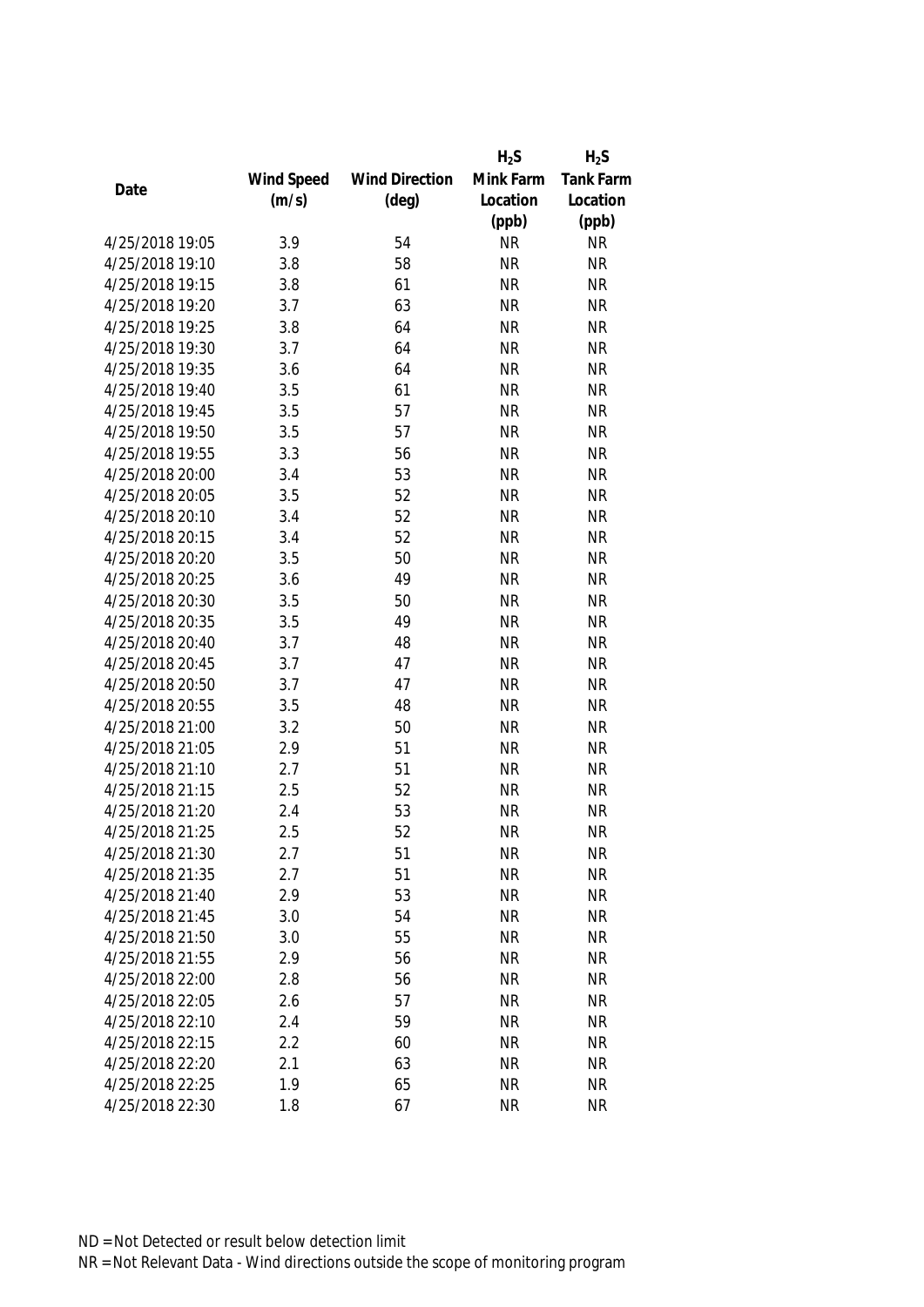|                 |            |                       | $H_2S$    | $H_2S$    |
|-----------------|------------|-----------------------|-----------|-----------|
|                 | Wind Speed | <b>Wind Direction</b> | Mink Farm | Tank Farm |
| Date            | (m/s)      | $(\text{deg})$        | Location  | Location  |
|                 |            |                       | (ppb)     | (ppb)     |
| 4/25/2018 22:35 | 1.7        | 69                    | <b>NR</b> | <b>NR</b> |
| 4/25/2018 22:40 | 1.7        | 71                    | <b>NR</b> | <b>NR</b> |
| 4/25/2018 22:45 | 1.6        | 75                    | <b>NR</b> | <b>NR</b> |
| 4/25/2018 22:50 | 1.5        | 75                    | <b>NR</b> | <b>NR</b> |
| 4/25/2018 22:55 | 1.4        | 76                    | <b>NR</b> | <b>NR</b> |
| 4/25/2018 23:00 | 1.3        | 75                    | <b>NR</b> | <b>NR</b> |
| 4/25/2018 23:05 | 1.4        | 74                    | <b>NR</b> | <b>NR</b> |
| 4/25/2018 23:10 | 1.3        | 71                    | <b>NR</b> | <b>NR</b> |
| 4/25/2018 23:15 | 1.3        | 69                    | <b>NR</b> | <b>NR</b> |
| 4/25/2018 23:20 | 1.3        | 72                    | <b>NR</b> | <b>NR</b> |
| 4/25/2018 23:25 | 1.3        | 74                    | <b>NR</b> | <b>NR</b> |
| 4/25/2018 23:30 | 1.4        | 78                    | <b>NR</b> | <b>NR</b> |
| 4/25/2018 23:35 | 1.4        | 82                    | <b>NR</b> | <b>NR</b> |
| 4/25/2018 23:40 | 1.4        | 85                    | <b>NR</b> | <b>NR</b> |
| 4/25/2018 23:45 | 1.4        | 88                    | <b>NR</b> | <b>NR</b> |
| 4/25/2018 23:50 | 1.4        | 87                    | <b>NR</b> | <b>NR</b> |
| 4/25/2018 23:55 | 1.4        | 85                    | <b>NR</b> | <b>NR</b> |
| 4/25/2018 24:00 | 1.3        | 80                    | <b>NR</b> | <b>NR</b> |
| 4/26/2018 00:05 | 1.2        | 77                    | <b>NR</b> | <b>NR</b> |
| 4/26/2018 00:10 | 1.1        | 76                    | <b>NR</b> | <b>NR</b> |
| 4/26/2018 00:15 | 1.0        | 79                    | <b>NR</b> | <b>NR</b> |
| 4/26/2018 00:20 | 0.8        | 78                    | <b>NR</b> | <b>NR</b> |
| 4/26/2018 00:25 | 0.6        | 81                    | <b>NR</b> | <b>NR</b> |
| 4/26/2018 00:30 | 0.4        | 91                    | <b>NR</b> | <b>NR</b> |
| 4/26/2018 00:35 | 0.2        | 106                   | <b>NR</b> | <b>NR</b> |
| 4/26/2018 00:40 | 0.1        | 134                   | <b>NR</b> | <b>NR</b> |
| 4/26/2018 00:45 | 0.0        | 133                   | <b>NR</b> | <b>NR</b> |
| 4/26/2018 00:50 | 0.0        | $\mathbf 0$           | 1         | <b>NR</b> |
| 4/26/2018 00:55 | 0.0        | $\mathbf 0$           | 1         | <b>NR</b> |
| 4/26/2018 01:00 | 0.0        | 0                     | <b>ND</b> | <b>NR</b> |
| 4/26/2018 01:05 | 0.0        | 0                     | <b>ND</b> | <b>NR</b> |
| 4/26/2018 01:10 | 0.0        | 0                     | <b>ND</b> | <b>NR</b> |
| 4/26/2018 01:15 | 0.0        | 0                     | <b>ND</b> | <b>NR</b> |
| 4/26/2018 01:20 | 0.0        | 0                     | <b>ND</b> | <b>NR</b> |
| 4/26/2018 01:25 | 0.0        | 0                     | <b>ND</b> | <b>NR</b> |
| 4/26/2018 01:30 | 0.0        | 0                     | 1         | <b>NR</b> |
| 4/26/2018 01:35 | 0.1        | 357                   | 1         | <b>NR</b> |
| 4/26/2018 01:40 | 0.3        | 357                   | 1         | <b>NR</b> |
| 4/26/2018 01:45 | 0.5        | 357                   | 1         | <b>NR</b> |
| 4/26/2018 01:50 | 0.7        | 360                   | 1         | <b>NR</b> |
| 4/26/2018 01:55 | 0.9        | 360                   | 1         | <b>NR</b> |
| 4/26/2018 02:00 | 1.1        | 1                     | 1         | <b>NR</b> |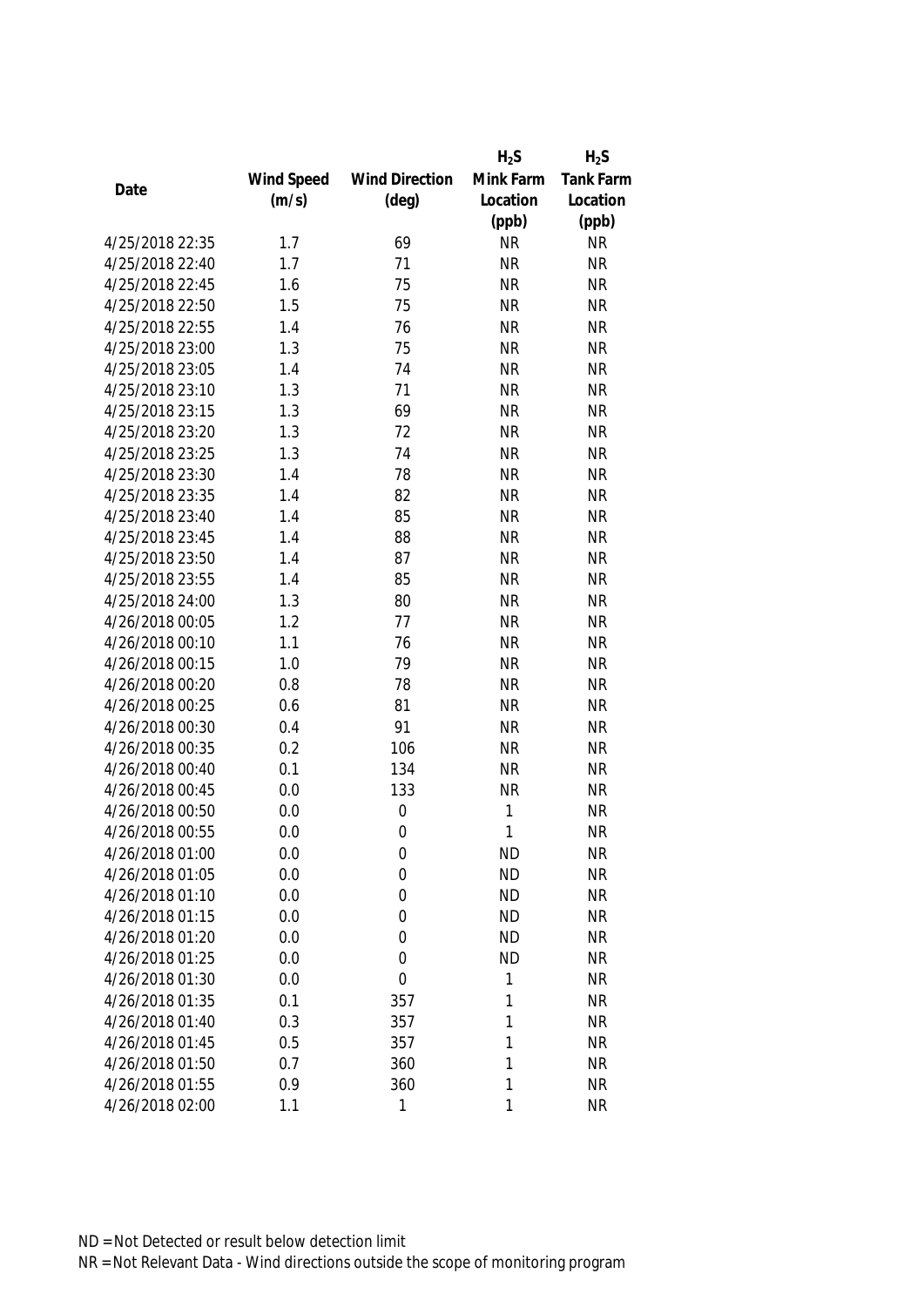|                 |            |                       | $H_2S$    | $H_2S$           |
|-----------------|------------|-----------------------|-----------|------------------|
|                 | Wind Speed | <b>Wind Direction</b> | Mink Farm | <b>Tank Farm</b> |
| Date            | (m/s)      | $(\text{deg})$        | Location  | Location         |
|                 |            |                       | (ppb)     | (ppb)            |
| 4/26/2018 02:05 | 1.2        | 2                     | 1         | <b>NR</b>        |
| 4/26/2018 02:10 | 1.1        | $\overline{2}$        | 1         | <b>NR</b>        |
| 4/26/2018 02:15 | 1.0        | 3                     | 1         | <b>NR</b>        |
| 4/26/2018 02:20 | 0.9        | $\overline{2}$        | 1         | <b>NR</b>        |
| 4/26/2018 02:25 | 0.9        | 357                   | 1         | <b>NR</b>        |
| 4/26/2018 02:30 | 0.8        | 350                   | 1         | <b>NR</b>        |
| 4/26/2018 02:35 | 0.8        | 343                   | 1         | <b>NR</b>        |
| 4/26/2018 02:40 | 0.8        | 338                   | 1         | <b>NR</b>        |
| 4/26/2018 02:45 | 1.0        | 336                   | 1         | <b>NR</b>        |
| 4/26/2018 02:50 | 1.0        | 333                   | 1         | <b>NR</b>        |
| 4/26/2018 02:55 | 1.0        | 334                   | 1         | <b>NR</b>        |
| 4/26/2018 03:00 | 1.0        | 337                   | 1         | <b>NR</b>        |
| 4/26/2018 03:05 | 1.0        | 341                   | 1         | <b>NR</b>        |
| 4/26/2018 03:10 | 0.9        | 345                   | 1         | <b>NR</b>        |
| 4/26/2018 03:15 | 0.6        | 348                   | 1         | <b>NR</b>        |
| 4/26/2018 03:20 | 0.7        | 345                   | 1         | <b>NR</b>        |
| 4/26/2018 03:25 | 0.7        | 340                   | 1         | <b>NR</b>        |
| 4/26/2018 03:30 | 0.9        | 333                   | 1         | <b>NR</b>        |
| 4/26/2018 03:35 | 1.0        | 326                   | 1         | <b>NR</b>        |
| 4/26/2018 03:40 | 1.2        | 325                   | 1         | <b>NR</b>        |
| 4/26/2018 03:45 | 1.4        | 325                   | 1         | <b>NR</b>        |
| 4/26/2018 03:50 | 1.2        | 324                   | 1         | <b>NR</b>        |
| 4/26/2018 03:55 | 1.0        | 325                   | 1         | <b>NR</b>        |
| 4/26/2018 04:00 | 0.7        | 326                   | 1         | <b>NR</b>        |
| 4/26/2018 04:05 | 0.4        | 328                   | 1         | <b>NR</b>        |
| 4/26/2018 04:10 | 0.3        | 304                   | 1         | <b>NR</b>        |
| 4/26/2018 04:15 | 0.2        | 270                   | 1         | 1                |
| 4/26/2018 04:20 | 0.2        | 271                   | 1         | 1                |
| 4/26/2018 04:25 | 0.3        | 255                   | 1         | 1                |
| 4/26/2018 04:30 | 0.4        | 240                   | 1         | 1                |
| 4/26/2018 04:35 | 0.5        | 225                   | NR        | 1                |
| 4/26/2018 04:40 | 0.5        | 215                   | <b>NR</b> | 1                |
| 4/26/2018 04:45 | 0.6        | 209                   | <b>NR</b> | 1                |
| 4/26/2018 04:50 | 0.8        | 215                   | NR        | 1                |
| 4/26/2018 04:55 | 0.9        | 220                   | <b>NR</b> | $\overline{2}$   |
| 4/26/2018 05:00 | 1.0        | 224                   | <b>NR</b> | $\overline{2}$   |
| 4/26/2018 05:05 | 0.9        | 230                   | 1         | $\overline{2}$   |
| 4/26/2018 05:10 | 1.0        | 234                   | 1         | $\overline{2}$   |
| 4/26/2018 05:15 | 1.0        | 235                   | 1         | $\overline{2}$   |
| 4/26/2018 05:20 | 0.9        | 234                   | 1         | $\overline{2}$   |
| 4/26/2018 05:25 | 0.8        | 234                   | 1         | $\overline{2}$   |
| 4/26/2018 05:30 | 0.6        | 236                   | 1         | $\overline{2}$   |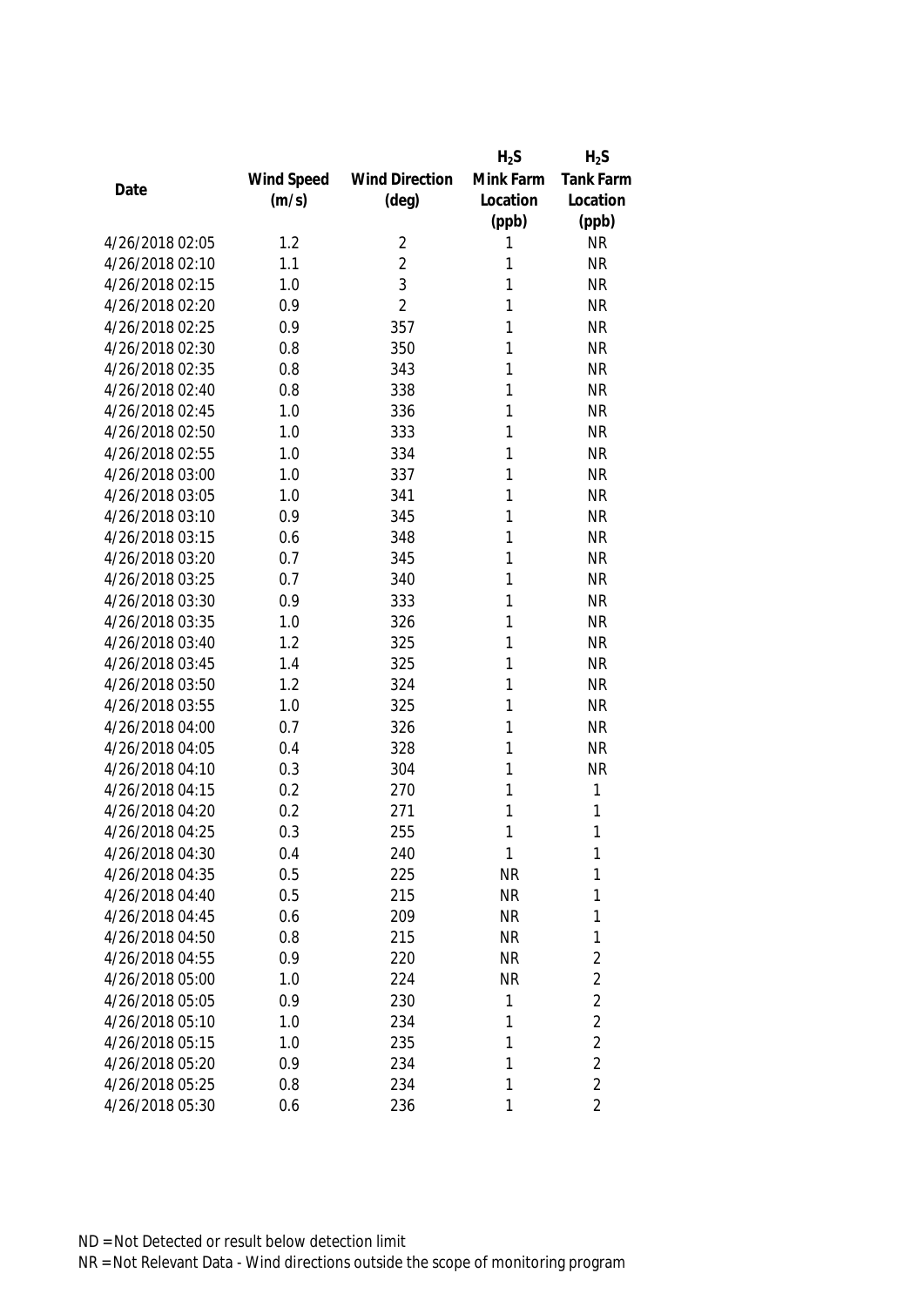|                 |            |                       | $H_2S$         | $H_2S$    |
|-----------------|------------|-----------------------|----------------|-----------|
|                 | Wind Speed | <b>Wind Direction</b> | Mink Farm      | Tank Farm |
| Date            | (m/s)      | $(\text{deg})$        | Location       | Location  |
|                 |            |                       | (ppb)          | (ppb)     |
| 4/26/2018 05:35 | 0.5        | 237                   | 1              | 2         |
| 4/26/2018 05:40 | 0.3        | 234                   | 1              | 1         |
| 4/26/2018 05:45 | 0.2        | 233                   | 1              | 1         |
| 4/26/2018 05:50 | 0.2        | 272                   | 1              | 1         |
| 4/26/2018 05:55 | 0.3        | 355                   | 1              | <b>NR</b> |
| 4/26/2018 06:00 | 0.6        | 360                   | 1              | <b>NR</b> |
| 4/26/2018 06:05 | 0.8        | 360                   | 1              | <b>NR</b> |
| 4/26/2018 06:10 | 1.0        | 1                     | 1              | <b>NR</b> |
| 4/26/2018 06:15 | 1.3        | $\overline{2}$        | 1              | <b>NR</b> |
| 4/26/2018 06:20 | 1.5        | 3                     | 1              | <b>NR</b> |
| 4/26/2018 06:25 | 1.6        | 6                     | 1              | <b>NR</b> |
| 4/26/2018 06:30 | 1.6        | 9                     | 1              | <b>NR</b> |
| 4/26/2018 06:35 | 1.7        | 12                    | 1              | <b>NR</b> |
| 4/26/2018 06:40 | 1.8        | 14                    | 1              | <b>NR</b> |
| 4/26/2018 06:45 | 1.8        | 16                    | 1              | <b>NR</b> |
| 4/26/2018 06:50 | 1.7        | 18                    | 1              | <b>NR</b> |
| 4/26/2018 06:55 | 1.6        | 18                    | 1              | <b>NR</b> |
| 4/26/2018 07:00 | 1.6        | 15                    | 1              | <b>NR</b> |
| 4/26/2018 07:05 | 1.5        | 12                    | 1              | <b>NR</b> |
| 4/26/2018 07:10 | 1.3        | 8                     | 1              | <b>NR</b> |
| 4/26/2018 07:15 | 1.2        | $\overline{2}$        | 1              | <b>NR</b> |
| 4/26/2018 07:20 | 1.1        | 355                   | 1              | <b>NR</b> |
| 4/26/2018 07:25 | 1.2        | 354                   | 1              | <b>NR</b> |
| 4/26/2018 07:30 | 1.2        | 353                   | 1              | <b>NR</b> |
| 4/26/2018 07:35 | 1.3        | 356                   | 1              | <b>NR</b> |
| 4/26/2018 07:40 | 1.4        | $\overline{2}$        | 1              | <b>NR</b> |
| 4/26/2018 07:45 | 1.5        | $\overline{7}$        | 1              | <b>NR</b> |
| 4/26/2018 07:50 | 1.6        | 11                    | $\overline{2}$ | <b>NR</b> |
| 4/26/2018 07:55 | 1.6        | 12                    | 1              | <b>NR</b> |
| 4/26/2018 08:00 | 1.6        | 12                    | 1              | <b>NR</b> |
| 4/26/2018 08:05 | 1.4        | 11                    | 1              | <b>NR</b> |
| 4/26/2018 08:10 | 1.3        | 10                    | 1              | <b>NR</b> |
| 4/26/2018 08:15 | 1.1        | 5                     | 1              | <b>NR</b> |
| 4/26/2018 08:20 | 0.9        | 3                     | 1              | <b>NR</b> |
| 4/26/2018 08:25 | 0.9        | 4                     | <b>NR</b>      | <b>NR</b> |
| 4/26/2018 08:30 | 0.8        | 63                    | <b>NR</b>      | <b>NR</b> |
| 4/26/2018 08:35 | 0.8        | 116                   | <b>NR</b>      | <b>NR</b> |
| 4/26/2018 08:40 | 0.9        | 134                   | <b>NR</b>      | <b>NR</b> |
| 4/26/2018 08:45 | 1.0        | 156                   | <b>NR</b>      | <b>NR</b> |
| 4/26/2018 08:50 | 1.2        | 171                   | <b>NR</b>      | <b>NR</b> |
| 4/26/2018 08:55 | 1.2        | 187                   | <b>NR</b>      | <b>NR</b> |
| 4/26/2018 09:00 | 1.2        | 207                   | <b>NR</b>      | <b>NR</b> |
|                 |            |                       |                |           |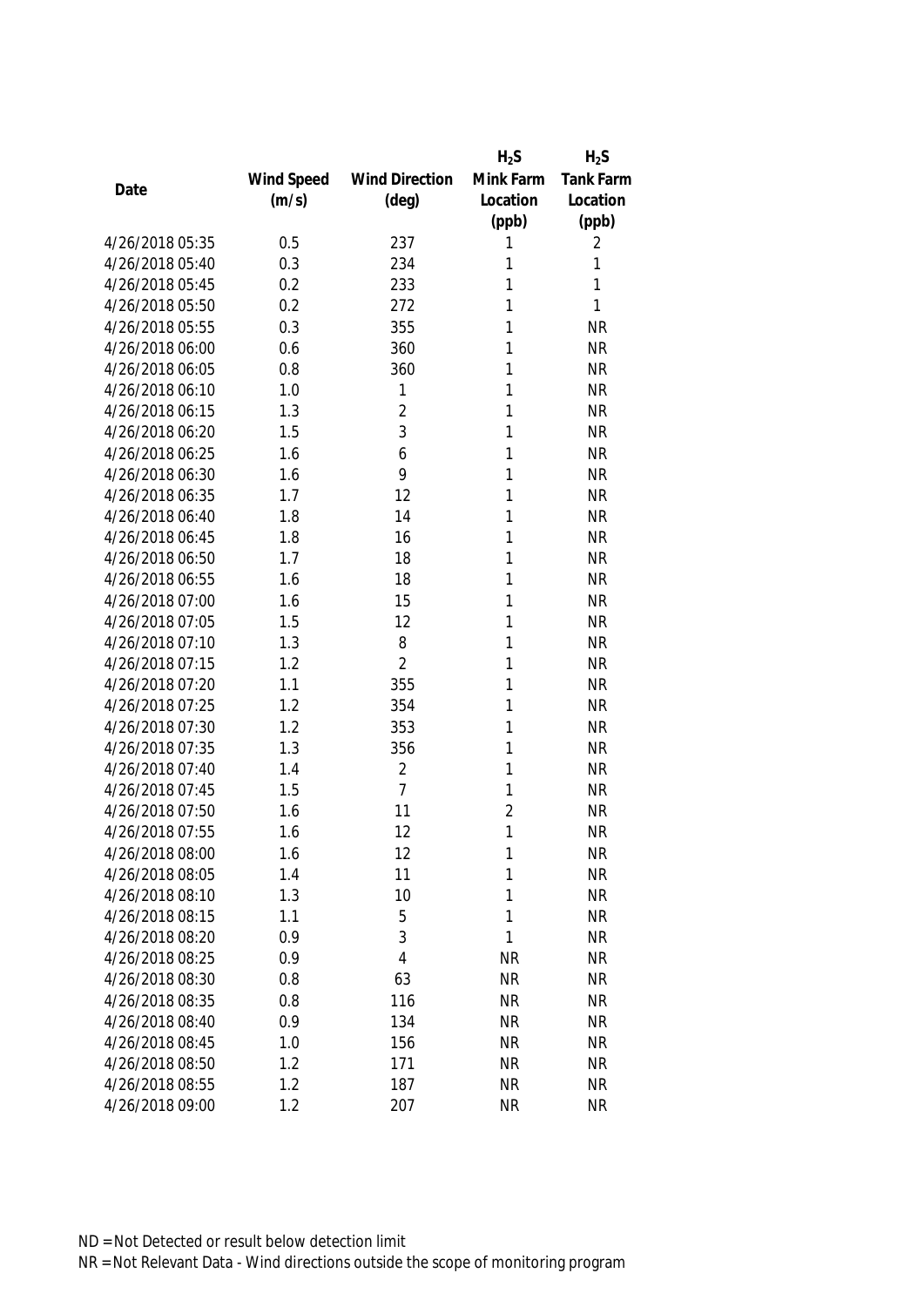|                 |            |                       | $H_2S$    | $H_2S$       |
|-----------------|------------|-----------------------|-----------|--------------|
|                 | Wind Speed | <b>Wind Direction</b> | Mink Farm | Tank Farm    |
| Date            | (m/s)      | $(\text{deg})$        | Location  | Location     |
|                 |            |                       | (ppb)     | (ppb)        |
| 4/26/2018 09:05 | 1.1        | 220                   | <b>NR</b> | <b>NR</b>    |
| 4/26/2018 09:10 | 1.1        | 237                   | 1         | 1            |
| 4/26/2018 09:15 | 1.0        | 243                   | 1         | 1            |
| 4/26/2018 09:20 | 0.9        | 238                   | <b>NR</b> | <b>NR</b>    |
| 4/26/2018 09:25 | 1.0        | 235                   | <b>NR</b> | <b>NR</b>    |
| 4/26/2018 09:30 | 1.2        | 113                   | <b>NR</b> | <b>NR</b>    |
| 4/26/2018 09:35 | 1.4        | 115                   | <b>NR</b> | <b>NR</b>    |
| 4/26/2018 09:40 | 1.5        | 112                   | <b>NR</b> | <b>NR</b>    |
| 4/26/2018 09:45 | 1.7        | 109                   | <b>NR</b> | <b>NR</b>    |
| 4/26/2018 09:50 | 1.9        | 108                   | <b>NR</b> | <b>NR</b>    |
| 4/26/2018 09:55 | 1.9        | 118                   | <b>NR</b> | <b>NR</b>    |
| 4/26/2018 10:00 | 2.0        | 121                   | <b>NR</b> | <b>NR</b>    |
| 4/26/2018 10:05 | 2.0        | 119                   | <b>NR</b> | <b>NR</b>    |
| 4/26/2018 10:10 | 2.0        | 111                   | <b>NR</b> | <b>NR</b>    |
| 4/26/2018 10:15 | 2.0        | 107                   | <b>NR</b> | <b>NR</b>    |
| 4/26/2018 10:20 | 2.0        | 116                   | <b>NR</b> | <b>NR</b>    |
| 4/26/2018 10:25 | 1.8        | 119                   | <b>NR</b> | <b>NR</b>    |
| 4/26/2018 10:30 | 1.7        | 124                   | <b>NR</b> | <b>NR</b>    |
| 4/26/2018 10:35 | 1.8        | 133                   | <b>NR</b> | <b>NR</b>    |
| 4/26/2018 10:40 | 1.8        | 154                   | <b>NR</b> | <b>NR</b>    |
| 4/26/2018 10:45 | 1.8        | 163                   | <b>NR</b> | <b>NR</b>    |
| 4/26/2018 10:50 | 1.7        | 167                   | <b>NR</b> | <b>NR</b>    |
| 4/26/2018 10:55 | 1.8        | 171                   | <b>NR</b> | $\mathbf{1}$ |
| 4/26/2018 11:00 | 1.8        | 181                   | <b>NR</b> | <b>NR</b>    |
| 4/26/2018 11:05 | 1.6        | 196                   | <b>NR</b> | <b>NR</b>    |
| 4/26/2018 11:10 | 1.5        | 204                   | <b>NR</b> | <b>NR</b>    |
| 4/26/2018 11:15 | 1.5        | 264                   | <b>NR</b> | <b>NR</b>    |
| 4/26/2018 11:20 | 1.5        | 274                   | <b>NR</b> | <b>NR</b>    |
| 4/26/2018 11:25 | 1.7        | 127                   | <b>NR</b> | <b>NR</b>    |
| 4/26/2018 11:30 | 1.9        | 114                   | <b>NR</b> | <b>NR</b>    |
| 4/26/2018 11:35 | 2.1        | 89                    | <b>NR</b> | <b>NR</b>    |
| 4/26/2018 11:40 | 2.1        | 95                    | <b>NR</b> | <b>NR</b>    |
| 4/26/2018 11:45 | 2.3        | 125                   | <b>NR</b> | <b>NR</b>    |
| 4/26/2018 11:50 | 2.2        | 129                   | <b>NR</b> | <b>NR</b>    |
| 4/26/2018 11:55 | 2.0        | 108                   | <b>NR</b> | <b>NR</b>    |
| 4/26/2018 12:00 | 2.0        | 107                   | <b>NR</b> | <b>NR</b>    |
| 4/26/2018 12:05 | 2.0        | 125                   | <b>NR</b> | <b>NR</b>    |
| 4/26/2018 12:10 | 2.2        | 136                   | <b>NR</b> | <b>NR</b>    |
| 4/26/2018 12:15 | 2.0        | 142                   | <b>NR</b> | <b>NR</b>    |
| 4/26/2018 12:20 | 2.2        | 142                   | <b>NR</b> | <b>NR</b>    |
| 4/26/2018 12:25 | 2.3        | 149                   | <b>NR</b> | <b>NR</b>    |
| 4/26/2018 12:30 | 2.2        | 159                   | <b>NR</b> | <b>NR</b>    |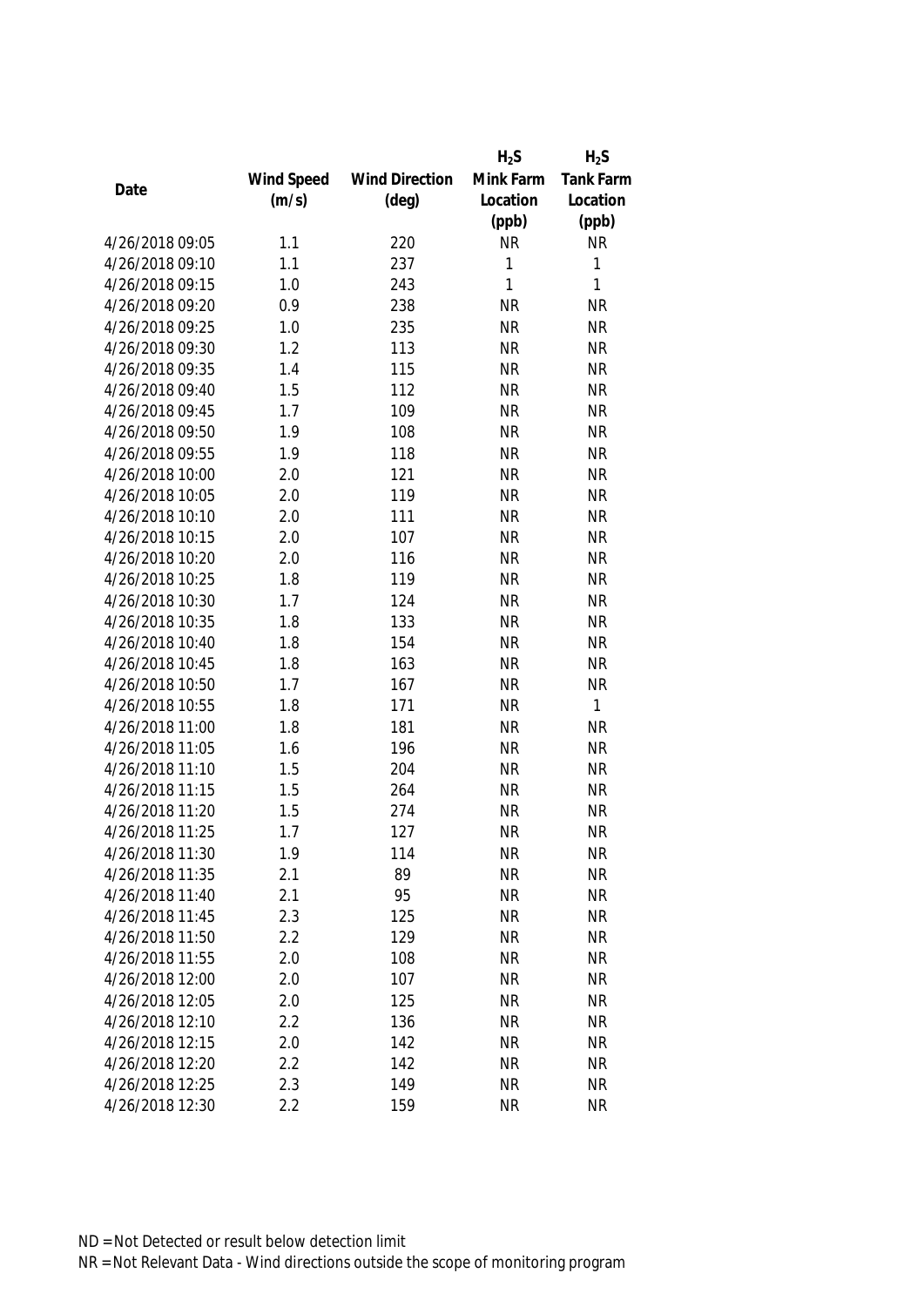|                 |            |                       | $H_2S$       | $H_2S$    |
|-----------------|------------|-----------------------|--------------|-----------|
|                 | Wind Speed | <b>Wind Direction</b> | Mink Farm    | Tank Farm |
| Date            | (m/s)      | $(\text{deg})$        | Location     | Location  |
|                 |            |                       | (ppb)        | (ppb)     |
| 4/26/2018 12:35 | 2.2        | 178                   | <b>NR</b>    | <b>NR</b> |
| 4/26/2018 12:40 | 2.2        | 181                   | <b>NR</b>    | <b>NR</b> |
| 4/26/2018 12:45 | 2.3        | 174                   | <b>NR</b>    | 1         |
| 4/26/2018 12:50 | 2.2        | 177                   | <b>NR</b>    | <b>NR</b> |
| 4/26/2018 12:55 | 2.1        | 186                   | <b>NR</b>    | <b>NR</b> |
| 4/26/2018 13:00 | 2.2        | 186                   | <b>NR</b>    | 1         |
| 4/26/2018 13:05 | 2.1        | 184                   | <b>NR</b>    | 1         |
| 4/26/2018 13:10 | 2.0        | 197                   | <b>NR</b>    | <b>NR</b> |
| 4/26/2018 13:15 | 2.0        | 220                   | <b>NR</b>    | <b>NR</b> |
| 4/26/2018 13:20 | 2.4        | 242                   | <b>NR</b>    | <b>NR</b> |
| 4/26/2018 13:25 | 2.6        | 260                   | <b>NR</b>    | <b>NR</b> |
| 4/26/2018 13:30 | 2.5        | 276                   | <b>NR</b>    | <b>NR</b> |
| 4/26/2018 13:35 | 2.7        | 294                   | <b>NR</b>    | <b>NR</b> |
| 4/26/2018 13:40 | 2.8        | 298                   | <b>NR</b>    | <b>NR</b> |
| 4/26/2018 13:45 | 3.0        | 296                   | 1            | <b>NR</b> |
| 4/26/2018 13:50 | 2.7        | 295                   | $\mathbf{1}$ | <b>NR</b> |
| 4/26/2018 13:55 | 2.6        | 301                   | <b>NR</b>    | <b>NR</b> |
| 4/26/2018 14:00 | 2.8        | 305                   | 1            | <b>NR</b> |
| 4/26/2018 14:05 | 2.9        | 299                   | 1            | <b>NR</b> |
| 4/26/2018 14:10 | 2.7        | 304                   | 1            | <b>NR</b> |
| 4/26/2018 14:15 | 2.4        | 306                   | 1            | <b>NR</b> |
| 4/26/2018 14:20 | 2.5        | 301                   | 1            | <b>NR</b> |
| 4/26/2018 14:25 | 2.5        | 292                   | <b>NR</b>    | <b>NR</b> |
| 4/26/2018 14:30 | 2.4        | 282                   | <b>NR</b>    | <b>NR</b> |
| 4/26/2018 14:35 | 2.5        | 268                   | <b>NR</b>    | <b>NR</b> |
| 4/26/2018 14:40 | 2.6        | 261                   | 1            | 1         |
| 4/26/2018 14:45 | 2.6        | 254                   | 1            | 1         |
| 4/26/2018 14:50 | 2.5        | 254                   | <b>ND</b>    | 1         |
| 4/26/2018 14:55 | 2.6        | 250                   | <b>ND</b>    | 1         |
| 4/26/2018 15:00 | 2.7        | 249                   | 1            | 1         |
| 4/26/2018 15:05 | 2.6        | 258                   | <b>ND</b>    | 1         |
| 4/26/2018 15:10 | 2.5        | 261                   | <b>ND</b>    | 1         |
| 4/26/2018 15:15 | 2.7        | 259                   | <b>ND</b>    | 1         |
| 4/26/2018 15:20 | 2.8        | 255                   | 1            | 1         |
| 4/26/2018 15:25 | 2.9        | 265                   | 1            | 1         |
| 4/26/2018 15:30 | 2.8        | 274                   | <b>ND</b>    | 1         |
| 4/26/2018 15:35 | 2.8        | 280                   | <b>NR</b>    | <b>NR</b> |
| 4/26/2018 15:40 | 2.9        | 283                   | <b>NR</b>    | <b>NR</b> |
| 4/26/2018 15:45 | 2.7        | 305                   | <b>NR</b>    | <b>NR</b> |
| 4/26/2018 15:50 | 2.7        | 314                   | <b>NR</b>    | <b>NR</b> |
| 4/26/2018 15:55 | 2.7        | 312                   | <b>NR</b>    | <b>NR</b> |
| 4/26/2018 16:00 | 2.8        | 302                   | <b>NR</b>    | <b>NR</b> |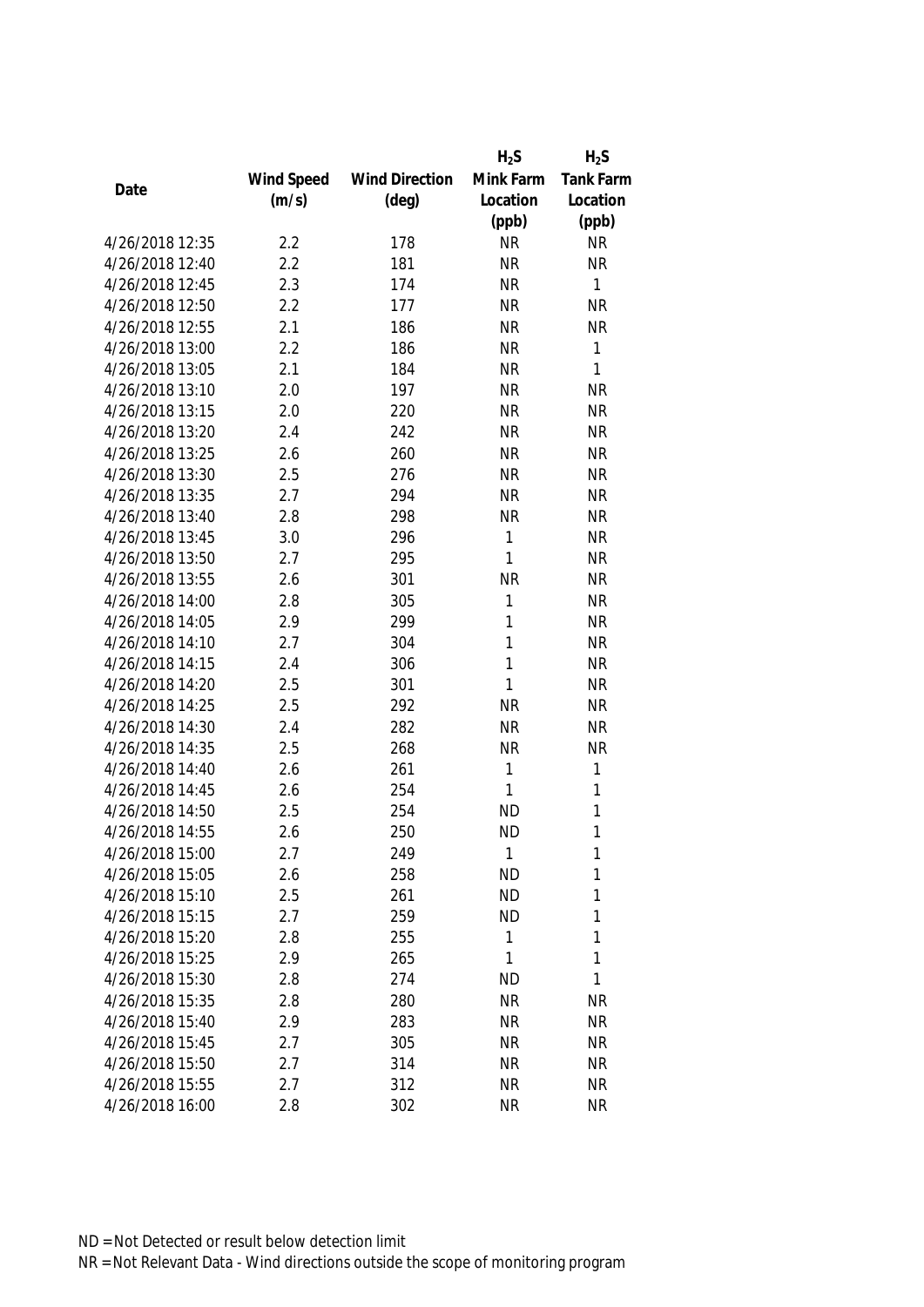|                 |            |                       | $H_2S$         | $H_2S$           |
|-----------------|------------|-----------------------|----------------|------------------|
|                 | Wind Speed | <b>Wind Direction</b> | Mink Farm      | <b>Tank Farm</b> |
| Date            | (m/s)      | $(\text{deg})$        | Location       | Location         |
|                 |            |                       | (ppb)          | (ppb)            |
| 4/26/2018 16:05 | 2.8        | 292                   | <b>NR</b>      | <b>NR</b>        |
| 4/26/2018 16:10 | 2.7        | 285                   | <b>NR</b>      | <b>NR</b>        |
| 4/26/2018 16:15 | 2.9        | 280                   | 1              | <b>NR</b>        |
| 4/26/2018 16:20 | 3.0        | 277                   | 1              | <b>NR</b>        |
| 4/26/2018 16:25 | 2.9        | 279                   | 1              | <b>NR</b>        |
| 4/26/2018 16:30 | 2.9        | 285                   | 1              | <b>NR</b>        |
| 4/26/2018 16:35 | 3.1        | 290                   | 1              | <b>NR</b>        |
| 4/26/2018 16:40 | 3.3        | 290                   | <b>ND</b>      | <b>NR</b>        |
| 4/26/2018 16:45 | 3.3        | 286                   | 1              | <b>NR</b>        |
| 4/26/2018 16:50 | 3.4        | 292                   | 1              | <b>NR</b>        |
| 4/26/2018 16:55 | 3.4        | 293                   | 1              | <b>NR</b>        |
| 4/26/2018 17:00 | 3.3        | 289                   | <b>ND</b>      | <b>NR</b>        |
| 4/26/2018 17:05 | 3.1        | 287                   | 1              | <b>NR</b>        |
| 4/26/2018 17:10 | 3.0        | 283                   | 1              | <b>NR</b>        |
| 4/26/2018 17:15 | 2.9        | 286                   | 1              | <b>NR</b>        |
| 4/26/2018 17:20 | 2.8        | 284                   | 1              | <b>NR</b>        |
| 4/26/2018 17:25 | 2.8        | 283                   | $\overline{2}$ | <b>NR</b>        |
| 4/26/2018 17:30 | 2.9        | 276                   | $\overline{2}$ | <b>NR</b>        |
| 4/26/2018 17:35 | 3.0        | 266                   | 1              | 1                |
| 4/26/2018 17:40 | 3.0        | 267                   | 1              | 1                |
| 4/26/2018 17:45 | 3.1        | 261                   | 1              | 1                |
| 4/26/2018 17:50 | 3.1        | 256                   | 1              | 1                |
| 4/26/2018 17:55 | 3.1        | 257                   | 1              | 1                |
| 4/26/2018 18:00 | 3.1        | 265                   | 1              | 1                |
| 4/26/2018 18:05 | 2.9        | 270                   | 1              | 1                |
| 4/26/2018 18:10 | 2.8        | 271                   | 1              | 1                |
| 4/26/2018 18:15 | 2.7        | 272                   | 1              | 1                |
| 4/26/2018 18:20 | 2.6        | 272                   | <b>ND</b>      | 1                |
| 4/26/2018 18:25 | 2.5        | 271                   | 1              | 1                |
| 4/26/2018 18:30 | 2.4        | 267                   | 1              | 1                |
| 4/26/2018 18:35 | 2.6        | 267                   | 1              | 1                |
| 4/26/2018 18:40 | 2.7        | 266                   | 1              | 1                |
| 4/26/2018 18:45 | 2.8        | 269                   | <b>ND</b>      | 1                |
| 4/26/2018 18:50 | 2.8        | 270                   | 1              | 1                |
| 4/26/2018 18:55 | 2.9        | 273                   | <b>ND</b>      | 1                |
| 4/26/2018 19:00 | 2.8        | 272                   | <b>ND</b>      | 1                |
| 4/26/2018 19:05 | 2.6        | 272                   | <b>ND</b>      | 1                |
| 4/26/2018 19:10 | 2.6        | 271                   | <b>ND</b>      | 1                |
| 4/26/2018 19:15 | 2.6        | 268                   | 1              | 1                |
| 4/26/2018 19:20 | 2.6        | 266                   | <b>ND</b>      | 1                |
| 4/26/2018 19:25 | 2.7        | 264                   | <b>ND</b>      | 1                |
| 4/26/2018 19:30 | 2.7        | 263                   | <b>ND</b>      | 1                |
|                 |            |                       |                |                  |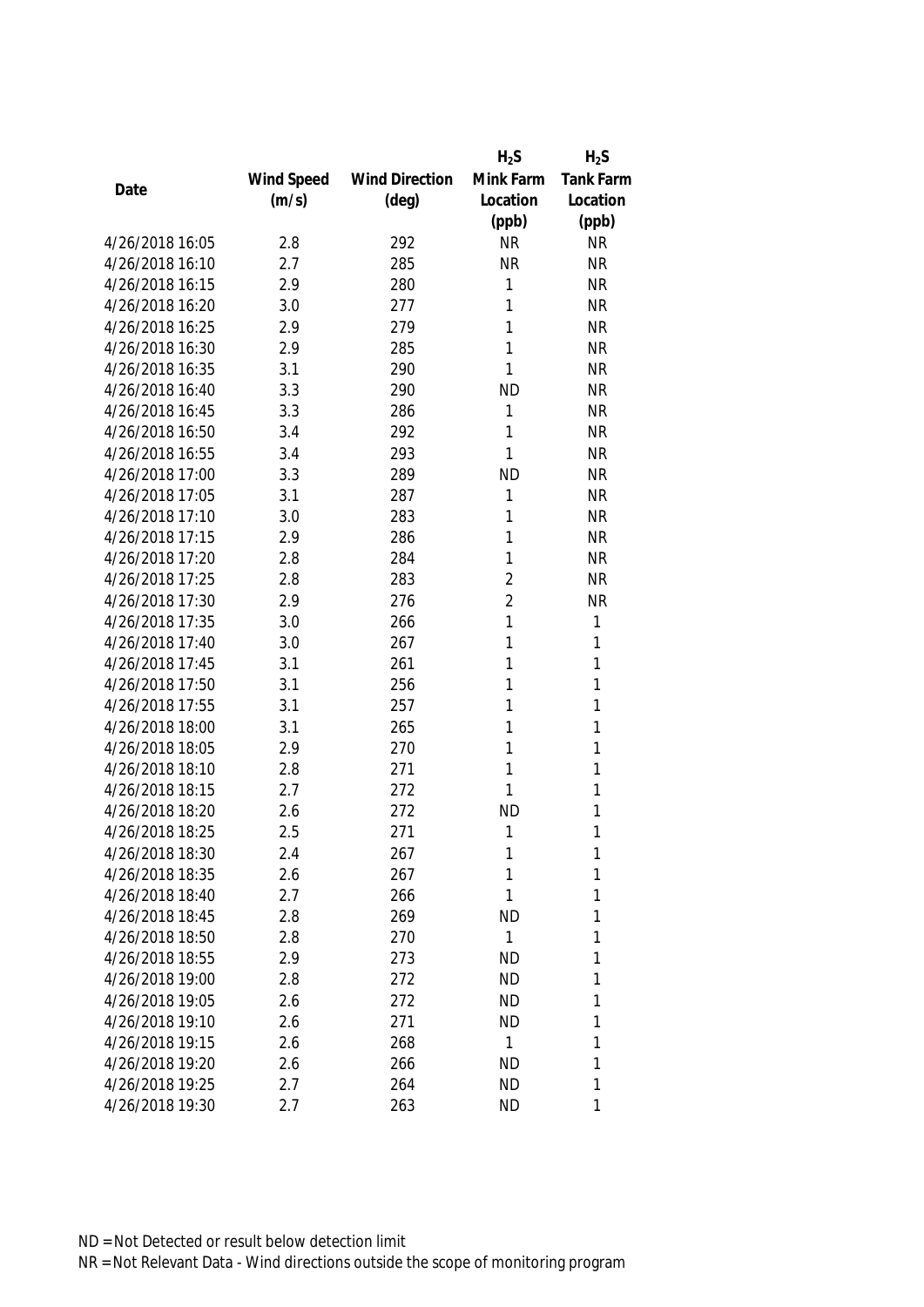|                 |            |                       | $H_2S$    | $H_2S$       |
|-----------------|------------|-----------------------|-----------|--------------|
|                 | Wind Speed | <b>Wind Direction</b> | Mink Farm | Tank Farm    |
| Date            | (m/s)      | $(\text{deg})$        | Location  | Location     |
|                 |            |                       | (ppb)     | (ppb)        |
| 4/26/2018 19:35 | 2.8        | 264                   | <b>ND</b> | 1            |
| 4/26/2018 19:40 | 2.8        | 264                   | <b>ND</b> | 1            |
| 4/26/2018 19:45 | 2.6        | 257                   | <b>ND</b> | 1            |
| 4/26/2018 19:50 | 2.4        | 250                   | <b>ND</b> | 1            |
| 4/26/2018 19:55 | 2.1        | 241                   | <b>ND</b> | 1            |
| 4/26/2018 20:00 | 1.8        | 229                   | <b>NR</b> | 1            |
| 4/26/2018 20:05 | 1.6        | 209                   | <b>NR</b> | 1            |
| 4/26/2018 20:10 | 1.4        | 192                   | <b>NR</b> | 1            |
| 4/26/2018 20:15 | 1.3        | 194                   | <b>NR</b> | <b>NR</b>    |
| 4/26/2018 20:20 | 1.3        | 204                   | <b>NR</b> | <b>NR</b>    |
| 4/26/2018 20:25 | 1.3        | 200                   | <b>NR</b> | <b>NR</b>    |
| 4/26/2018 20:30 | 1.5        | 199                   | <b>NR</b> | <b>NR</b>    |
| 4/26/2018 20:35 | 1.6        | 205                   | <b>NR</b> | <b>NR</b>    |
| 4/26/2018 20:40 | 1.8        | 208                   | <b>NR</b> | <b>NR</b>    |
| 4/26/2018 20:45 | 1.9        | 195                   | <b>NR</b> | $\mathbf{1}$ |
| 4/26/2018 20:50 | 2.1        | 185                   | <b>NR</b> | $\mathbf{1}$ |
| 4/26/2018 20:55 | 2.2        | 184                   | <b>NR</b> | 1            |
| 4/26/2018 21:00 | 2.3        | 184                   | <b>NR</b> | 1            |
| 4/26/2018 21:05 | 2.3        | 183                   | <b>NR</b> | 1            |
| 4/26/2018 21:10 | 2.4        | 181                   | <b>NR</b> | 1            |
| 4/26/2018 21:15 | 2.5        | 179                   | <b>NR</b> | 1            |
| 4/26/2018 21:20 | 2.4        | 176                   | <b>NR</b> | $\mathbf{1}$ |
| 4/26/2018 21:25 | 2.4        | 172                   | <b>NR</b> | 1            |
| 4/26/2018 21:30 | 2.4        | 170                   | <b>NR</b> | 1            |
| 4/26/2018 21:35 | 2.4        | 167                   | <b>NR</b> | <b>NR</b>    |
| 4/26/2018 21:40 | 2.5        | 166                   | <b>NR</b> | <b>NR</b>    |
| 4/26/2018 21:45 | 2.5        | 166                   | <b>NR</b> | <b>NR</b>    |
| 4/26/2018 21:50 | 2.7        | 166                   | <b>NR</b> | <b>NR</b>    |
| 4/26/2018 21:55 | 2.8        | 167                   | <b>NR</b> | <b>NR</b>    |
| 4/26/2018 22:00 | 2.9        | 168                   | <b>NR</b> | <b>NR</b>    |
| 4/26/2018 22:05 | 3.1        | 169                   | <b>NR</b> | <b>NR</b>    |
| 4/26/2018 22:10 | 3.2        | 170                   | <b>NR</b> | 1            |
| 4/26/2018 22:15 | 3.3        | 170                   | <b>NR</b> | 1            |
| 4/26/2018 22:20 | 3.4        | 170                   | <b>NR</b> | 1            |
| 4/26/2018 22:25 | 3.5        | 169                   | <b>NR</b> | <b>NR</b>    |
| 4/26/2018 22:30 | 3.6        | 169                   | <b>NR</b> | <b>NR</b>    |
| 4/26/2018 22:35 | 3.8        | 169                   | <b>NR</b> | <b>NR</b>    |
| 4/26/2018 22:40 | 3.9        | 168                   | <b>NR</b> | <b>NR</b>    |
| 4/26/2018 22:45 | 4.0        | 168                   | <b>NR</b> | <b>NR</b>    |
| 4/26/2018 22:50 | 4.2        | 168                   | <b>NR</b> | <b>NR</b>    |
| 4/26/2018 22:55 | 4.3        | 168                   | <b>NR</b> | <b>NR</b>    |
| 4/26/2018 23:00 | 4.4        | 169                   | <b>NR</b> | <b>NR</b>    |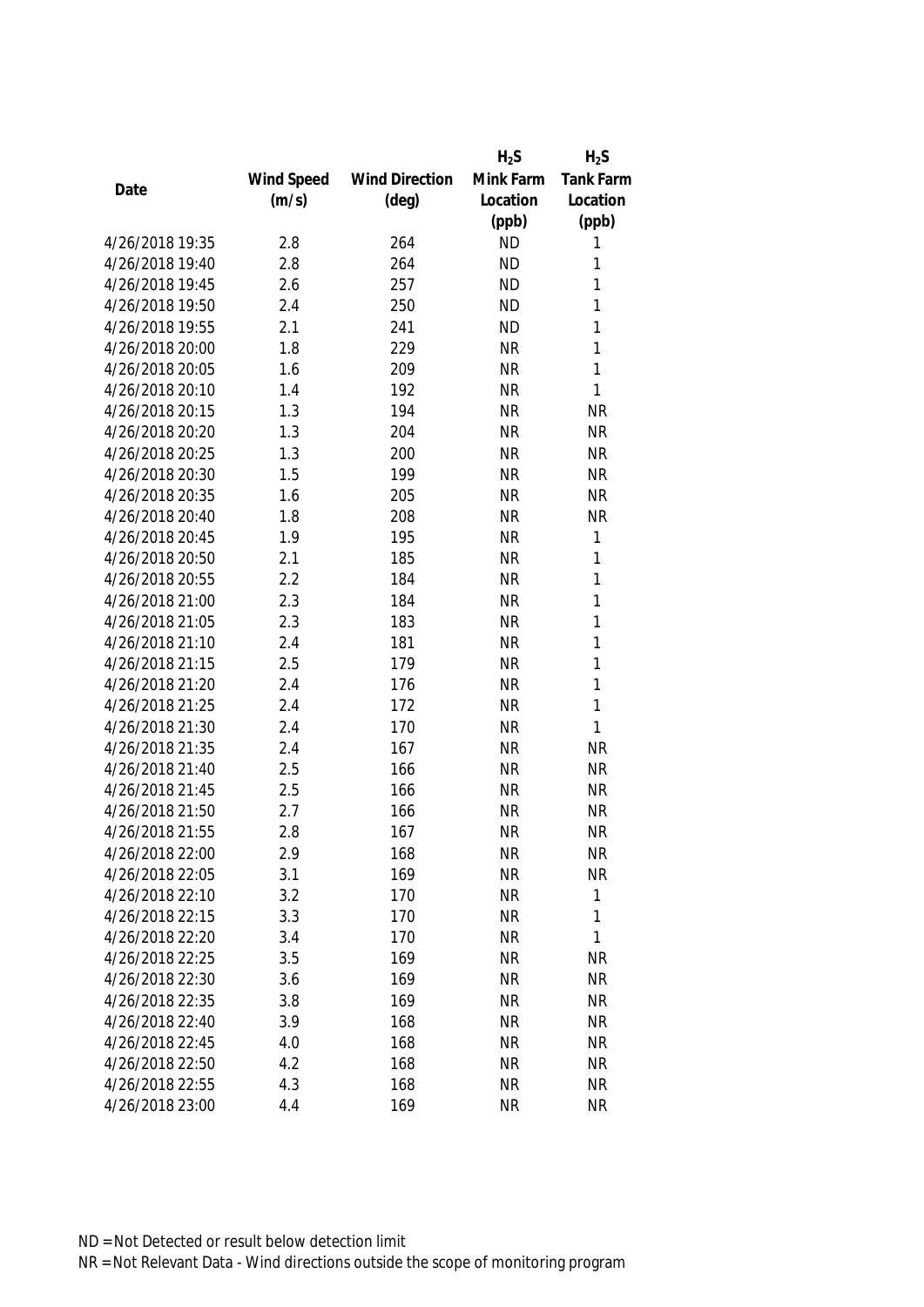|                 |            |                       | $H_2S$    | $H_2S$       |
|-----------------|------------|-----------------------|-----------|--------------|
|                 | Wind Speed | <b>Wind Direction</b> | Mink Farm | Tank Farm    |
| Date            | (m/s)      | $(\text{deg})$        | Location  | Location     |
|                 |            |                       | (ppb)     | (ppb)        |
| 4/26/2018 23:05 | 4.5        | 169                   | <b>NR</b> | <b>NR</b>    |
| 4/26/2018 23:10 | 4.5        | 169                   | <b>NR</b> | <b>NR</b>    |
| 4/26/2018 23:15 | 4.5        | 168                   | <b>NR</b> | <b>NR</b>    |
| 4/26/2018 23:20 | 4.5        | 168                   | <b>NR</b> | <b>NR</b>    |
| 4/26/2018 23:25 | 4.6        | 168                   | <b>NR</b> | <b>NR</b>    |
| 4/26/2018 23:30 | 4.5        | 168                   | <b>NR</b> | <b>NR</b>    |
| 4/26/2018 23:35 | 4.5        | 168                   | <b>NR</b> | <b>NR</b>    |
| 4/26/2018 23:40 | 4.6        | 168                   | <b>NR</b> | <b>NR</b>    |
| 4/26/2018 23:45 | 4.6        | 169                   | <b>NR</b> | <b>NR</b>    |
| 4/26/2018 23:50 | 4.5        | 169                   | <b>NR</b> | <b>NR</b>    |
| 4/26/2018 23:55 | 4.5        | 169                   | <b>NR</b> | <b>NR</b>    |
| 4/26/2018 24:00 | 4.5        | 169                   | <b>NR</b> | <b>NR</b>    |
| 4/27/2018 00:05 | 4.5        | 169                   | <b>NR</b> | <b>NR</b>    |
| 4/27/2018 00:10 | 4.5        | 169                   | <b>NR</b> | <b>NR</b>    |
| 4/27/2018 00:15 | 4.6        | 168                   | <b>NR</b> | <b>NR</b>    |
| 4/27/2018 00:20 | 4.6        | 168                   | <b>NR</b> | <b>NR</b>    |
| 4/27/2018 00:25 | 4.5        | 168                   | <b>NR</b> | <b>NR</b>    |
| 4/27/2018 00:30 | 4.5        | 169                   | <b>NR</b> | <b>NR</b>    |
| 4/27/2018 00:35 | 4.4        | 168                   | <b>NR</b> | <b>NR</b>    |
| 4/27/2018 00:40 | 4.4        | 168                   | <b>NR</b> | <b>NR</b>    |
| 4/27/2018 00:45 | 4.4        | 168                   | <b>NR</b> | <b>NR</b>    |
| 4/27/2018 00:50 | 4.3        | 168                   | <b>NR</b> | <b>NR</b>    |
| 4/27/2018 00:55 | 4.4        | 168                   | <b>NR</b> | <b>NR</b>    |
| 4/27/2018 01:00 | 4.3        | 168                   | <b>NR</b> | <b>NR</b>    |
| 4/27/2018 01:05 | 4.3        | 169                   | <b>NR</b> | <b>NR</b>    |
| 4/27/2018 01:10 | 4.2        | 169                   | <b>NR</b> | <b>NR</b>    |
| 4/27/2018 01:15 | 4.1        | 169                   | <b>NR</b> | <b>NR</b>    |
| 4/27/2018 01:20 | 4.0        | 169                   | <b>NR</b> | <b>NR</b>    |
| 4/27/2018 01:25 | 3.9        | 169                   | <b>NR</b> | <b>NR</b>    |
| 4/27/2018 01:30 | 3.8        | 169                   | <b>NR</b> | <b>NR</b>    |
| 4/27/2018 01:35 | 3.9        | 169                   | <b>NR</b> | <b>NR</b>    |
| 4/27/2018 01:40 | 3.8        | 170                   | <b>NR</b> | 1            |
| 4/27/2018 01:45 | 3.8        | 170                   | <b>NR</b> | 1            |
| 4/27/2018 01:50 | 3.9        | 170                   | <b>NR</b> | 1            |
| 4/27/2018 01:55 | 3.9        | 169                   | <b>NR</b> | <b>NR</b>    |
| 4/27/2018 02:00 | 3.9        | 169                   | <b>NR</b> | <b>NR</b>    |
| 4/27/2018 02:05 | 3.9        | 169                   | <b>NR</b> | <b>NR</b>    |
| 4/27/2018 02:10 | 4.0        | 170                   | <b>NR</b> | $\mathbf{1}$ |
| 4/27/2018 02:15 | 3.9        | 171                   | <b>NR</b> | 1            |
| 4/27/2018 02:20 | 3.7        | 174                   | <b>NR</b> | 1            |
| 4/27/2018 02:25 | 3.5        | 177                   | <b>NR</b> | 1            |
| 4/27/2018 02:30 | 3.4        | 179                   | <b>NR</b> | 1            |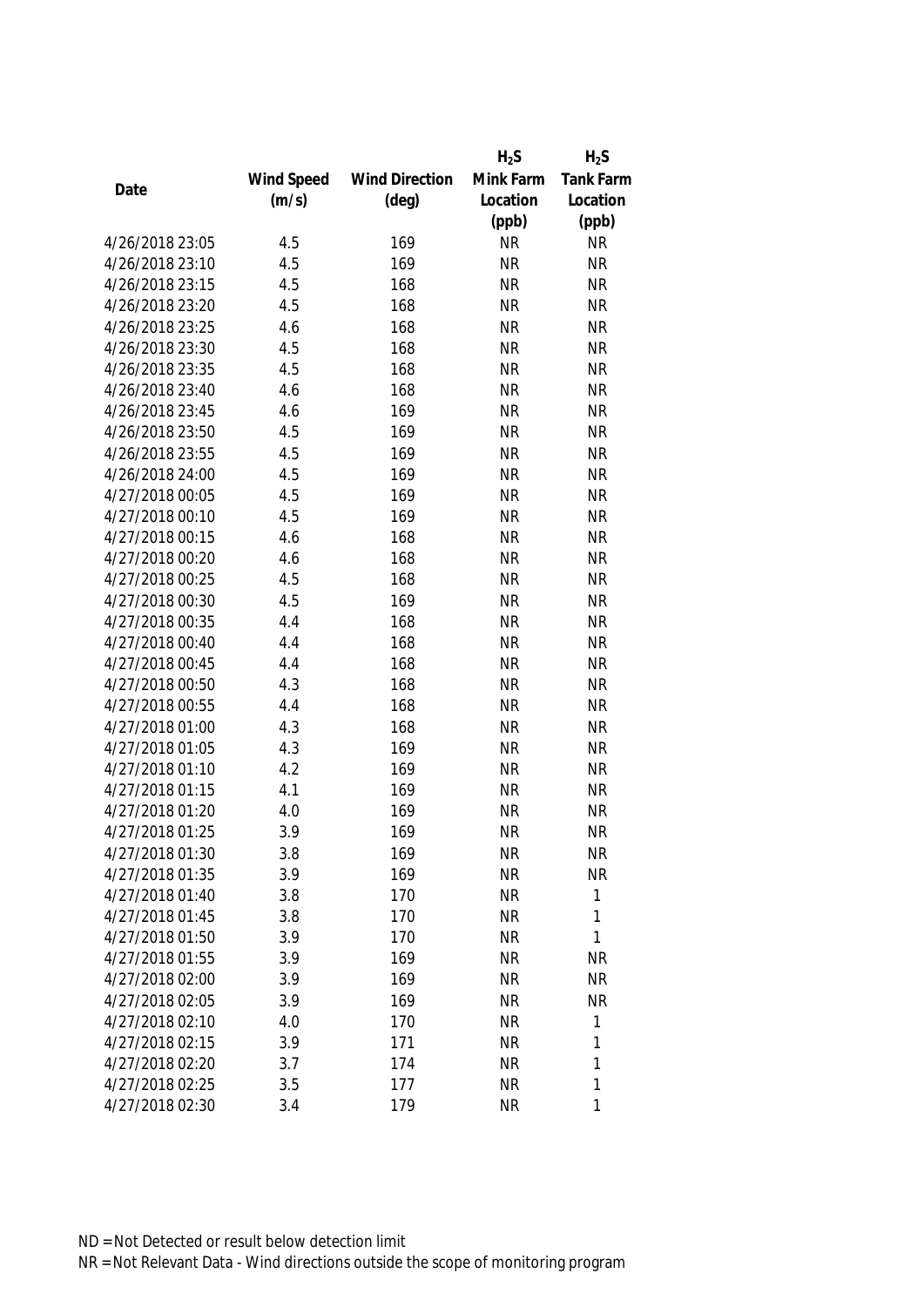|                 |            |                       | $H_2S$    | $H_2S$    |
|-----------------|------------|-----------------------|-----------|-----------|
|                 | Wind Speed | <b>Wind Direction</b> | Mink Farm | Tank Farm |
| Date            | (m/s)      | $(\text{deg})$        | Location  | Location  |
|                 |            |                       | (ppb)     | (ppb)     |
| 4/27/2018 02:35 | 3.3        | 181                   | <b>NR</b> | 1         |
| 4/27/2018 02:40 | 3.2        | 183                   | <b>NR</b> | 1         |
| 4/27/2018 02:45 | 3.2        | 184                   | <b>NR</b> | 1         |
| 4/27/2018 02:50 | 3.2        | 185                   | <b>NR</b> | 1         |
| 4/27/2018 02:55 | 3.2        | 187                   | <b>NR</b> | 1         |
| 4/27/2018 03:00 | 3.1        | 189                   | <b>NR</b> | 1         |
| 4/27/2018 03:05 | 3.0        | 197                   | <b>NR</b> | 1         |
| 4/27/2018 03:10 | 2.9        | 202                   | <b>NR</b> | 1         |
| 4/27/2018 03:15 | 2.9        | 208                   | <b>NR</b> | 1         |
| 4/27/2018 03:20 | 2.9        | 217                   | <b>NR</b> | 1         |
| 4/27/2018 03:25 | 3.1        | 226                   | <b>NR</b> | 1         |
| 4/27/2018 03:30 | 3.2        | 235                   | <b>ND</b> | 1         |
| 4/27/2018 03:35 | 3.3        | 239                   | <b>ND</b> | 1         |
| 4/27/2018 03:40 | 3.4        | 246                   | 1         | 1         |
| 4/27/2018 03:45 | 3.2        | 253                   | 1         | 1         |
| 4/27/2018 03:50 | 3.0        | 257                   | 1         | 1         |
| 4/27/2018 03:55 | 2.7        | 265                   | 1         | 1         |
| 4/27/2018 04:00 | 2.6        | 273                   | 1         | 1         |
| 4/27/2018 04:05 | 2.6        | 286                   | 1         | <b>NR</b> |
| 4/27/2018 04:10 | 2.6        | 301                   | 1         | <b>NR</b> |
| 4/27/2018 04:15 | 2.6        | 315                   | 1         | <b>NR</b> |
| 4/27/2018 04:20 | 2.7        | 328                   | 1         | <b>NR</b> |
| 4/27/2018 04:25 | 2.9        | 339                   | 1         | <b>NR</b> |
| 4/27/2018 04:30 | 3.3        | 348                   | 1         | <b>NR</b> |
| 4/27/2018 04:35 | 3.7        | 358                   | 1         | <b>NR</b> |
| 4/27/2018 04:40 | 4.3        | $\overline{7}$        | 1         | <b>NR</b> |
| 4/27/2018 04:45 | 5.0        | 13                    | 1         | <b>NR</b> |
| 4/27/2018 04:50 | 5.6        | 16                    | 1         | <b>NR</b> |
| 4/27/2018 04:55 | 5.8        | 17                    | 1         | <b>NR</b> |
| 4/27/2018 05:00 | 6.0        | 17                    | 1         | <b>NR</b> |
| 4/27/2018 05:05 | 5.8        | 14                    | 1         | <b>NR</b> |
| 4/27/2018 05:10 | 5.4        | 10                    | 1         | <b>NR</b> |
| 4/27/2018 05:15 | 5.1        | 6                     | 1         | <b>NR</b> |
| 4/27/2018 05:20 | 4.9        | 5                     | 1         | <b>NR</b> |
| 4/27/2018 05:25 | 5.0        | 5                     | 1         | <b>NR</b> |
| 4/27/2018 05:30 | 4.7        | 5                     | 1         | <b>NR</b> |
| 4/27/2018 05:35 | 4.8        | 6                     | 1         | <b>NR</b> |
| 4/27/2018 05:40 | 5.0        | 7                     | 1         | <b>NR</b> |
| 4/27/2018 05:45 | 5.0        | 8                     | 1         | <b>NR</b> |
| 4/27/2018 05:50 | 5.1        | 9                     | 1         | <b>NR</b> |
| 4/27/2018 05:55 | 5.0        | 9                     | 1         | <b>NR</b> |
| 4/27/2018 06:00 | 5.1        | 10                    | 1         | <b>NR</b> |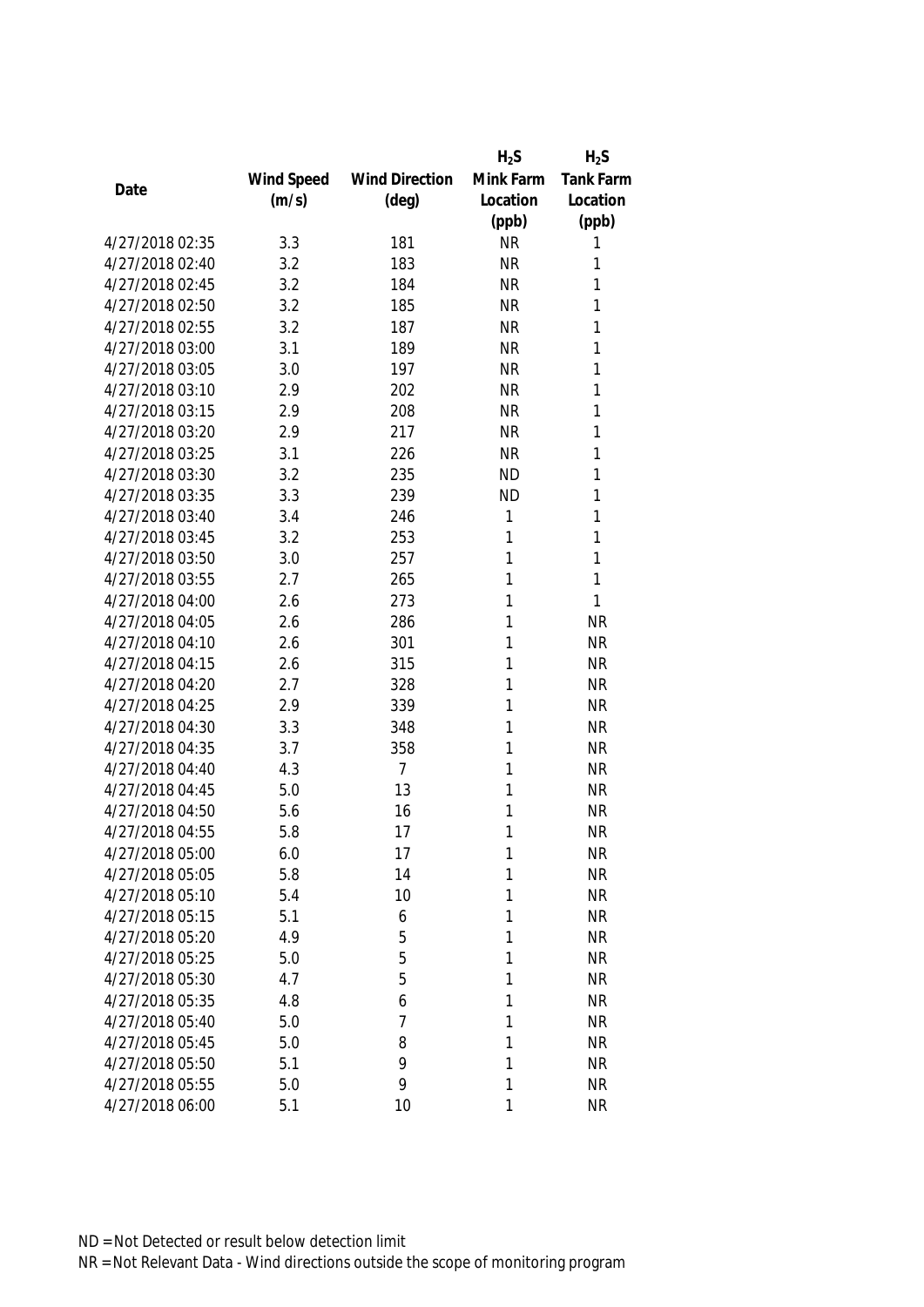|                 |            |                       | $H_2S$       | $H_2S$           |
|-----------------|------------|-----------------------|--------------|------------------|
|                 | Wind Speed | <b>Wind Direction</b> | Mink Farm    | <b>Tank Farm</b> |
| Date            | (m/s)      | $(\text{deg})$        | Location     | Location         |
|                 |            |                       | (ppb)        | (ppb)            |
| 4/27/2018 06:05 | 5.1        | 11                    | 1            | <b>NR</b>        |
| 4/27/2018 06:10 | 4.8        | 10                    | 1            | <b>NR</b>        |
| 4/27/2018 06:15 | 4.8        | 10                    | 1            | <b>NR</b>        |
| 4/27/2018 06:20 | 4.8        | 11                    | <b>ND</b>    | <b>NR</b>        |
| 4/27/2018 06:25 | 4.8        | 11                    | <b>ND</b>    | <b>NR</b>        |
| 4/27/2018 06:30 | 4.6        | 12                    | <b>ND</b>    | <b>NR</b>        |
| 4/27/2018 06:35 | 4.4        | 13                    | <b>ND</b>    | <b>NR</b>        |
| 4/27/2018 06:40 | 4.4        | 14                    | 1            | <b>NR</b>        |
| 4/27/2018 06:45 | 4.4        | 15                    | $\mathbf{1}$ | <b>NR</b>        |
| 4/27/2018 06:50 | 4.3        | 15                    | 1            | <b>NR</b>        |
| 4/27/2018 06:55 | 4.2        | 15                    | 1            | <b>NR</b>        |
| 4/27/2018 07:00 | 4.1        | 15                    | 1            | <b>NR</b>        |
| 4/27/2018 07:05 | 4.1        | 15                    | 1            | <b>NR</b>        |
| 4/27/2018 07:10 | 4.0        | 13                    | <b>ND</b>    | <b>NR</b>        |
| 4/27/2018 07:15 | 3.9        | 12                    | <b>ND</b>    | <b>NR</b>        |
| 4/27/2018 07:20 | 3.7        | 11                    | <b>ND</b>    | <b>NR</b>        |
| 4/27/2018 07:25 | 3.8        | 12                    | <b>ND</b>    | <b>NR</b>        |
| 4/27/2018 07:30 | 3.9        | 10                    | <b>ND</b>    | <b>NR</b>        |
| 4/27/2018 07:35 | 3.9        | 8                     | <b>ND</b>    | <b>NR</b>        |
| 4/27/2018 07:40 | 3.8        | $\overline{7}$        | <b>ND</b>    | <b>NR</b>        |
| 4/27/2018 07:45 | 3.8        | $\overline{7}$        | <b>ND</b>    | <b>NR</b>        |
| 4/27/2018 07:50 | 3.8        | 6                     | <b>ND</b>    | <b>NR</b>        |
| 4/27/2018 07:55 | 3.6        | $\overline{4}$        | <b>ND</b>    | <b>NR</b>        |
| 4/27/2018 08:00 | 3.5        | 1                     | <b>ND</b>    | <b>NR</b>        |
| 4/27/2018 08:05 | 3.4        | 357                   | <b>ND</b>    | <b>NR</b>        |
| 4/27/2018 08:10 | 3.4        | 355                   | <b>ND</b>    | <b>NR</b>        |
| 4/27/2018 08:15 | 3.4        | 352                   | 1            | <b>NR</b>        |
| 4/27/2018 08:20 | 3.5        | 353                   | 1            | <b>NR</b>        |
| 4/27/2018 08:25 | 3.7        | 355                   | 1            | <b>NR</b>        |
| 4/27/2018 08:30 | 4.0        | 359                   | 1            | <b>NR</b>        |
| 4/27/2018 08:35 | 4.2        | 6                     | 1            | <b>NR</b>        |
| 4/27/2018 08:40 | 4.4        | 10                    | 1            | <b>NR</b>        |
| 4/27/2018 08:45 | 4.4        | 11                    | 1            | <b>NR</b>        |
| 4/27/2018 08:50 | 4.2        | 8                     | 1            | <b>NR</b>        |
| 4/27/2018 08:55 | 4.1        | $\overline{2}$        | 1            | <b>NR</b>        |
| 4/27/2018 09:00 | 4.0        | 359                   | 1            | <b>NR</b>        |
| 4/27/2018 09:05 | 4.0        | 354                   | 1            | <b>NR</b>        |
| 4/27/2018 09:10 | 4.1        | 347                   | 1            | <b>NR</b>        |
| 4/27/2018 09:15 | 4.1        | 345                   | 1            | <b>NR</b>        |
| 4/27/2018 09:20 | 4.2        | 346                   | <b>ND</b>    | <b>NR</b>        |
| 4/27/2018 09:25 | 4.2        | 348                   | <b>ND</b>    | <b>NR</b>        |
| 4/27/2018 09:30 | 4.3        | 345                   | 1            | <b>NR</b>        |
|                 |            |                       |              |                  |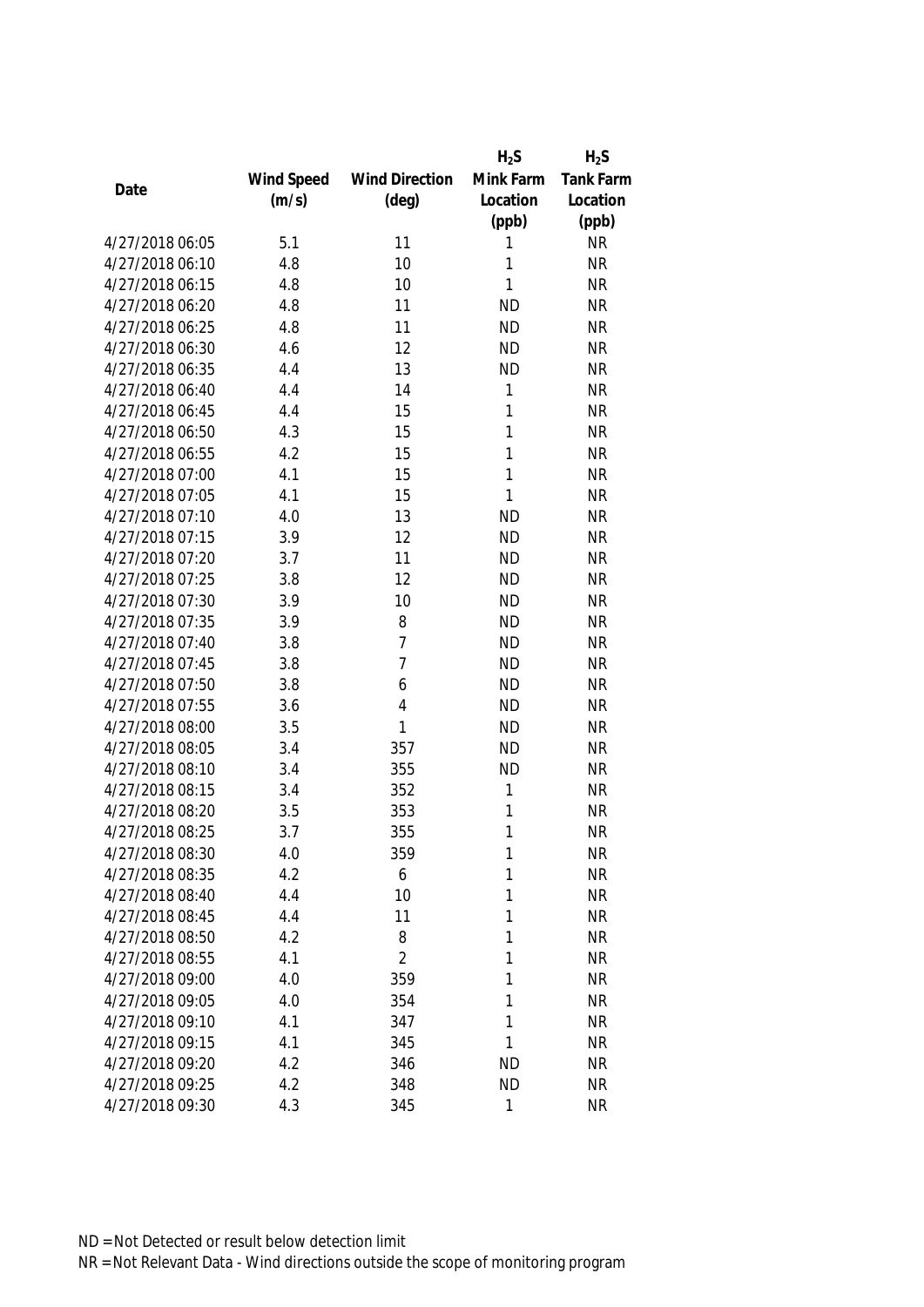|                 |            |                       | $H_2S$    | $H_2S$           |
|-----------------|------------|-----------------------|-----------|------------------|
|                 | Wind Speed | <b>Wind Direction</b> | Mink Farm | <b>Tank Farm</b> |
| Date            | (m/s)      | $(\text{deg})$        | Location  | Location         |
|                 |            |                       | (ppb)     | (ppb)            |
| 4/27/2018 09:35 | 4.2        | 343                   | 1         | <b>NR</b>        |
| 4/27/2018 09:40 | 4.0        | 345                   | 1         | <b>NR</b>        |
| 4/27/2018 09:45 | 4.2        | 345                   | 1         | <b>NR</b>        |
| 4/27/2018 09:50 | 4.2        | 347                   | 1         | <b>NR</b>        |
| 4/27/2018 09:55 | 4.2        | 347                   | 1         | <b>NR</b>        |
| 4/27/2018 10:00 | 4.3        | 348                   | 1         | <b>NR</b>        |
| 4/27/2018 10:05 | 4.2        | 350                   | 1         | <b>NR</b>        |
| 4/27/2018 10:10 | 4.3        | 350                   | 1         | <b>NR</b>        |
| 4/27/2018 10:15 | 4.4        | 353                   | 1         | <b>NR</b>        |
| 4/27/2018 10:20 | 4.5        | 355                   | 1         | <b>NR</b>        |
| 4/27/2018 10:25 | 4.5        | 356                   | <b>ND</b> | <b>NR</b>        |
| 4/27/2018 10:30 | 4.8        | 1                     | <b>ND</b> | <b>NR</b>        |
| 4/27/2018 10:35 | 5.2        | 4                     | <b>ND</b> | <b>NR</b>        |
| 4/27/2018 10:40 | 5.5        | 9                     | <b>ND</b> | <b>NR</b>        |
| 4/27/2018 10:45 | 5.7        | 11                    | <b>ND</b> | <b>NR</b>        |
| 4/27/2018 10:50 | 5.9        | 12                    | <b>ND</b> | <b>NR</b>        |
| 4/27/2018 10:55 | 6.0        | 13                    | 1         | <b>NR</b>        |
| 4/27/2018 11:00 | 5.8        | 14                    | 1         | <b>NR</b>        |
| 4/27/2018 11:05 | 5.4        | 14                    | 1         | <b>NR</b>        |
| 4/27/2018 11:10 | 5.1        | 15                    | 1         | <b>NR</b>        |
| 4/27/2018 11:15 | 4.8        | 12                    | 1         | <b>NR</b>        |
| 4/27/2018 11:20 | 4.7        | 9                     | 1         | <b>NR</b>        |
| 4/27/2018 11:25 | 4.6        | 9                     | 1         | <b>NR</b>        |
| 4/27/2018 11:30 | 4.7        | 9                     | 1         | <b>NR</b>        |
| 4/27/2018 11:35 | 4.8        | 10                    | 1         | <b>NR</b>        |
| 4/27/2018 11:40 | 4.6        | 6                     | 1         | <b>NR</b>        |
| 4/27/2018 11:45 | 4.4        | 6                     | 1         | <b>NR</b>        |
| 4/27/2018 11:50 | 4.1        | $\overline{2}$        | 1         | <b>NR</b>        |
| 4/27/2018 11:55 | 3.8        | 354                   | 1         | <b>NR</b>        |
| 4/27/2018 12:00 | 3.7        | 348                   | 1         | <b>NR</b>        |
| 4/27/2018 12:05 | 3.4        | 338                   | 1         | <b>NR</b>        |
| 4/27/2018 12:10 | 3.4        | 333                   | 1         | <b>NR</b>        |
| 4/27/2018 12:15 | 3.2        | 337                   | <b>NR</b> | <b>NR</b>        |
| 4/27/2018 12:20 | 3.4        | 345                   | <b>NR</b> | <b>NR</b>        |
| 4/27/2018 12:25 | 3.4        | 354                   | <b>NR</b> | <b>NR</b>        |
| 4/27/2018 12:30 | 3.1        | 358                   | <b>NR</b> | <b>NR</b>        |
| 4/27/2018 12:35 | 3.0        | 360                   | 1         | <b>NR</b>        |
| 4/27/2018 12:40 | 2.8        | 358                   | <b>NR</b> | <b>NR</b>        |
| 4/27/2018 12:45 | 2.9        | 347                   | <b>NR</b> | <b>NR</b>        |
| 4/27/2018 12:50 | 2.9        | 333                   | <b>NR</b> | <b>NR</b>        |
| 4/27/2018 12:55 | 2.8        | 315                   | <b>NR</b> | <b>NR</b>        |
| 4/27/2018 13:00 | 2.7        | 309                   | <b>NR</b> | <b>NR</b>        |
|                 |            |                       |           |                  |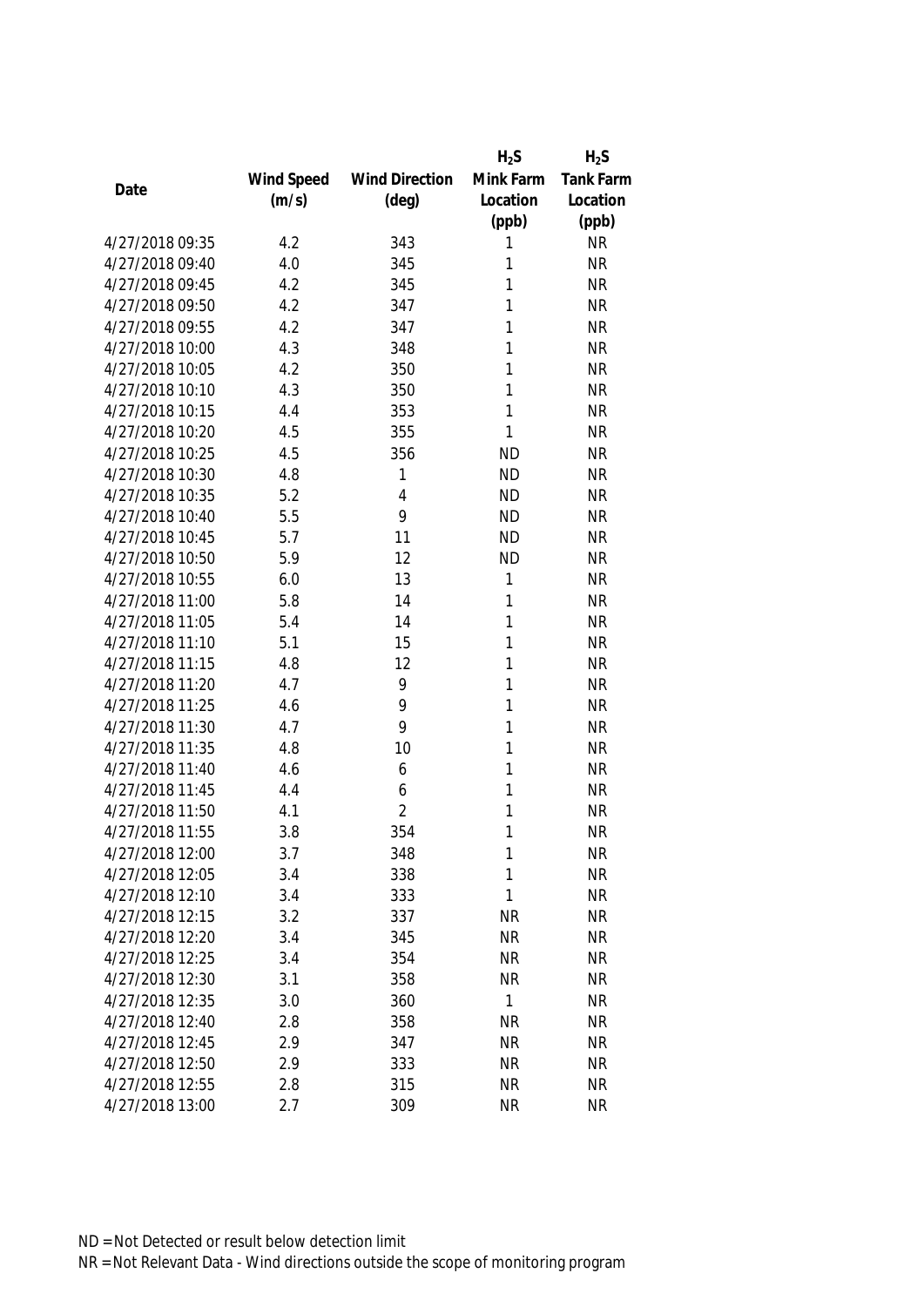|                 |            |                       | $H_2S$    | $H_2S$    |
|-----------------|------------|-----------------------|-----------|-----------|
|                 | Wind Speed | <b>Wind Direction</b> | Mink Farm | Tank Farm |
| Date            | (m/s)      | $(\text{deg})$        | Location  | Location  |
|                 |            |                       | (ppb)     | (ppb)     |
| 4/27/2018 13:05 | 2.7        | 297                   | <b>NR</b> | <b>NR</b> |
| 4/27/2018 13:10 | 2.7        | 290                   | <b>ND</b> | <b>NR</b> |
| 4/27/2018 13:15 | 2.6        | 285                   | <b>ND</b> | <b>NR</b> |
| 4/27/2018 13:20 | 2.4        | 280                   | <b>NR</b> | <b>NR</b> |
| 4/27/2018 13:25 | 2.4        | 274                   | <b>NR</b> | <b>NR</b> |
| 4/27/2018 13:30 | 2.3        | 253                   | <b>NR</b> | <b>NR</b> |
| 4/27/2018 13:35 | 2.3        | 254                   | <b>NR</b> | <b>NR</b> |
| 4/27/2018 13:40 | 2.4        | 262                   | <b>NR</b> | <b>NR</b> |
| 4/27/2018 13:45 | 2.6        | 253                   | <b>NR</b> | <b>NR</b> |
| 4/27/2018 13:50 | 2.8        | 247                   | <b>NR</b> | <b>NR</b> |
| 4/27/2018 13:55 | 3.0        | 245                   | <b>NR</b> | <b>NR</b> |
| 4/27/2018 14:00 | 3.3        | 250                   | <b>ND</b> | 1         |
| 4/27/2018 14:05 | 3.3        | 247                   | <b>ND</b> | 1         |
| 4/27/2018 14:10 | 3.2        | 236                   | <b>ND</b> | 1         |
| 4/27/2018 14:15 | 3.0        | 231                   | <b>ND</b> | 1         |
| 4/27/2018 14:20 | 2.6        | 228                   | <b>NR</b> | 1         |
| 4/27/2018 14:25 | 2.4        | 239                   | <b>NR</b> | <b>NR</b> |
| 4/27/2018 14:30 | 2.2        | 251                   | <b>NR</b> | <b>NR</b> |
| 4/27/2018 14:35 | 2.3        | 260                   | <b>NR</b> | <b>NR</b> |
| 4/27/2018 14:40 | 2.3        | 281                   | <b>NR</b> | <b>NR</b> |
| 4/27/2018 14:45 | 2.3        | 295                   | <b>NR</b> | <b>NR</b> |
| 4/27/2018 14:50 | 2.6        | 307                   | <b>ND</b> | <b>NR</b> |
| 4/27/2018 14:55 | 2.5        | 308                   | <b>NR</b> | <b>NR</b> |
| 4/27/2018 15:00 | 2.6        | 328                   | <b>NR</b> | <b>NR</b> |
| 4/27/2018 15:05 | 2.8        | 358                   | <b>NR</b> | <b>NR</b> |
| 4/27/2018 15:10 | 3.1        | 37                    | <b>NR</b> | <b>NR</b> |
| 4/27/2018 15:15 | 3.3        | 66                    | <b>NR</b> | <b>NR</b> |
| 4/27/2018 15:20 | 3.7        | 85                    | <b>NR</b> | <b>NR</b> |
| 4/27/2018 15:25 | 4.2        | 90                    | <b>NR</b> | <b>NR</b> |
| 4/27/2018 15:30 | 4.4        | 97                    | <b>NR</b> | <b>NR</b> |
| 4/27/2018 15:35 | 4.4        | 98                    | <b>NR</b> | <b>NR</b> |
| 4/27/2018 15:40 | 4.5        | 98                    | <b>NR</b> | <b>NR</b> |
| 4/27/2018 15:45 | 4.6        | 97                    | <b>NR</b> | <b>NR</b> |
| 4/27/2018 15:50 | 4.8        | 96                    | <b>NR</b> | <b>NR</b> |
| 4/27/2018 15:55 | 5.0        | 94                    | <b>NR</b> | <b>NR</b> |
| 4/27/2018 16:00 | 5.1        | 93                    | <b>NR</b> | <b>NR</b> |
| 4/27/2018 16:05 | 5.3        | 93                    | <b>NR</b> | <b>NR</b> |
| 4/27/2018 16:10 | 5.5        | 94                    | <b>NR</b> | <b>NR</b> |
| 4/27/2018 16:15 | 5.4        | 95                    | <b>NR</b> | <b>NR</b> |
| 4/27/2018 16:20 | 5.4        | 94                    | <b>NR</b> | <b>NR</b> |
| 4/27/2018 16:25 | 5.4        | 93                    | <b>NR</b> | <b>NR</b> |
| 4/27/2018 16:30 | 5.6        | 93                    | <b>NR</b> | <b>NR</b> |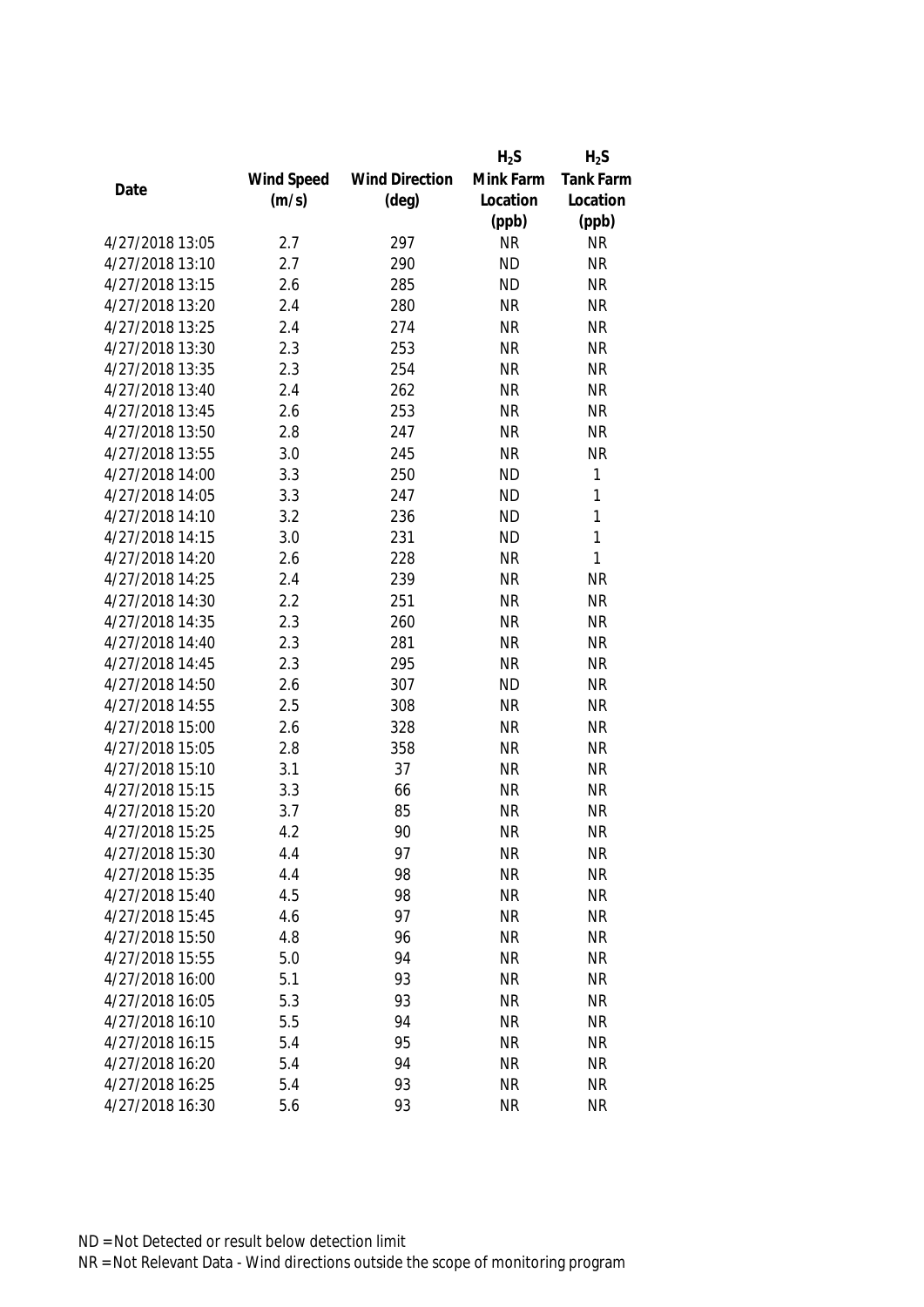|                 |            |                       | $H_2S$    | $H_2S$           |
|-----------------|------------|-----------------------|-----------|------------------|
|                 | Wind Speed | <b>Wind Direction</b> | Mink Farm | <b>Tank Farm</b> |
| Date            | (m/s)      | $(\text{deg})$        | Location  | Location         |
|                 |            |                       | (ppb)     | (ppb)            |
| 4/27/2018 16:35 | 5.4        | 94                    | <b>NR</b> | <b>NR</b>        |
| 4/27/2018 16:40 | 5.4        | 94                    | <b>NR</b> | <b>NR</b>        |
| 4/27/2018 16:45 | 5.6        | 91                    | <b>NR</b> | <b>NR</b>        |
| 4/27/2018 16:50 | 5.6        | 90                    | <b>NR</b> | <b>NR</b>        |
| 4/27/2018 16:55 | 5.4        | 88                    | <b>NR</b> | <b>NR</b>        |
| 4/27/2018 17:00 | 5.1        | 83                    | <b>NR</b> | <b>NR</b>        |
| 4/27/2018 17:05 | 5.0        | 77                    | <b>NR</b> | <b>NR</b>        |
| 4/27/2018 17:10 | 4.6        | 74                    | <b>NR</b> | <b>NR</b>        |
| 4/27/2018 17:15 | 4.5        | 74                    | <b>NR</b> | <b>NR</b>        |
| 4/27/2018 17:20 | 4.6        | 78                    | <b>NR</b> | <b>NR</b>        |
| 4/27/2018 17:25 | 4.6        | 79                    | <b>NR</b> | <b>NR</b>        |
| 4/27/2018 17:30 | 4.8        | 83                    | <b>NR</b> | <b>NR</b>        |
| 4/27/2018 17:35 | 5.0        | 86                    | <b>NR</b> | <b>NR</b>        |
| 4/27/2018 17:40 | 5.3        | 86                    | <b>NR</b> | <b>NR</b>        |
| 4/27/2018 17:45 | 5.1        | 86                    | <b>NR</b> | <b>NR</b>        |
| 4/27/2018 17:50 | 5.0        | 82                    | <b>NR</b> | <b>NR</b>        |
| 4/27/2018 17:55 | 5.0        | 78                    | <b>NR</b> | <b>NR</b>        |
| 4/27/2018 18:00 | 4.9        | 76                    | <b>NR</b> | <b>NR</b>        |
| 4/27/2018 18:05 | 4.9        | 72                    | <b>NR</b> | <b>NR</b>        |
| 4/27/2018 18:10 | 4.9        | 72                    | <b>NR</b> | <b>NR</b>        |
| 4/27/2018 18:15 | 5.2        | 73                    | <b>NR</b> | <b>NR</b>        |
| 4/27/2018 18:20 | 5.5        | 74                    | <b>NR</b> | <b>NR</b>        |
| 4/27/2018 18:25 | 5.7        | 77                    | <b>NR</b> | <b>NR</b>        |
| 4/27/2018 18:30 | 5.9        | 78                    | <b>NR</b> | <b>NR</b>        |
| 4/27/2018 18:35 | 6.0        | 82                    | <b>NR</b> | <b>NR</b>        |
| 4/27/2018 18:40 | 6.1        | 81                    | <b>NR</b> | <b>NR</b>        |
| 4/27/2018 18:45 | 6.1        | 80                    | <b>NR</b> | <b>NR</b>        |
| 4/27/2018 18:50 | 6.1        | 80                    | <b>NR</b> | <b>NR</b>        |
| 4/27/2018 18:55 | 6.1        | 80                    | <b>NR</b> | <b>NR</b>        |
| 4/27/2018 19:00 | 5.9        | 81                    | <b>NR</b> | <b>NR</b>        |
| 4/27/2018 19:05 | 6.0        | 82                    | <b>NR</b> | <b>NR</b>        |
| 4/27/2018 19:10 | 6.2        | 84                    | <b>NR</b> | <b>NR</b>        |
| 4/27/2018 19:15 | 6.4        | 86                    | <b>NR</b> | <b>NR</b>        |
| 4/27/2018 19:20 | 6.4        | 86                    | <b>NR</b> | <b>NR</b>        |
| 4/27/2018 19:25 | 6.2        | 86                    | <b>NR</b> | <b>NR</b>        |
| 4/27/2018 19:30 | 6.3        | 86                    | <b>NR</b> | <b>NR</b>        |
| 4/27/2018 19:35 | 6.1        | 86                    | <b>NR</b> | <b>NR</b>        |
| 4/27/2018 19:40 | 5.7        | 80                    | <b>NR</b> | <b>NR</b>        |
| 4/27/2018 19:45 | 5.8        | 71                    | <b>NR</b> | <b>NR</b>        |
| 4/27/2018 19:50 | 5.9        | 60                    | <b>NR</b> | <b>NR</b>        |
|                 |            |                       |           |                  |
| 4/27/2018 19:55 | 6.2        | 52                    | <b>NR</b> | <b>NR</b>        |
| 4/27/2018 20:00 | 6.2        | 44                    | <b>NR</b> | <b>NR</b>        |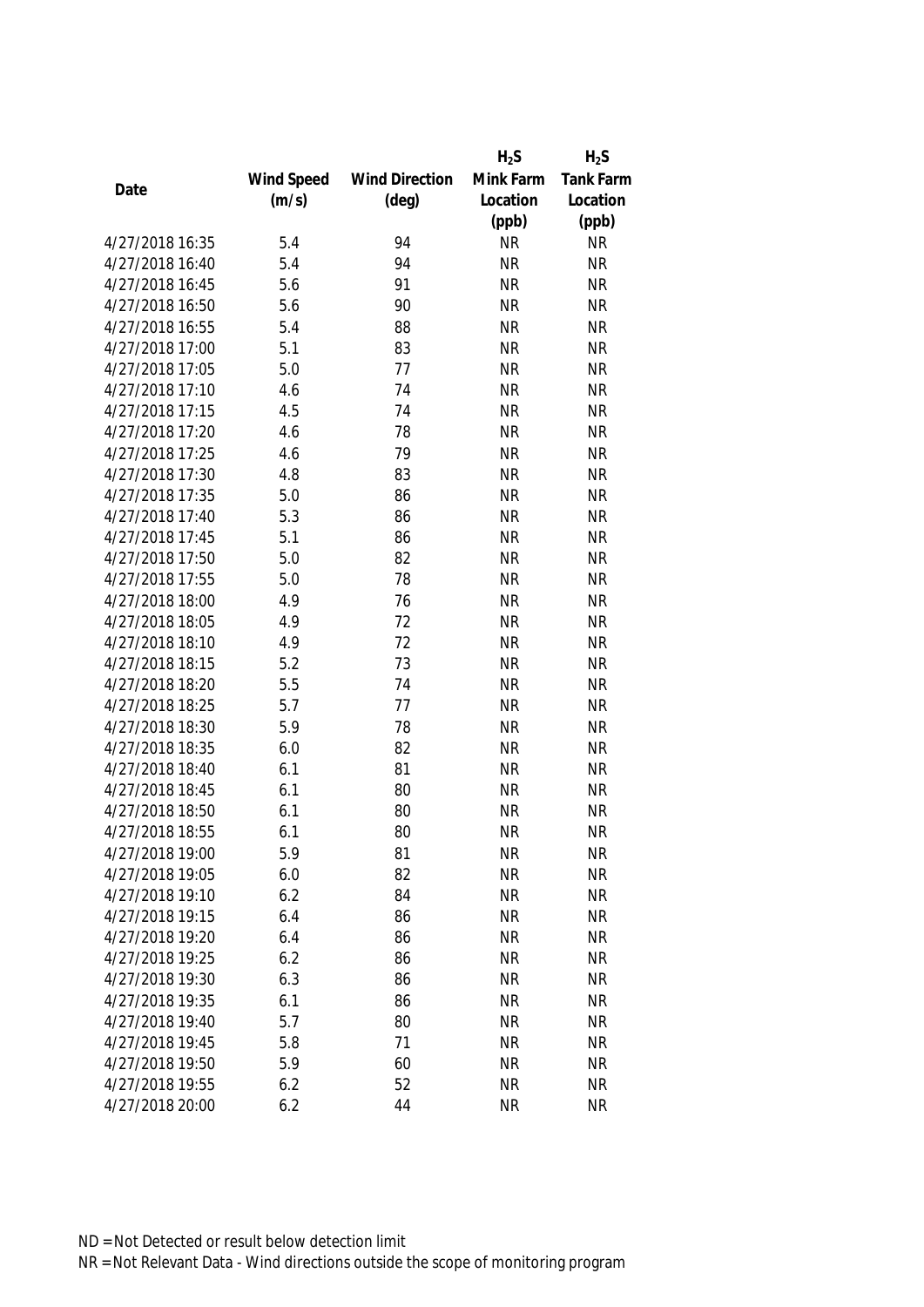|                 |            |                       | $H_2S$       | $H_2S$           |
|-----------------|------------|-----------------------|--------------|------------------|
|                 | Wind Speed | <b>Wind Direction</b> | Mink Farm    | <b>Tank Farm</b> |
| Date            | (m/s)      | $(\text{deg})$        | Location     | Location         |
|                 |            |                       | (ppb)        | (ppb)            |
| 4/27/2018 20:05 | 6.4        | 37                    | 1            | <b>NR</b>        |
| 4/27/2018 20:10 | 6.4        | 36                    | 1            | <b>NR</b>        |
| 4/27/2018 20:15 | 6.2        | 37                    | 1            | <b>NR</b>        |
| 4/27/2018 20:20 | 5.7        | 41                    | <b>NR</b>    | <b>NR</b>        |
| 4/27/2018 20:25 | 5.3        | 43                    | <b>NR</b>    | <b>NR</b>        |
| 4/27/2018 20:30 | 5.3        | 44                    | <b>NR</b>    | <b>NR</b>        |
| 4/27/2018 20:35 | 5.2        | 46                    | <b>NR</b>    | <b>NR</b>        |
| 4/27/2018 20:40 | 5.4        | 46                    | <b>NR</b>    | <b>NR</b>        |
| 4/27/2018 20:45 | 5.5        | 46                    | <b>NR</b>    | <b>NR</b>        |
| 4/27/2018 20:50 | 5.7        | 46                    | <b>NR</b>    | <b>NR</b>        |
| 4/27/2018 20:55 | 5.8        | 45                    | <b>NR</b>    | <b>NR</b>        |
| 4/27/2018 21:00 | 5.8        | 45                    | <b>NR</b>    | <b>NR</b>        |
| 4/27/2018 21:05 | 5.5        | 44                    | <b>NR</b>    | <b>NR</b>        |
| 4/27/2018 21:10 | 5.5        | 48                    | <b>NR</b>    | <b>NR</b>        |
| 4/27/2018 21:15 | 5.3        | 45                    | <b>NR</b>    | <b>NR</b>        |
| 4/27/2018 21:20 | 5.2        | 47                    | <b>NR</b>    | <b>NR</b>        |
| 4/27/2018 21:25 | 5.0        | 47                    | <b>NR</b>    | <b>NR</b>        |
| 4/27/2018 21:30 | 4.9        | 48                    | <b>NR</b>    | <b>NR</b>        |
| 4/27/2018 21:35 | 5.0        | 47                    | <b>NR</b>    | <b>NR</b>        |
| 4/27/2018 21:40 | 4.9        | 41                    | <b>NR</b>    | <b>NR</b>        |
| 4/27/2018 21:45 | 5.0        | 42                    | <b>NR</b>    | <b>NR</b>        |
| 4/27/2018 21:50 | 5.2        | 38                    | 1            | <b>NR</b>        |
| 4/27/2018 21:55 | 5.4        | 36                    | 1            | <b>NR</b>        |
| 4/27/2018 22:00 | 5.6        | 34                    | $\mathbf{1}$ | <b>NR</b>        |
| 4/27/2018 22:05 | 5.6        | 33                    | 1            | <b>NR</b>        |
| 4/27/2018 22:10 | 5.9        | 32                    | 1            | <b>NR</b>        |
| 4/27/2018 22:15 | 6.0        | 31                    | 1            | <b>NR</b>        |
| 4/27/2018 22:20 | 6.1        | 31                    | <b>ND</b>    | <b>NR</b>        |
| 4/27/2018 22:25 | 6.0        | 31                    | 1            | <b>NR</b>        |
| 4/27/2018 22:30 | 5.9        | 31                    | 1            | <b>NR</b>        |
| 4/27/2018 22:35 | 5.9        | 31                    | 1            | <b>NR</b>        |
| 4/27/2018 22:40 | 5.9        | 32                    | <b>ND</b>    | <b>NR</b>        |
| 4/27/2018 22:45 | 5.7        | 33                    | <b>ND</b>    | <b>NR</b>        |
| 4/27/2018 22:50 | 5.3        | 36                    | <b>ND</b>    | <b>NR</b>        |
| 4/27/2018 22:55 | 5.2        | 36                    | <b>ND</b>    | <b>NR</b>        |
| 4/27/2018 23:00 | 5.3        | 35                    | <b>ND</b>    | <b>NR</b>        |
| 4/27/2018 23:05 | 5.4        | 35                    | <b>ND</b>    | <b>NR</b>        |
| 4/27/2018 23:10 | 5.2        | 36                    | <b>ND</b>    | <b>NR</b>        |
| 4/27/2018 23:15 | 5.3        | 33                    | <b>ND</b>    | <b>NR</b>        |
| 4/27/2018 23:20 | 5.5        | 29                    | <b>ND</b>    | <b>NR</b>        |
| 4/27/2018 23:25 | 5.7        | 27                    | 1            | <b>NR</b>        |
| 4/27/2018 23:30 | 5.8        | 26                    | <b>ND</b>    | <b>NR</b>        |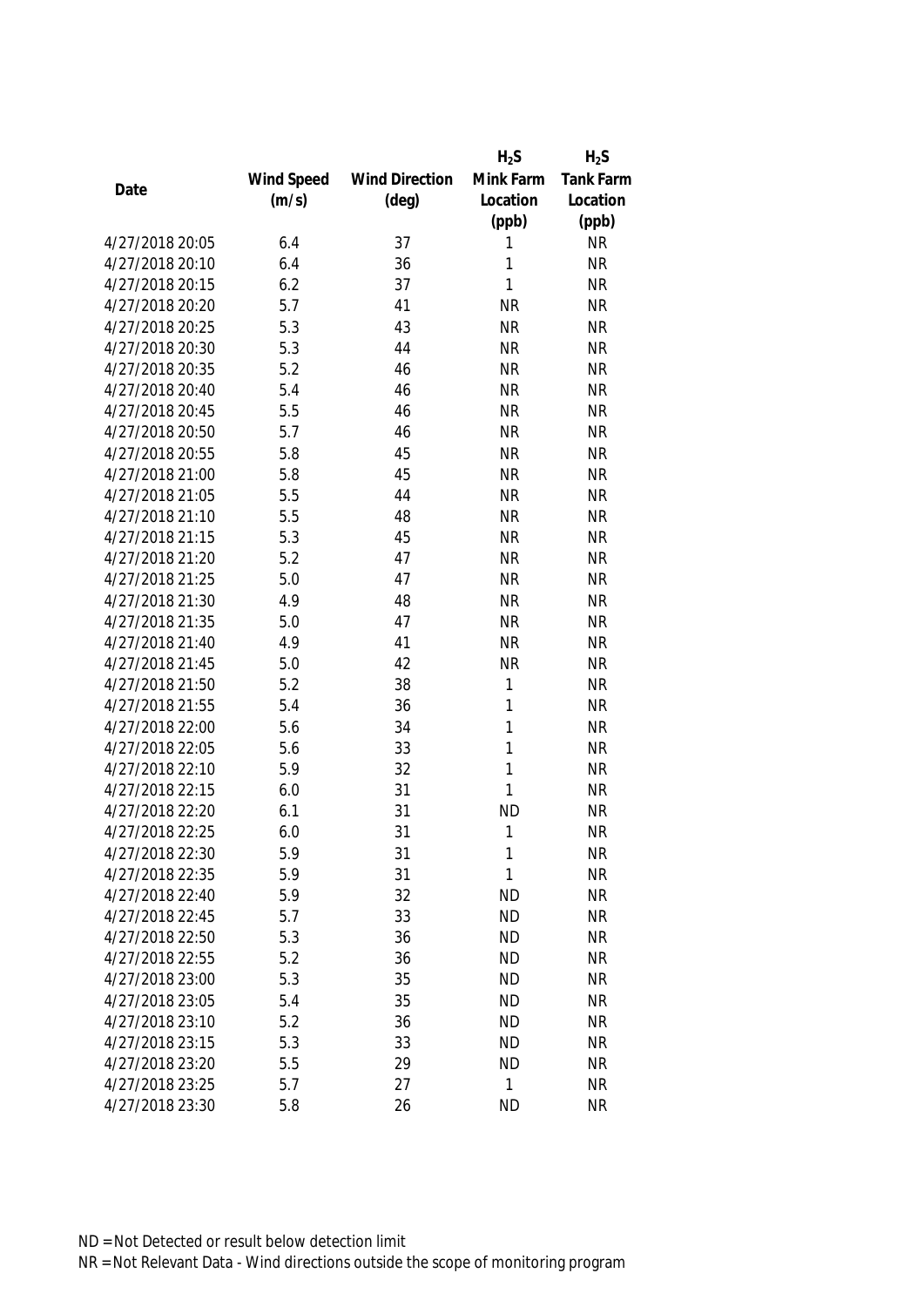|                 |            |                       | $H_2S$    | $H_2S$           |
|-----------------|------------|-----------------------|-----------|------------------|
|                 | Wind Speed | <b>Wind Direction</b> | Mink Farm | <b>Tank Farm</b> |
| Date            | (m/s)      | $(\text{deg})$        | Location  | Location         |
|                 |            |                       | (ppb)     | (ppb)            |
| 4/27/2018 23:35 | 5.6        | 25                    | <b>ND</b> | <b>NR</b>        |
| 4/27/2018 23:40 | 5.5        | 25                    | <b>ND</b> | <b>NR</b>        |
| 4/27/2018 23:45 | 5.2        | 26                    | <b>ND</b> | <b>NR</b>        |
| 4/27/2018 23:50 | 5.1        | 25                    | <b>ND</b> | <b>NR</b>        |
| 4/27/2018 23:55 | 5.2        | 24                    | <b>ND</b> | <b>NR</b>        |
| 4/27/2018 24:00 | 5.1        | 24                    | <b>ND</b> | <b>NR</b>        |
| 4/28/2018 00:05 | 5.0        | 23                    | <b>ND</b> | <b>NR</b>        |
| 4/28/2018 00:10 | 5.2        | 23                    | <b>ND</b> | <b>NR</b>        |
| 4/28/2018 00:15 | 5.5        | 24                    | <b>ND</b> | <b>NR</b>        |
| 4/28/2018 00:20 | 5.4        | 26                    | <b>ND</b> | <b>NR</b>        |
| 4/28/2018 00:25 | 5.0        | 27                    | 1         | <b>NR</b>        |
| 4/28/2018 00:30 | 4.8        | 28                    | 1         | <b>NR</b>        |
| 4/28/2018 00:35 | 4.7        | 28                    | 1         | <b>NR</b>        |
| 4/28/2018 00:40 | 4.4        | 27                    | <b>ND</b> | <b>NR</b>        |
| 4/28/2018 00:45 | 4.1        | 27                    | <b>ND</b> | <b>NR</b>        |
| 4/28/2018 00:50 | 4.0        | 27                    | <b>ND</b> | <b>NR</b>        |
| 4/28/2018 00:55 | 3.8        | 27                    | <b>ND</b> | <b>NR</b>        |
| 4/28/2018 01:00 | 3.6        | 24                    | <b>ND</b> | <b>NR</b>        |
| 4/28/2018 01:05 | 3.6        | 22                    | <b>ND</b> | <b>NR</b>        |
| 4/28/2018 01:10 | 3.5        | 20                    | <b>ND</b> | <b>NR</b>        |
| 4/28/2018 01:15 | 3.5        | 16                    | <b>ND</b> | <b>NR</b>        |
| 4/28/2018 01:20 | 3.4        | 13                    | <b>ND</b> | <b>NR</b>        |
| 4/28/2018 01:25 | 3.3        | 9                     | <b>ND</b> | <b>NR</b>        |
| 4/28/2018 01:30 | 3.3        | 9                     | <b>ND</b> | <b>NR</b>        |
| 4/28/2018 01:35 | 3.3        | 9                     | <b>ND</b> | <b>NR</b>        |
| 4/28/2018 01:40 | 3.2        | 9                     | <b>ND</b> | <b>NR</b>        |
| 4/28/2018 01:45 | 3.1        | 9                     | <b>ND</b> | <b>NR</b>        |
| 4/28/2018 01:50 | 3.1        | 9                     | <b>ND</b> | <b>NR</b>        |
| 4/28/2018 01:55 | 3.1        | 8                     | <b>ND</b> | <b>NR</b>        |
| 4/28/2018 02:00 | 3.0        | 7                     | <b>ND</b> | <b>NR</b>        |
| 4/28/2018 02:05 | 2.9        | 6                     | <b>ND</b> | <b>NR</b>        |
| 4/28/2018 02:10 | 2.9        | 5                     | 1         | <b>NR</b>        |
| 4/28/2018 02:15 | 2.9        | $\overline{4}$        | 1         | <b>NR</b>        |
| 4/28/2018 02:20 | 2.9        | 3                     | <b>ND</b> | <b>NR</b>        |
| 4/28/2018 02:25 | 3.0        | 3                     | <b>ND</b> | <b>NR</b>        |
| 4/28/2018 02:30 | 3.3        | 3                     | <b>ND</b> | <b>NR</b>        |
| 4/28/2018 02:35 | 3.6        | $\overline{4}$        | <b>ND</b> | <b>NR</b>        |
| 4/28/2018 02:40 | 4.0        | 6                     | <b>ND</b> | <b>NR</b>        |
| 4/28/2018 02:45 | 4.5        | 8                     | <b>ND</b> | <b>NR</b>        |
| 4/28/2018 02:50 | 4.8        | 9                     | <b>ND</b> | <b>NR</b>        |
| 4/28/2018 02:55 | 5.0        | 11                    | <b>ND</b> | <b>NR</b>        |
| 4/28/2018 03:00 | 5.0        | 11                    | <b>ND</b> | <b>NR</b>        |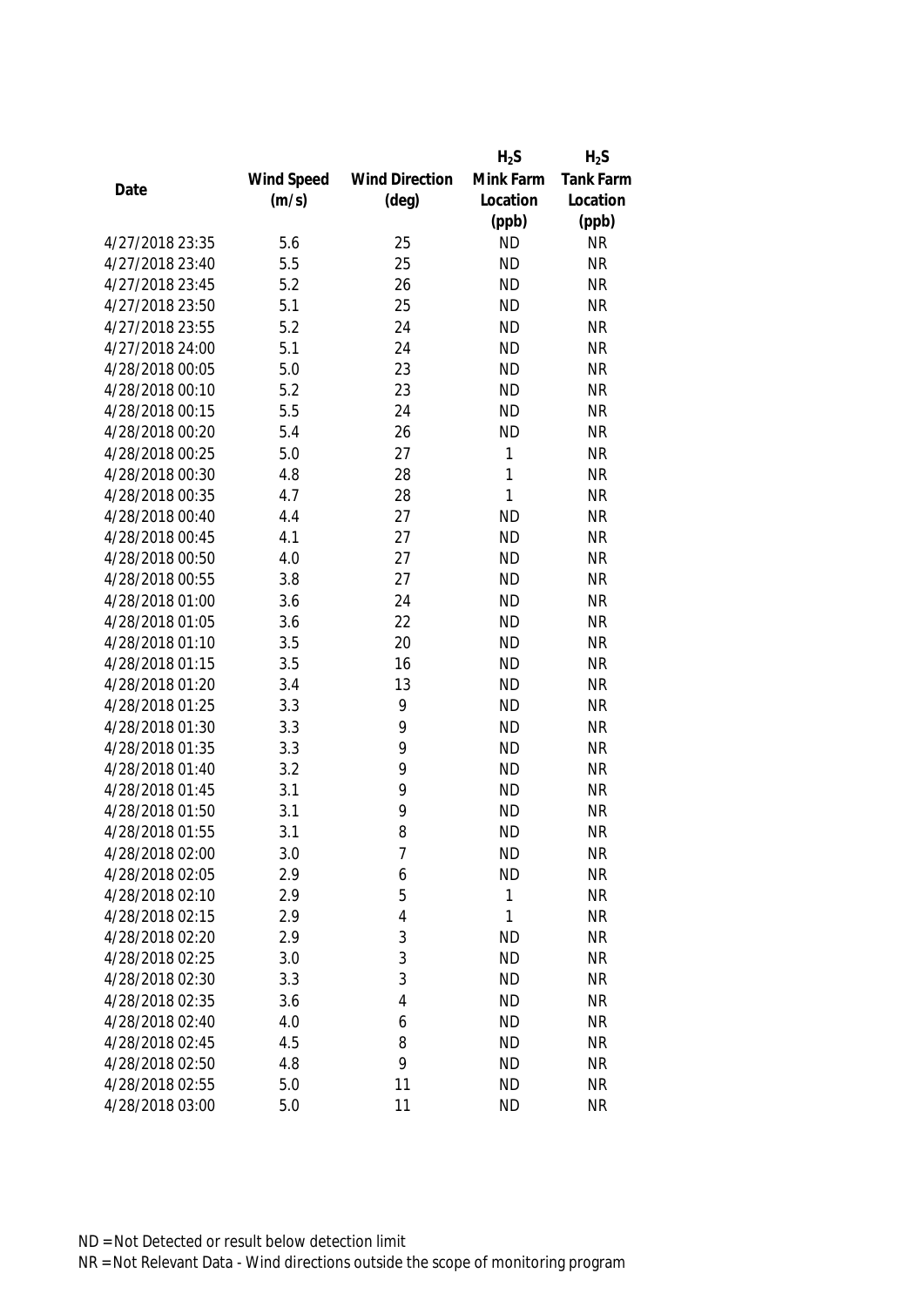|                 |            |                       | $H_2S$    | $H_2S$           |
|-----------------|------------|-----------------------|-----------|------------------|
|                 | Wind Speed | <b>Wind Direction</b> | Mink Farm | <b>Tank Farm</b> |
| Date            | (m/s)      | $(\text{deg})$        | Location  | Location         |
|                 |            |                       | (ppb)     | (ppb)            |
| 4/28/2018 03:05 | 4.9        | 11                    | <b>ND</b> | <b>NR</b>        |
| 4/28/2018 03:10 | 4.7        | 10                    | 1         | <b>NR</b>        |
| 4/28/2018 03:15 | 4.3        | 9                     | 1         | <b>NR</b>        |
| 4/28/2018 03:20 | 4.1        | 7                     | 1         | <b>NR</b>        |
| 4/28/2018 03:25 | 4.0        | 5                     | 1         | <b>NR</b>        |
| 4/28/2018 03:30 | 3.9        | 5                     | 1         | <b>NR</b>        |
| 4/28/2018 03:35 | 3.9        | 3                     | 1         | <b>NR</b>        |
| 4/28/2018 03:40 | 3.9        | 3                     | <b>ND</b> | <b>NR</b>        |
| 4/28/2018 03:45 | 4.1        | 4                     | <b>ND</b> | <b>NR</b>        |
| 4/28/2018 03:50 | 4.2        | 4                     | <b>ND</b> | <b>NR</b>        |
| 4/28/2018 03:55 | 4.2        | 5                     | <b>ND</b> | <b>NR</b>        |
| 4/28/2018 04:00 | 4.0        | 5                     | 1         | <b>NR</b>        |
| 4/28/2018 04:05 | 4.1        | 5                     | 1         | <b>NR</b>        |
| 4/28/2018 04:10 | 4.2        | 6                     | 1         | <b>NR</b>        |
| 4/28/2018 04:15 | 4.2        | $\overline{7}$        | 1         | <b>NR</b>        |
| 4/28/2018 04:20 | 4.4        | 9                     | 1         | <b>NR</b>        |
| 4/28/2018 04:25 | 4.5        | 10                    | 1         | <b>NR</b>        |
| 4/28/2018 04:30 | 4.7        | 11                    | 1         | <b>NR</b>        |
| 4/28/2018 04:35 | 4.8        | 11                    | 1         | <b>NR</b>        |
| 4/28/2018 04:40 | 4.8        | 11                    | 1         | <b>NR</b>        |
| 4/28/2018 04:45 | 4.6        | 11                    | 1         | <b>NR</b>        |
| 4/28/2018 04:50 | 4.6        | 11                    | 1         | <b>NR</b>        |
| 4/28/2018 04:55 | 4.4        | 11                    | <b>ND</b> | <b>NR</b>        |
| 4/28/2018 05:00 | 4.4        | 12                    | 1         | <b>NR</b>        |
| 4/28/2018 05:05 | 4.4        | 11                    | <b>ND</b> | <b>NR</b>        |
| 4/28/2018 05:10 | 4.3        | 12                    | <b>ND</b> | <b>NR</b>        |
| 4/28/2018 05:15 | 4.3        | 11                    | <b>ND</b> | <b>NR</b>        |
| 4/28/2018 05:20 | 4.0        | 9                     | <b>ND</b> | <b>NR</b>        |
| 4/28/2018 05:25 | 3.9        | 8                     | <b>ND</b> | <b>NR</b>        |
| 4/28/2018 05:30 | 3.7        | 6                     | <b>ND</b> | <b>NR</b>        |
| 4/28/2018 05:35 | 3.6        | 5                     | <b>ND</b> | <b>NR</b>        |
| 4/28/2018 05:40 | 3.6        | 4                     | <b>ND</b> | <b>NR</b>        |
| 4/28/2018 05:45 | 3.4        | 3                     | <b>ND</b> | <b>NR</b>        |
| 4/28/2018 05:50 | 3.3        | $\overline{2}$        | <b>ND</b> | <b>NR</b>        |
| 4/28/2018 05:55 | 3.4        | 1                     | <b>ND</b> | <b>NR</b>        |
| 4/28/2018 06:00 | 3.3        | 360                   | 1         | <b>NR</b>        |
| 4/28/2018 06:05 | 3.3        | 360                   | 1         | <b>NR</b>        |
| 4/28/2018 06:10 | 3.1        | 359                   | 1         | <b>NR</b>        |
| 4/28/2018 06:15 | 3.1        | 358                   | <b>ND</b> | <b>NR</b>        |
| 4/28/2018 06:20 | 3.2        | 359                   | 1         | <b>NR</b>        |
| 4/28/2018 06:25 | 3.4        | 359                   | <b>ND</b> | <b>NR</b>        |
|                 |            |                       |           |                  |
| 4/28/2018 06:30 | 3.5        | 360                   | <b>ND</b> | <b>NR</b>        |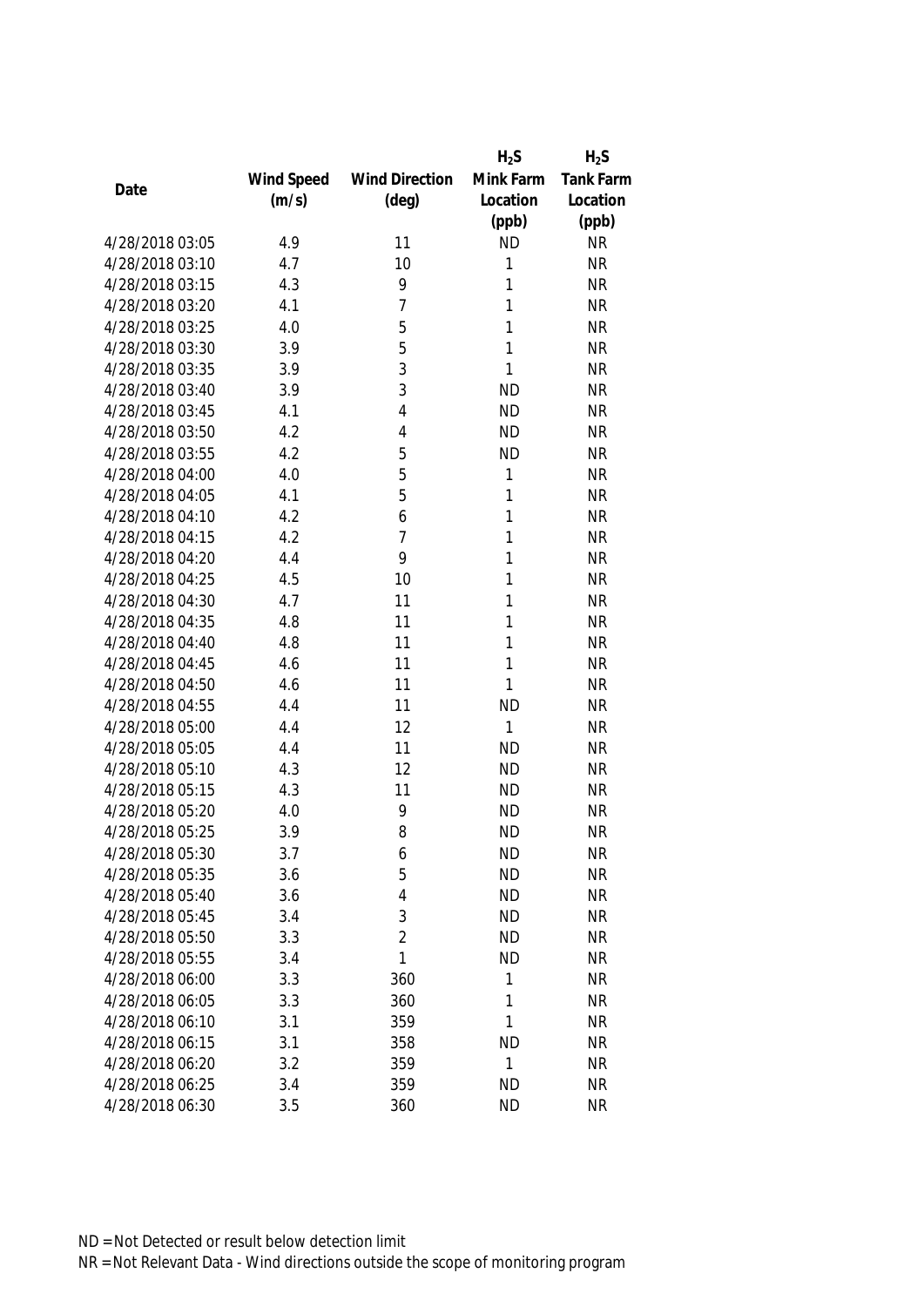|                 |            |                       | $H_2S$       | $H_2S$    |
|-----------------|------------|-----------------------|--------------|-----------|
|                 | Wind Speed | <b>Wind Direction</b> | Mink Farm    | Tank Farm |
| Date            | (m/s)      | $(\text{deg})$        | Location     | Location  |
|                 |            |                       | (ppb)        | (ppb)     |
| 4/28/2018 06:35 | 3.6        | $\overline{2}$        | <b>ND</b>    | <b>NR</b> |
| 4/28/2018 06:40 | 3.8        | 3                     | <b>ND</b>    | <b>NR</b> |
| 4/28/2018 06:45 | 3.9        | 3                     | <b>ND</b>    | <b>NR</b> |
| 4/28/2018 06:50 | 4.0        | 3                     | <b>ND</b>    | <b>NR</b> |
| 4/28/2018 06:55 | 3.9        | 4                     | 1            | <b>NR</b> |
| 4/28/2018 07:00 | 3.9        | $\overline{4}$        | 1            | <b>NR</b> |
| 4/28/2018 07:05 | 3.7        | $\overline{2}$        | 1            | <b>NR</b> |
| 4/28/2018 07:10 | 3.5        | 1                     | 1            | <b>NR</b> |
| 4/28/2018 07:15 | 3.6        | $\overline{2}$        | $\mathbf{1}$ | <b>NR</b> |
| 4/28/2018 07:20 | 3.5        | $\overline{2}$        | 1            | <b>NR</b> |
| 4/28/2018 07:25 | 3.3        | $\overline{2}$        | <b>ND</b>    | <b>NR</b> |
| 4/28/2018 07:30 | 3.2        | 1                     | <b>ND</b>    | <b>NR</b> |
| 4/28/2018 07:35 | 3.4        | 3                     | <b>ND</b>    | <b>NR</b> |
| 4/28/2018 07:40 | 3.7        | 5                     | <b>ND</b>    | <b>NR</b> |
| 4/28/2018 07:45 | 3.6        | $\overline{4}$        | <b>ND</b>    | <b>NR</b> |
| 4/28/2018 07:50 | 3.9        | 5                     | <b>ND</b>    | <b>NR</b> |
| 4/28/2018 07:55 | 4.2        | $\overline{4}$        | 1            | <b>NR</b> |
| 4/28/2018 08:00 | 4.3        | 5                     | 1            | <b>NR</b> |
| 4/28/2018 08:05 | 4.4        | 6                     | 1            | <b>NR</b> |
| 4/28/2018 08:10 | 4.5        | 4                     | 1            | <b>NR</b> |
| 4/28/2018 08:15 | 4.5        | 4                     | 1            | <b>NR</b> |
| 4/28/2018 08:20 | 4.4        | 4                     | 1            | <b>NR</b> |
| 4/28/2018 08:25 | 4.3        | 4                     | 1            | <b>NR</b> |
| 4/28/2018 08:30 | 4.2        | $\overline{2}$        | $\mathbf{1}$ | <b>NR</b> |
| 4/28/2018 08:35 | 4.2        | 359                   | 1            | <b>NR</b> |
| 4/28/2018 08:40 | 4.1        | 359                   | <b>ND</b>    | <b>NR</b> |
| 4/28/2018 08:45 | 4.0        | 357                   | <b>ND</b>    | <b>NR</b> |
| 4/28/2018 08:50 | 3.9        | 356                   | <b>ND</b>    | <b>NR</b> |
| 4/28/2018 08:55 | 4.0        | 356                   | <b>ND</b>    | <b>NR</b> |
| 4/28/2018 09:00 | 4.0        | 357                   | <b>ND</b>    | <b>NR</b> |
| 4/28/2018 09:05 | 3.8        | 359                   | <b>ND</b>    | <b>NR</b> |
| 4/28/2018 09:10 | 3.9        | 360                   | 1            | <b>NR</b> |
| 4/28/2018 09:15 | 4.0        | $\overline{2}$        | 1            | <b>NR</b> |
| 4/28/2018 09:20 | 4.1        | 5                     | 1            | <b>NR</b> |
| 4/28/2018 09:25 | 4.0        | 4                     | 1            | <b>NR</b> |
| 4/28/2018 09:30 | 4.1        | 4                     | <b>ND</b>    | <b>NR</b> |
| 4/28/2018 09:35 | 4.1        | 3                     | <b>ND</b>    | <b>NR</b> |
| 4/28/2018 09:40 | 4.0        | 359                   | <b>ND</b>    | <b>NR</b> |
| 4/28/2018 09:45 | 4.2        | 359                   | 1            | <b>NR</b> |
| 4/28/2018 09:50 | 4.2        | 359                   | 1            | <b>NR</b> |
| 4/28/2018 09:55 | 4.3        | 3                     | 1            | <b>NR</b> |
| 4/28/2018 10:00 | 4.2        | $\overline{7}$        | 1            | <b>NR</b> |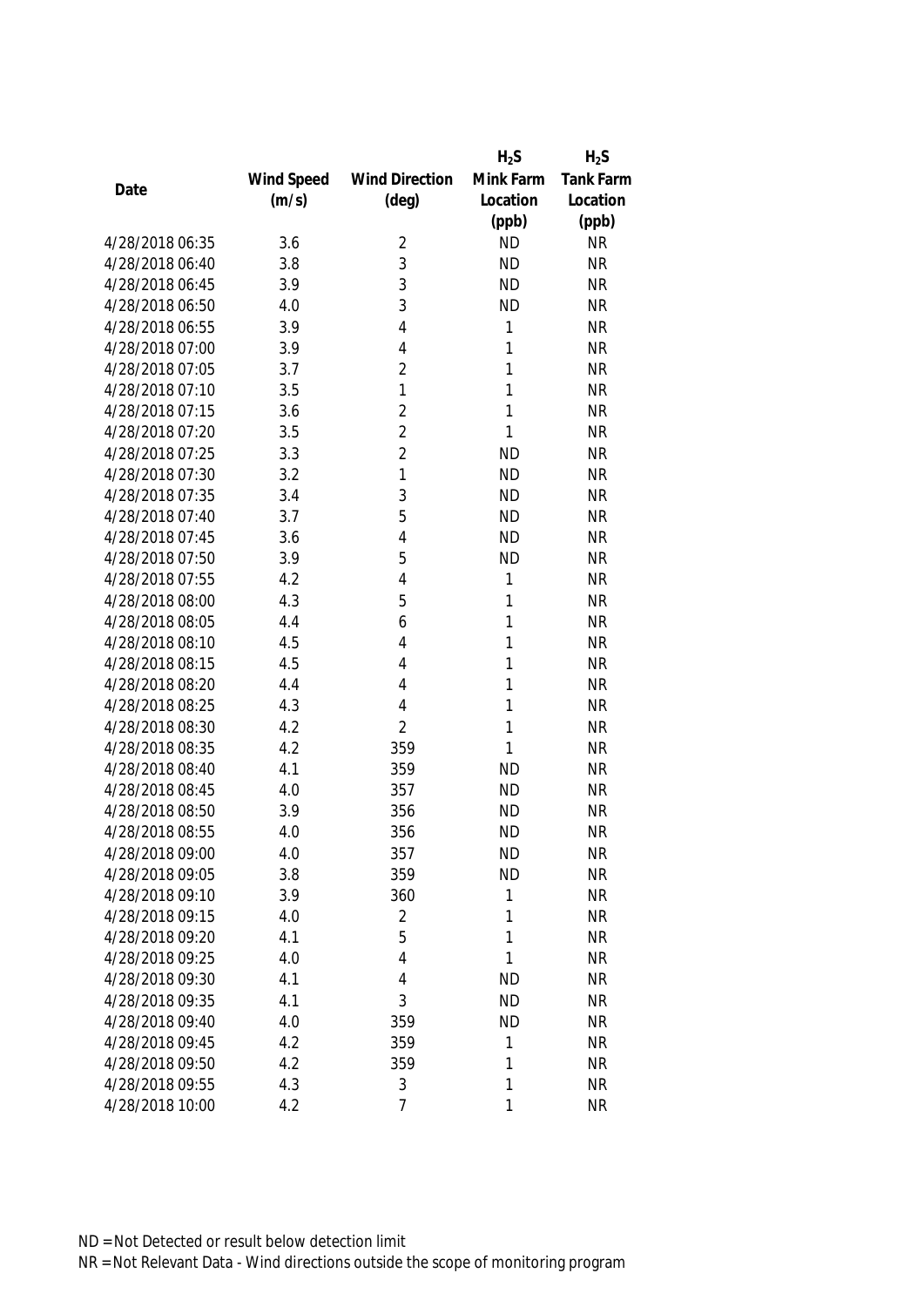|                 |            |                       | $H_2S$    | $H_2S$    |
|-----------------|------------|-----------------------|-----------|-----------|
|                 | Wind Speed | <b>Wind Direction</b> | Mink Farm | Tank Farm |
| Date            | (m/s)      | $(\text{deg})$        | Location  | Location  |
|                 |            |                       | (ppb)     | (ppb)     |
| 4/28/2018 10:05 | 4.2        | 11                    | 1         | <b>NR</b> |
| 4/28/2018 10:10 | 4.1        | 17                    | 1         | <b>NR</b> |
| 4/28/2018 10:15 | 3.8        | 20                    | 1         | <b>NR</b> |
| 4/28/2018 10:20 | 3.7        | 23                    | <b>ND</b> | <b>NR</b> |
| 4/28/2018 10:25 | 3.7        | 21                    | <b>ND</b> | <b>NR</b> |
| 4/28/2018 10:30 | 3.8        | 20                    | <b>ND</b> | <b>NR</b> |
| 4/28/2018 10:35 | 4.0        | 18                    | <b>ND</b> | <b>NR</b> |
| 4/28/2018 10:40 | 4.5        | 15                    | 1         | <b>NR</b> |
| 4/28/2018 10:45 | 4.7        | 16                    | 1         | <b>NR</b> |
| 4/28/2018 10:50 | 4.7        | 17                    | 1         | <b>NR</b> |
| 4/28/2018 10:55 | 4.6        | 22                    | 1         | <b>NR</b> |
| 4/28/2018 11:00 | 4.7        | 24                    | 1         | <b>NR</b> |
| 4/28/2018 11:05 | 4.8        | 27                    | 1         | <b>NR</b> |
| 4/28/2018 11:10 | 4.8        | 28                    | 1         | <b>NR</b> |
| 4/28/2018 11:15 | 5.0        | 27                    | 1         | <b>NR</b> |
| 4/28/2018 11:20 | 5.2        | 27                    | 1         | <b>NR</b> |
| 4/28/2018 11:25 | 5.3        | 25                    | 1         | <b>NR</b> |
| 4/28/2018 11:30 | 5.4        | 23                    | 1         | <b>NR</b> |
| 4/28/2018 11:35 | 5.5        | 20                    | 1         | <b>NR</b> |
| 4/28/2018 11:40 | 5.2        | 18                    | 1         | <b>NR</b> |
| 4/28/2018 11:45 | 5.0        | 13                    | 1         | <b>NR</b> |
| 4/28/2018 11:50 | 4.9        | 6                     | 1         | <b>NR</b> |
| 4/28/2018 11:55 | 4.9        | 3                     | 1         | <b>NR</b> |
| 4/28/2018 12:00 | 4.8        | 359                   | 1         | <b>NR</b> |
| 4/28/2018 12:05 | 4.7        | $\overline{2}$        | 1         | <b>NR</b> |
| 4/28/2018 12:10 | 4.7        | 3                     | 1         | <b>NR</b> |
| 4/28/2018 12:15 | 4.6        | 6                     | 1         | <b>NR</b> |
| 4/28/2018 12:20 | 4.6        | 10                    | 1         | <b>NR</b> |
| 4/28/2018 12:25 | 4.5        | 14                    | 1         | <b>NR</b> |
| 4/28/2018 12:30 | 4.5        | 14                    | 1         | <b>NR</b> |
| 4/28/2018 12:35 | 4.4        | 12                    | 1         | <b>NR</b> |
| 4/28/2018 12:40 | 4.3        | 13                    | 1         | <b>NR</b> |
| 4/28/2018 12:45 | 4.2        | 14                    | 1         | <b>NR</b> |
| 4/28/2018 12:50 | 3.9        | 11                    | 1         | <b>NR</b> |
| 4/28/2018 12:55 | 4.0        | $\overline{7}$        | 1         | <b>NR</b> |
| 4/28/2018 13:00 | 4.1        | 11                    | 1         | <b>NR</b> |
| 4/28/2018 13:05 | 4.2        | 11                    | 1         | <b>NR</b> |
| 4/28/2018 13:10 | 4.1        | 9                     | 1         | <b>NR</b> |
| 4/28/2018 13:15 | 4.1        | $\overline{2}$        | 1         | <b>NR</b> |
| 4/28/2018 13:20 | 4.5        | 4                     | 1         | <b>NR</b> |
| 4/28/2018 13:25 | 4.4        | 3                     | <b>ND</b> | <b>NR</b> |
| 4/28/2018 13:30 | 4.4        | 358                   | <b>ND</b> | <b>NR</b> |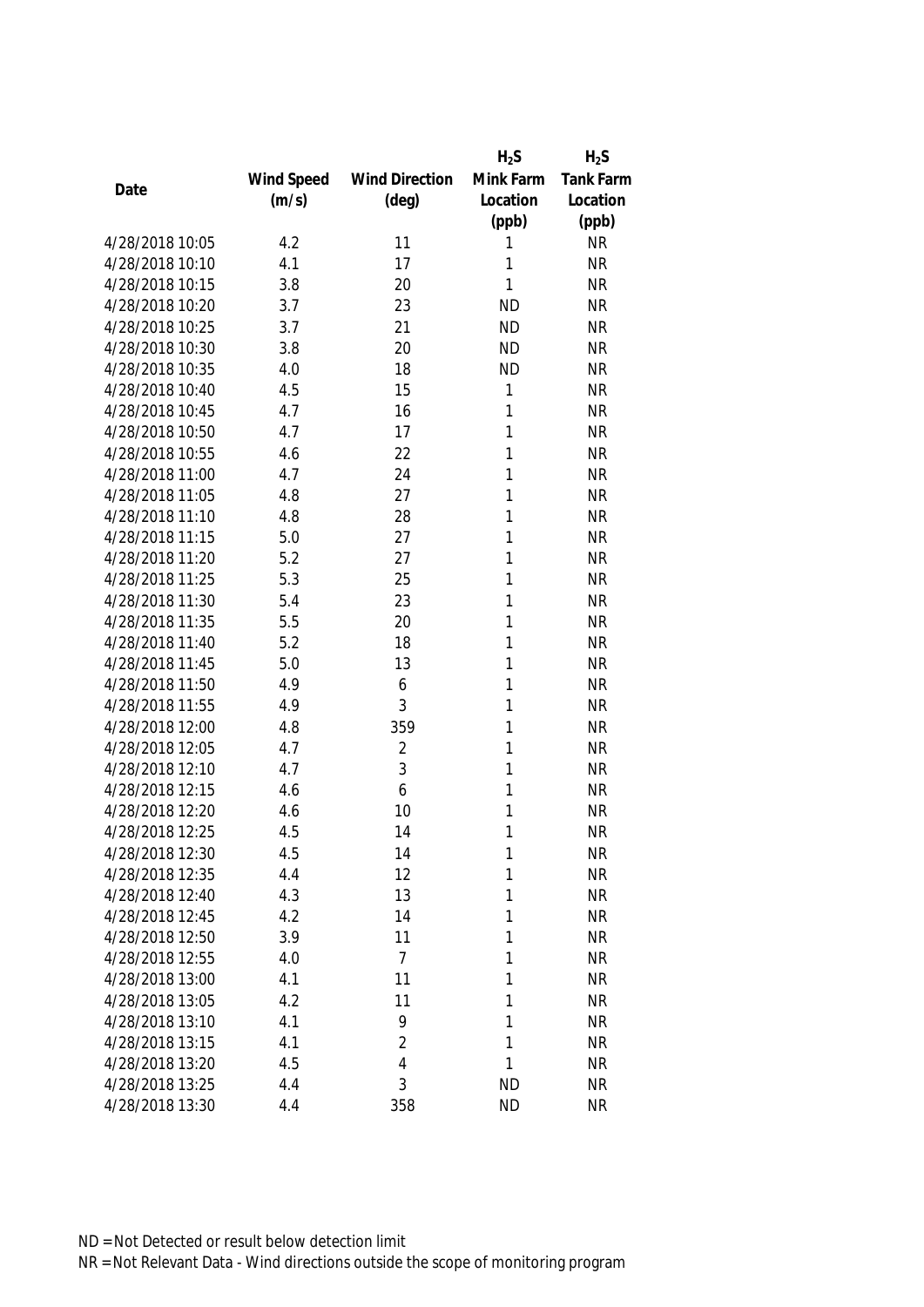|                 |            |                       | $H_2S$       | $H_2S$    |
|-----------------|------------|-----------------------|--------------|-----------|
|                 | Wind Speed | <b>Wind Direction</b> | Mink Farm    | Tank Farm |
| Date            | (m/s)      | $(\text{deg})$        | Location     | Location  |
|                 |            |                       | (ppb)        | (ppb)     |
| 4/28/2018 13:35 | 4.5        | 360                   | <b>ND</b>    | <b>NR</b> |
| 4/28/2018 13:40 | 4.8        | 6                     | <b>ND</b>    | <b>NR</b> |
| 4/28/2018 13:45 | 4.7        | 12                    | <b>ND</b>    | <b>NR</b> |
| 4/28/2018 13:50 | 4.5        | 18                    | <b>ND</b>    | <b>NR</b> |
| 4/28/2018 13:55 | 4.5        | 22                    | <b>ND</b>    | <b>NR</b> |
| 4/28/2018 14:00 | 4.3        | 32                    | <b>ND</b>    | <b>NR</b> |
| 4/28/2018 14:05 | 3.9        | 35                    | <b>ND</b>    | <b>NR</b> |
| 4/28/2018 14:10 | 3.9        | 38                    | 1            | <b>NR</b> |
| 4/28/2018 14:15 | 4.1        | 41                    | <b>NR</b>    | <b>NR</b> |
| 4/28/2018 14:20 | 4.3        | 39                    | 1            | <b>NR</b> |
| 4/28/2018 14:25 | 4.4        | 38                    | 1            | <b>NR</b> |
| 4/28/2018 14:30 | 4.3        | 36                    | 1            | <b>NR</b> |
| 4/28/2018 14:35 | 4.4        | 41                    | <b>NR</b>    | <b>NR</b> |
| 4/28/2018 14:40 | 4.0        | 42                    | <b>NR</b>    | <b>NR</b> |
| 4/28/2018 14:45 | 3.6        | 45                    | <b>NR</b>    | <b>NR</b> |
| 4/28/2018 14:50 | 3.5        | 48                    | <b>NR</b>    | <b>NR</b> |
| 4/28/2018 14:55 | 3.3        | 53                    | <b>NR</b>    | <b>NR</b> |
| 4/28/2018 15:00 | 3.5        | 57                    | <b>NR</b>    | <b>NR</b> |
| 4/28/2018 15:05 | 3.3        | 57                    | <b>NR</b>    | <b>NR</b> |
| 4/28/2018 15:10 | 3.4        | 55                    | <b>NR</b>    | <b>NR</b> |
| 4/28/2018 15:15 | 3.4        | 47                    | <b>NR</b>    | <b>NR</b> |
| 4/28/2018 15:20 | 3.2        | 40                    | <b>NR</b>    | <b>NR</b> |
| 4/28/2018 15:25 | 3.4        | 34                    | $\mathbf{1}$ | <b>NR</b> |
| 4/28/2018 15:30 | 3.4        | 30                    | <b>ND</b>    | <b>NR</b> |
| 4/28/2018 15:35 | 3.6        | 24                    | <b>ND</b>    | <b>NR</b> |
| 4/28/2018 15:40 | 3.8        | 26                    | <b>ND</b>    | <b>NR</b> |
| 4/28/2018 15:45 | 3.8        | 32                    | <b>ND</b>    | <b>NR</b> |
| 4/28/2018 15:50 | 3.9        | 42                    | <b>NR</b>    | <b>NR</b> |
| 4/28/2018 15:55 | 3.8        | 46                    | <b>NR</b>    | <b>NR</b> |
| 4/28/2018 16:00 | 3.8        | 55                    | <b>NR</b>    | <b>NR</b> |
| 4/28/2018 16:05 | 3.7        | 62                    | <b>NR</b>    | <b>NR</b> |
| 4/28/2018 16:10 | 3.5        | 68                    | <b>NR</b>    | <b>NR</b> |
| 4/28/2018 16:15 | 3.9        | 75                    | <b>NR</b>    | <b>NR</b> |
| 4/28/2018 16:20 | 4.0        | 83                    | <b>NR</b>    | <b>NR</b> |
| 4/28/2018 16:25 | 4.3        | 86                    | <b>NR</b>    | <b>NR</b> |
| 4/28/2018 16:30 | 4.2        | 79                    | <b>NR</b>    | <b>NR</b> |
| 4/28/2018 16:35 | 4.3        | 76                    | <b>NR</b>    | <b>NR</b> |
| 4/28/2018 16:40 | 4.7        | 70                    | <b>NR</b>    | <b>NR</b> |
| 4/28/2018 16:45 | 4.6        | 63                    | <b>NR</b>    | <b>NR</b> |
| 4/28/2018 16:50 | 4.5        | 55                    | <b>NR</b>    | <b>NR</b> |
| 4/28/2018 16:55 | 4.5        | 48                    | <b>NR</b>    | <b>NR</b> |
| 4/28/2018 17:00 | 4.7        | 44                    | <b>NR</b>    | <b>NR</b> |
|                 |            |                       |              |           |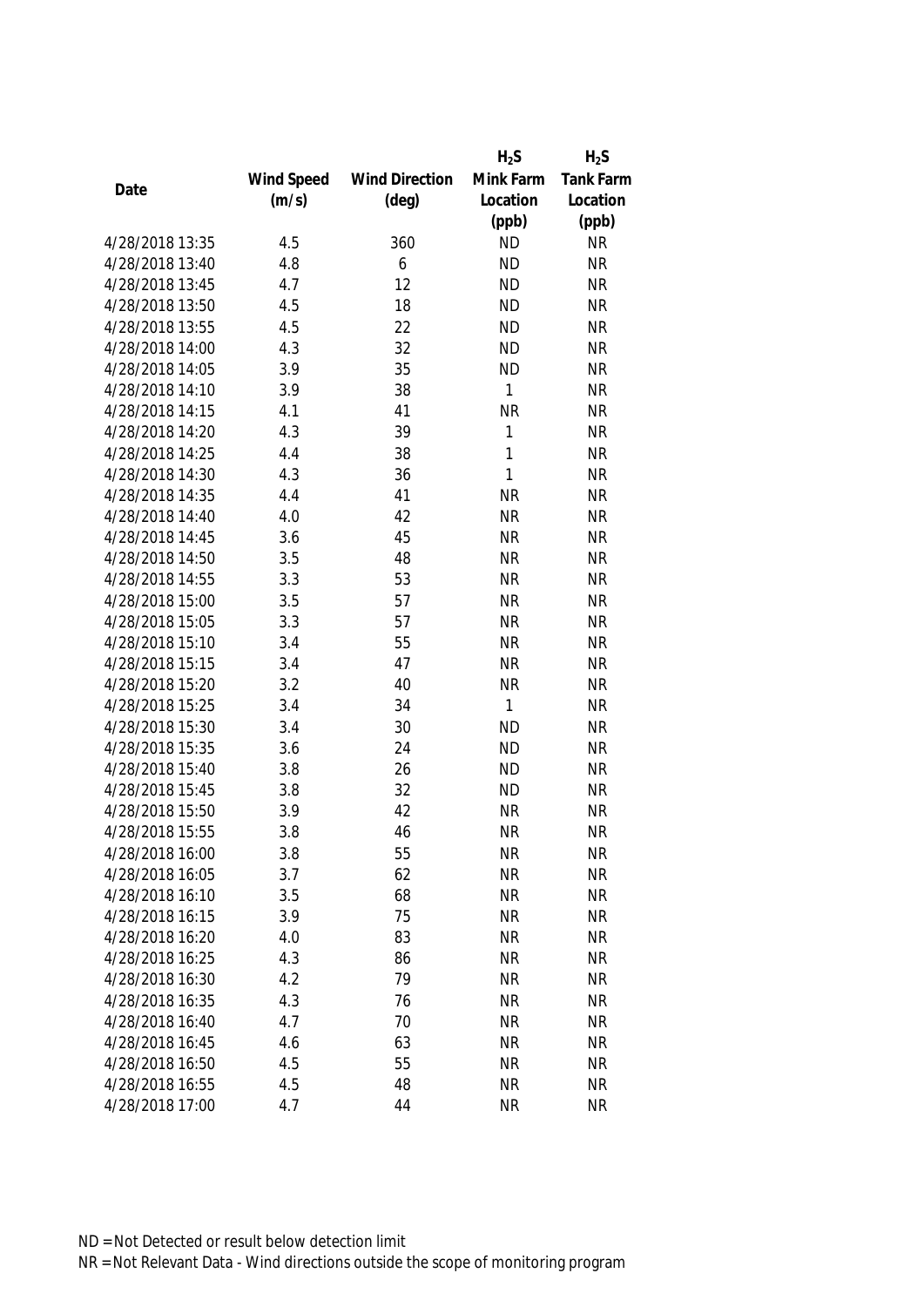|                 |            |                       | $H_2S$    | $H_2S$    |
|-----------------|------------|-----------------------|-----------|-----------|
|                 | Wind Speed | <b>Wind Direction</b> | Mink Farm | Tank Farm |
| Date            | (m/s)      | $(\text{deg})$        | Location  | Location  |
|                 |            |                       | (ppb)     | (ppb)     |
| 4/28/2018 17:05 | 4.8        | 43                    | <b>NR</b> | <b>NR</b> |
| 4/28/2018 17:10 | 4.5        | 43                    | <b>NR</b> | <b>NR</b> |
| 4/28/2018 17:15 | 4.6        | 43                    | <b>NR</b> | <b>NR</b> |
| 4/28/2018 17:20 | 4.7        | 48                    | <b>NR</b> | <b>NR</b> |
| 4/28/2018 17:25 | 4.5        | 50                    | <b>NR</b> | <b>NR</b> |
| 4/28/2018 17:30 | 4.4        | 53                    | <b>NR</b> | <b>NR</b> |
| 4/28/2018 17:35 | 4.3        | 55                    | <b>NR</b> | <b>NR</b> |
| 4/28/2018 17:40 | 4.4        | 58                    | <b>NR</b> | <b>NR</b> |
| 4/28/2018 17:45 | 4.3        | 60                    | <b>NR</b> | <b>NR</b> |
| 4/28/2018 17:50 | 4.3        | 57                    | <b>NR</b> | <b>NR</b> |
| 4/28/2018 17:55 | 4.4        | 56                    | <b>NR</b> | <b>NR</b> |
| 4/28/2018 18:00 | 4.2        | 58                    | <b>NR</b> | <b>NR</b> |
| 4/28/2018 18:05 | 4.2        | 56                    | <b>NR</b> | <b>NR</b> |
| 4/28/2018 18:10 | 4.2        | 53                    | <b>NR</b> | <b>NR</b> |
| 4/28/2018 18:15 | 4.2        | 50                    | <b>NR</b> | <b>NR</b> |
| 4/28/2018 18:20 | 4.2        | 52                    | <b>NR</b> | <b>NR</b> |
| 4/28/2018 18:25 | 4.2        | 51                    | <b>NR</b> | <b>NR</b> |
| 4/28/2018 18:30 | 4.4        | 47                    | <b>NR</b> | <b>NR</b> |
| 4/28/2018 18:35 | 4.4        | 47                    | <b>NR</b> | <b>NR</b> |
| 4/28/2018 18:40 | 4.1        | 49                    | <b>NR</b> | <b>NR</b> |
| 4/28/2018 18:45 | 3.9        | 50                    | <b>NR</b> | <b>NR</b> |
| 4/28/2018 18:50 | 3.8        | 50                    | <b>NR</b> | <b>NR</b> |
| 4/28/2018 18:55 | 3.7        | 52                    | <b>NR</b> | <b>NR</b> |
| 4/28/2018 19:00 | 3.4        | 54                    | <b>NR</b> | <b>NR</b> |
| 4/28/2018 19:05 | 3.6        | 52                    | <b>NR</b> | <b>NR</b> |
| 4/28/2018 19:10 | 3.7        | 49                    | <b>NR</b> | <b>NR</b> |
| 4/28/2018 19:15 | 3.9        | 45                    | <b>NR</b> | <b>NR</b> |
| 4/28/2018 19:20 | 3.9        | 42                    | <b>NR</b> | <b>NR</b> |
| 4/28/2018 19:25 | 4.0        | 40                    | 1         | <b>NR</b> |
| 4/28/2018 19:30 | 4.0        | 40                    | 1         | <b>NR</b> |
| 4/28/2018 19:35 | 3.7        | 43                    | <b>NR</b> | <b>NR</b> |
| 4/28/2018 19:40 | 3.7        | 46                    | <b>NR</b> | <b>NR</b> |
| 4/28/2018 19:45 | 3.4        | 50                    | <b>NR</b> | <b>NR</b> |
| 4/28/2018 19:50 | 3.5        | 53                    | <b>NR</b> | <b>NR</b> |
| 4/28/2018 19:55 | 3.2        | 55                    | <b>NR</b> | <b>NR</b> |
| 4/28/2018 20:00 | 2.9        | 56                    | <b>NR</b> | <b>NR</b> |
| 4/28/2018 20:05 | 2.8        | 56                    | <b>NR</b> | <b>NR</b> |
| 4/28/2018 20:10 | 2.5        | 57                    | <b>NR</b> | <b>NR</b> |
| 4/28/2018 20:15 | 2.4        | 58                    | <b>NR</b> | <b>NR</b> |
| 4/28/2018 20:20 | 2.2        | 59                    | <b>NR</b> | <b>NR</b> |
| 4/28/2018 20:25 | 2.2        | 59                    | <b>NR</b> | <b>NR</b> |
|                 |            |                       |           |           |
| 4/28/2018 20:30 | 2.0        | 61                    | <b>NR</b> | <b>NR</b> |